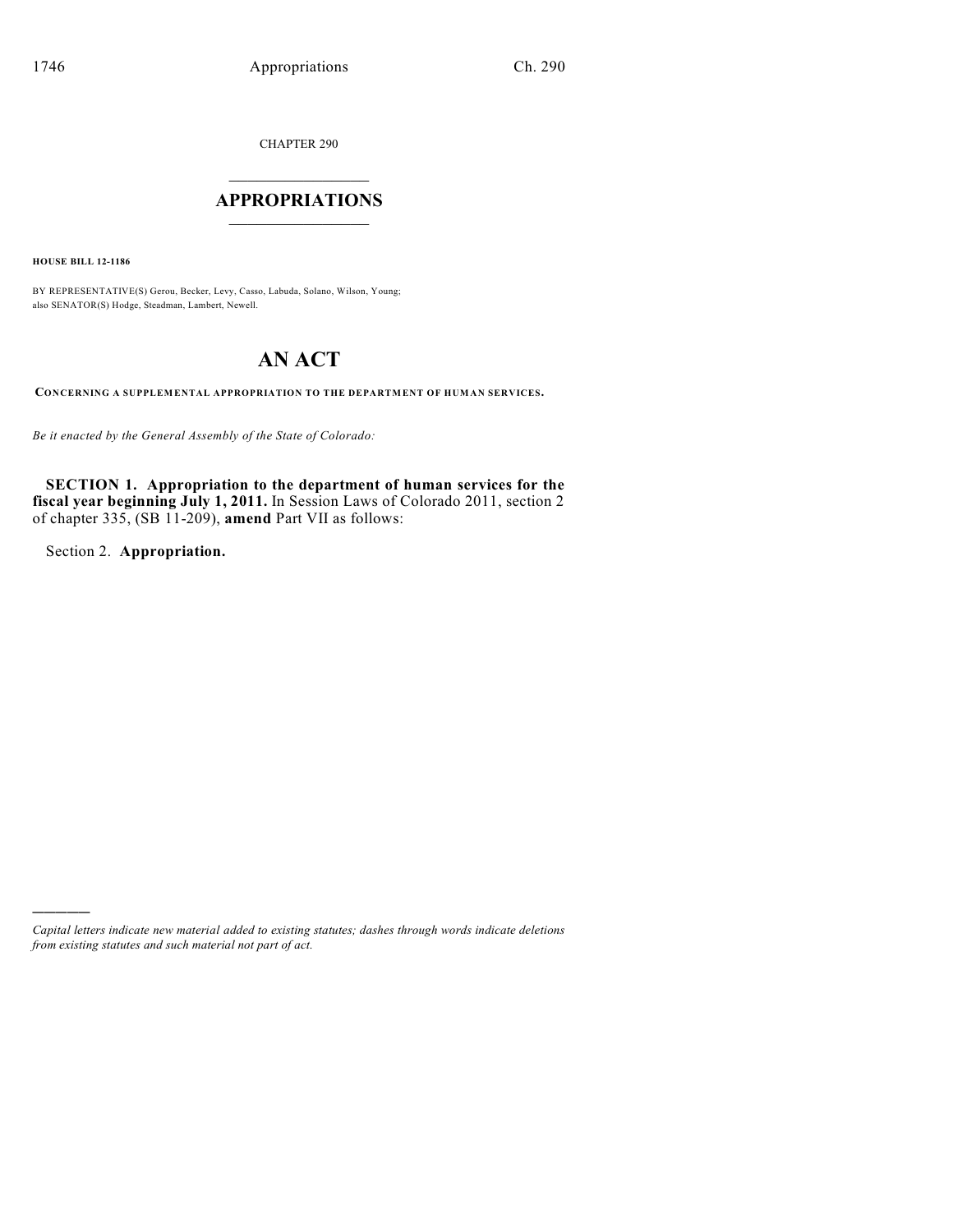|                           |       |                        | APPROPRIATION FROM     |                             |                                |                                |  |  |  |
|---------------------------|-------|------------------------|------------------------|-----------------------------|--------------------------------|--------------------------------|--|--|--|
| ITEM &<br><b>SUBTOTAL</b> | TOTAL | GENERAL<br><b>FUND</b> | GENERAL<br><b>FUND</b> | <b>CASH</b><br><b>FUNDS</b> | REAPPROPRIATED<br><b>FUNDS</b> | <b>FEDERAL</b><br><b>FUNDS</b> |  |  |  |
|                           |       |                        | <b>EXEMPT</b>          |                             |                                |                                |  |  |  |
|                           |       |                        |                        |                             |                                |                                |  |  |  |

**PART VII DEPARTMENT OF HUMAN SERVICES**

| (1) EXECUTIVE DIRECTOR'S         |                      |  |  |  |  |  |
|----------------------------------|----------------------|--|--|--|--|--|
| OFFICE                           |                      |  |  |  |  |  |
| (A) General Administration       |                      |  |  |  |  |  |
| Personal Services                | 1,914,648            |  |  |  |  |  |
|                                  | $(21.4$ FTE)         |  |  |  |  |  |
| Health, Life, and Dental         | 25,028,664           |  |  |  |  |  |
|                                  | 25, 141, 336         |  |  |  |  |  |
| Short-term Disability            | 375,718              |  |  |  |  |  |
|                                  | 377,687              |  |  |  |  |  |
| S.B. 04-257 Amortization         |                      |  |  |  |  |  |
| <b>Equalization Disbursement</b> | <del>5,948,903</del> |  |  |  |  |  |
|                                  | 5,980,053            |  |  |  |  |  |
| S.B. 06-235 Supplemental         |                      |  |  |  |  |  |
| Amortization Equalization        |                      |  |  |  |  |  |
| Disbursement                     | 4,784,280            |  |  |  |  |  |
|                                  | 4,809,311            |  |  |  |  |  |
|                                  |                      |  |  |  |  |  |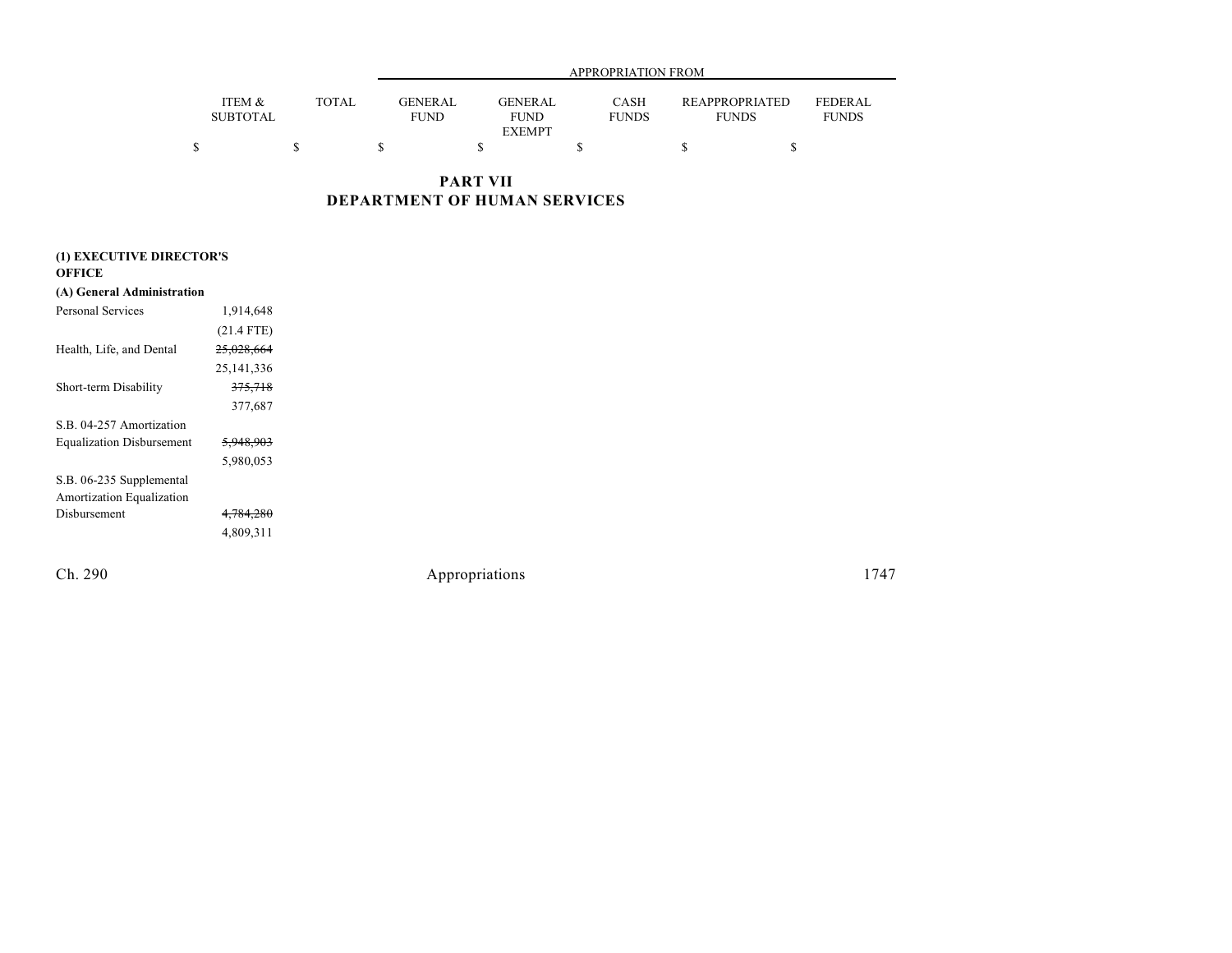| ITEM &<br><b>SUBTOTAL</b> | <b>TOTAL</b> | <b>GENERAL</b><br><b>FUND</b> | <b>GENERAL</b><br><b>FUND</b><br><b>EXEMPT</b> | CASH<br><b>FUNDS</b>           | <b>REAPPROPRIATED</b><br><b>FUNDS</b> | <b>FEDERAL</b><br><b>FUNDS</b>  |
|---------------------------|--------------|-------------------------------|------------------------------------------------|--------------------------------|---------------------------------------|---------------------------------|
| \$                        | \$           | \$                            | \$                                             | \$                             | \$                                    |                                 |
| 3,209,741                 |              |                               |                                                |                                |                                       |                                 |
| 3,265,150                 |              |                               |                                                |                                |                                       |                                 |
| 9,986,978                 |              |                               |                                                |                                |                                       |                                 |
| 377,010                   |              |                               |                                                |                                |                                       |                                 |
|                           |              |                               |                                                |                                |                                       |                                 |
| 1,396,017                 |              |                               |                                                |                                |                                       |                                 |
|                           |              |                               |                                                |                                |                                       |                                 |
| 728,087                   |              |                               |                                                |                                |                                       |                                 |
| 773,370                   |              |                               |                                                |                                |                                       |                                 |
|                           |              |                               |                                                |                                |                                       |                                 |
|                           |              |                               |                                                |                                |                                       |                                 |
| 1,159,905                 |              |                               |                                                |                                |                                       |                                 |
| 31,870                    |              |                               |                                                |                                |                                       |                                 |
| 105,970                   |              |                               |                                                |                                |                                       |                                 |
| 55,047,791                |              |                               |                                                | 1,788,566*                     | 14,211,770 <sup>b</sup>               | 6.755.435                       |
| 55,319,305                |              |                               |                                                | $1,791,310$ <sup>a</sup>       |                                       | 6,770,604°                      |
|                           |              |                               |                                                | 32,292,020(M)<br>32,545,621(M) |                                       | <b>APPROPRIATION FROM</b><br>\$ |

 $^{\circ}$  Of this amount, it is estimated that \$548,385 shall be from patient cash collected by the Mental Health Institutes, \$180,203 shall be from the Records and Reports Fund created in Section 19-1-307 (2.5), C.R.S., \$31,870 shall be from fees and charges for workshops and conferences, and \$1,028,108 \$1,030,852 shall be from various sources of cash funds and shall include \$192,978 for statewide indirect cost recoveries.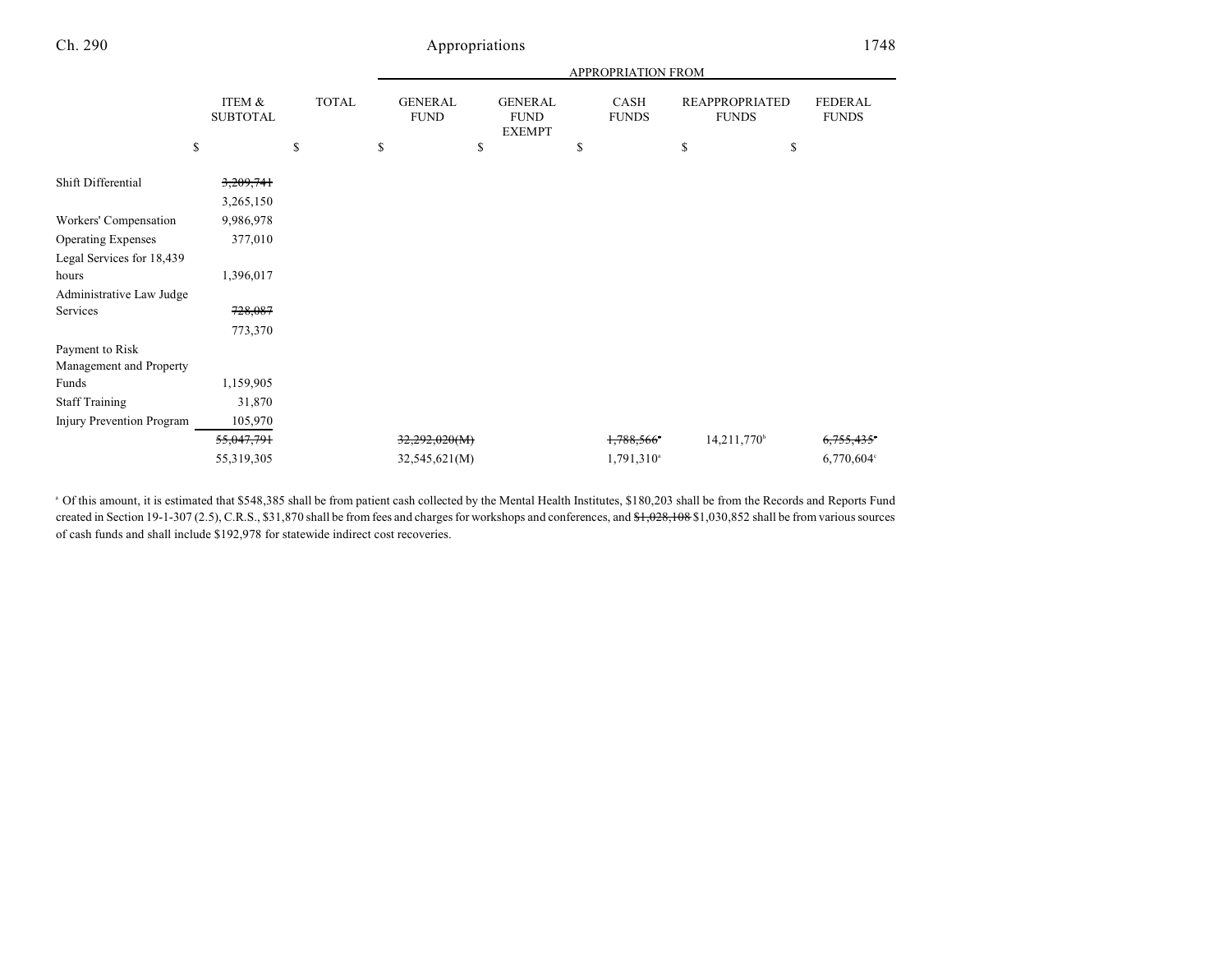<sup>b</sup> Of this amount, it is estimated that \$12,599,875 shall be from Medicaid funds transferred from the Department of Health Care Policy and Financing, \$160,000 shall be from federal Medicaid indirect costs transferred from the Department of Health Care Policy and Financing, \$1,350 shall be from other funds transferred from the Department of Health Care Policy and Financing, and \$1,450,545 shall be from various sources of reappropriated funds and shall include \$306,459 for statewide indirect cost recoveries.

Of this amount, it is estimated that \$707,332 shall be from the Temporary Assistance for Needy Families Block Grant, \$630,953 shall be from Section 110 vocational <sup>c</sup> rehabilitation funds, \$280,000 shall be from Child Care Development Funds, \$261,097 shall be from federal cost allocation recoveries, \$240,443 shall be from the Substance Abuse Prevention and Treatment Block Grant, and \$4,655,610 \$4,650,779 shall be from various sources of federal funds including \$374,597 for statewide indirect cost recoveries.

#### **(B) Special Purpose**

| Employment and               |              |              |                      |                     |                      |
|------------------------------|--------------|--------------|----------------------|---------------------|----------------------|
| <b>Regulatory Affairs</b>    | 4,985,678    | 1,827,898    | 273,001 <sup>a</sup> | $690,105^{\circ}$   | 2,194,674°           |
|                              | $(66.1$ FTE) |              |                      |                     |                      |
| <b>Administrative Review</b> |              |              |                      |                     |                      |
| Unit                         | 2,126,805    | 1,377,710(M) |                      |                     | 749,095 <sup>d</sup> |
|                              | $(24.2$ FTE) |              |                      |                     |                      |
| Records and Reports of       |              |              |                      |                     |                      |
| Child Abuse or Neglect       | 577,448      |              | 577,448°             |                     |                      |
|                              |              |              | $(7.5$ FTE)          |                     |                      |
| Child Protection             |              |              |                      |                     |                      |
| Ombudsman                    | 370,000      | 370,000      |                      |                     |                      |
| Juvenile Parole Board        | 247,281      | 202,200      |                      | 45,081 <sup>f</sup> |                      |
|                              |              | $(2.2$ FTE)  |                      | $(0.8$ FTE)         |                      |
| Developmental Disabilities   |              |              |                      |                     |                      |
| Council                      | 876,951      |              |                      |                     | 876,951 <sup>s</sup> |
|                              |              |              |                      |                     |                      |
|                              |              |              |                      |                     | $(6.0$ FTE)          |
|                              |              |              |                      |                     |                      |
|                              |              |              |                      |                     |                      |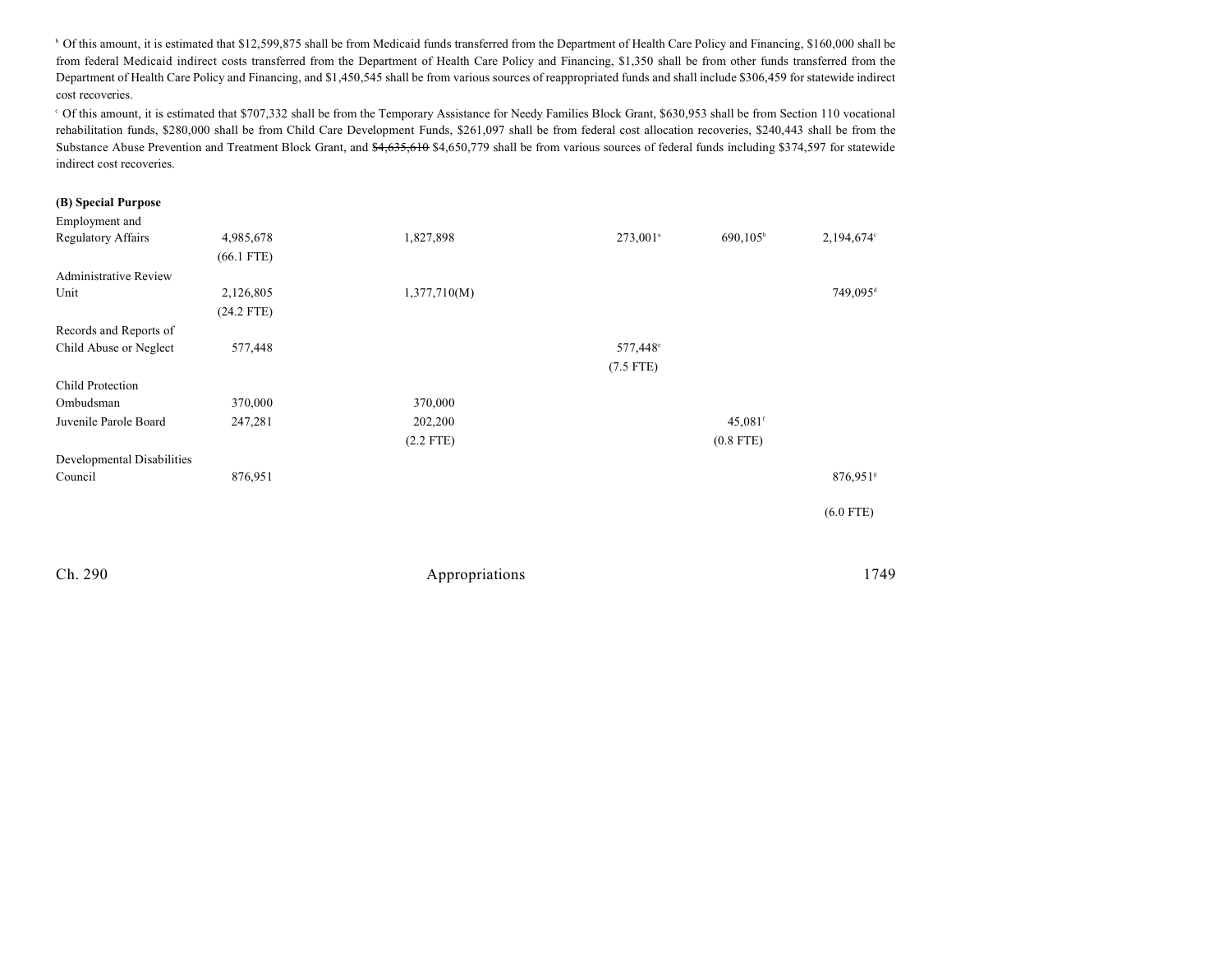|                                                      |                           |                              |                                     |                                                      | <b>APPROPRIATION FROM</b>  |                                                             |                                |
|------------------------------------------------------|---------------------------|------------------------------|-------------------------------------|------------------------------------------------------|----------------------------|-------------------------------------------------------------|--------------------------------|
| \$                                                   | ITEM &<br><b>SUBTOTAL</b> | <b>TOTAL</b><br>$\mathbb{S}$ | <b>GENERAL</b><br><b>FUND</b><br>\$ | <b>GENERAL</b><br><b>FUND</b><br><b>EXEMPT</b><br>\$ | CASH<br><b>FUNDS</b><br>\$ | <b>REAPPROPRIATED</b><br><b>FUNDS</b><br>$\mathbb{S}$<br>\$ | <b>FEDERAL</b><br><b>FUNDS</b> |
|                                                      |                           |                              |                                     |                                                      |                            |                                                             |                                |
| Colorado Commission for<br>the Deaf and Hard of      |                           |                              |                                     |                                                      |                            |                                                             |                                |
| Hearing                                              | 1,004,783                 |                              | 125,819                             |                                                      |                            | 878,964h                                                    |                                |
|                                                      |                           |                              | $(0.8$ FTE)                         |                                                      |                            | $(5.5$ FTE)                                                 |                                |
| Colorado Commission for<br>Individuals Who Are Blind |                           |                              |                                     |                                                      |                            |                                                             |                                |
| or Visually Impaired                                 | 112,067                   |                              |                                     |                                                      |                            | 112,067 <sup>i</sup>                                        |                                |
|                                                      |                           |                              |                                     |                                                      |                            | $(1.0$ FTE)                                                 |                                |
| Health Insurance                                     |                           |                              |                                     |                                                      |                            |                                                             |                                |
| Portability and                                      |                           |                              |                                     |                                                      |                            |                                                             |                                |
| Accountability Act of 1996                           |                           |                              |                                     |                                                      |                            |                                                             |                                |
| - Security Remediation                               | 374,505                   |                              | 277,931                             |                                                      | $334^{\circ}$              | 73,358 <sup>b</sup>                                         | $22,882^{\rm i}$               |
|                                                      | $(1.0$ FTE)               |                              |                                     |                                                      |                            |                                                             |                                |
| <b>CBMS</b> Emergency                                |                           |                              |                                     |                                                      |                            |                                                             |                                |
| Processing Unit                                      | 216,233                   |                              | 74,206                              |                                                      | 17,350 <sup>k</sup>        |                                                             | 124,677                        |
|                                                      | $(4.0$ FTE)               |                              |                                     |                                                      |                            |                                                             |                                |
|                                                      | 10,891,751                |                              |                                     |                                                      |                            |                                                             |                                |

<sup>a</sup> It is estimated that of these amounts, \$50,000 shall be from patient cash collected by the Mental Health Institutes, and \$223,335 shall be from various sources of cash funds.

<sup>b</sup> These amounts shall be from Medicaid funds transferred from the Department of Health Care Policy and Financing.

 $\degree$  Of this amount, it is estimated that \$1,216,222 shall be from federal cost allocation recoveries, and \$978,452 shall be from various sources of federal funds.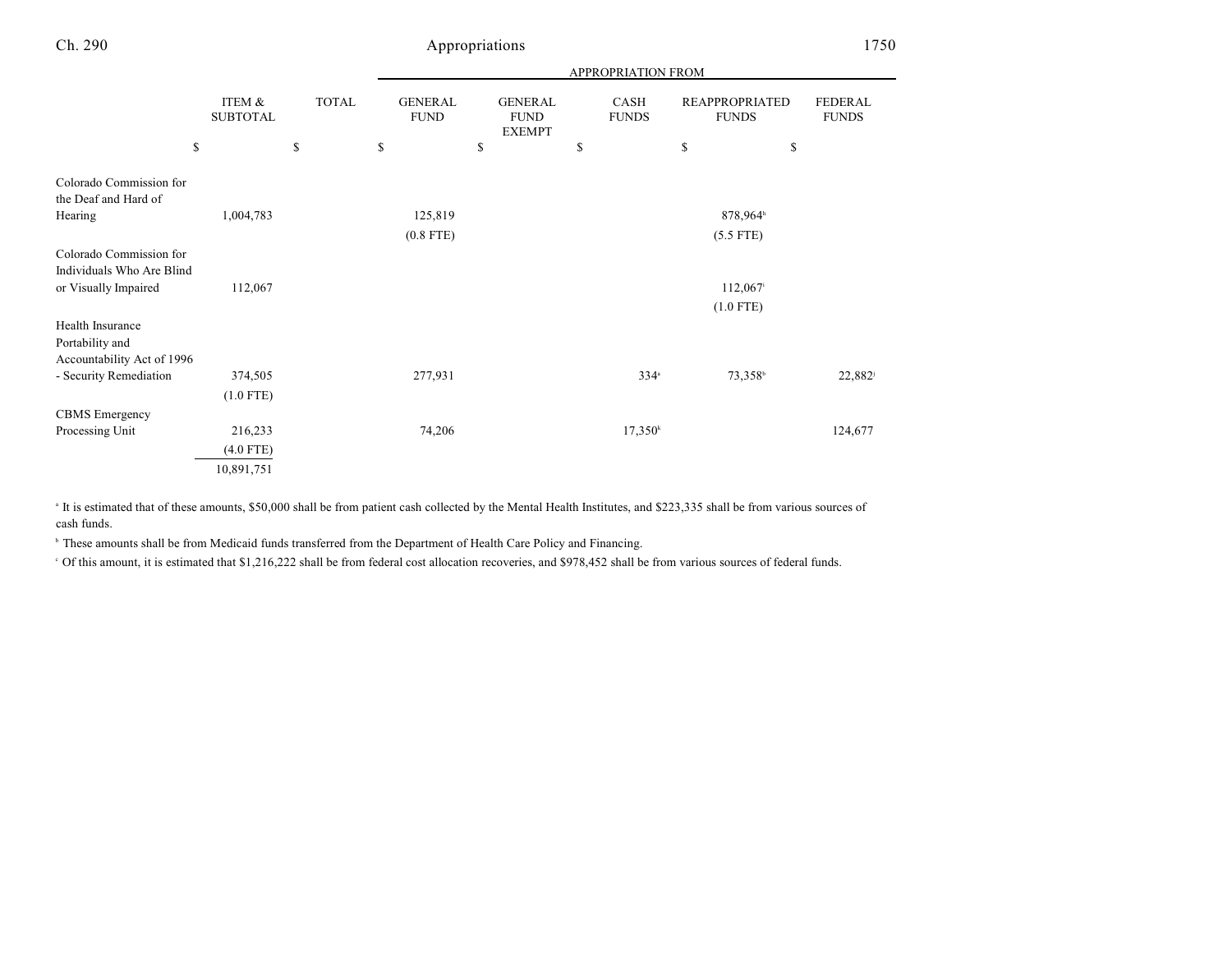<sup>d</sup> This amount shall be from Title IV-E of the Social Security Act.

 $\degree$  This amount shall be from the Records and Reports Fund created in Section 19-1-307 (2.5), C.R.S.

<sup>f</sup> This amount shall be from moneys in the Victims Assistance and Law Enforcement Fund created in Section 24-33.5-506 (1), C.R.S., transferred from the Department of Public Safety, Division of Criminal Justice.

This amount shall be from Title I of the Developmental Disabilities Assistance and Bill of Rights Act 2000. <sup>g</sup>

<sup>h</sup> This amount shall be from moneys appropriated from the Colorado Disabled Telephone Users Telephone Users Fund to the Department of Regulatory Agencies to

be credited to the Colorado Commission for the Deaf and Hard of Hearing Cash Fund pursuant to Section 40-17-104 (4) (a), C.R.S.

<sup>1</sup> This amount shall be from moneys appropriated from the Colorado Disabled Telephone Users Fund to the Department of Regulatory Agencies pursuant to Section 40-17-104 (4) (d), C.R.S.

<sup>j</sup> This amount shall be from the Substance Abuse Prevention and Treatment Block Grant.

 $k$  This amount shall be from various sources of cash funds.

### 65,939,542 66,211,056

#### **(2) OFFICE OF INFORMATION TECHNOLOGY SERVICES**

| <b>Operating Expenses</b> | 335,558   | 265,167   |                  | 13,790 <sup>a</sup>  | $56,601^{\circ}$         |
|---------------------------|-----------|-----------|------------------|----------------------|--------------------------|
| Microcomputer Lease       |           |           |                  |                      |                          |
| Payments                  | 539,344   | 301,832   | $15.466^{\circ}$ | 128.647 <sup>a</sup> | 93,399 <sup>b</sup>      |
| County Financial          |           |           |                  |                      |                          |
| Management System         | 1,494,325 | 770,740   |                  |                      | 723,585 <sup>b</sup>     |
| Client Index Project      | 17,698    | 10,154    |                  |                      | $7.544^b$                |
| Colorado Trails           | 4,952,399 | 2,665,468 |                  |                      | $2,286,931$ <sup>d</sup> |
| National Aging Program    |           |           |                  |                      |                          |
| <b>Information System</b> | 93,114    | 23,278    |                  |                      | 69,836 <sup>e</sup>      |

| Appropriations | 1751 |
|----------------|------|
|                |      |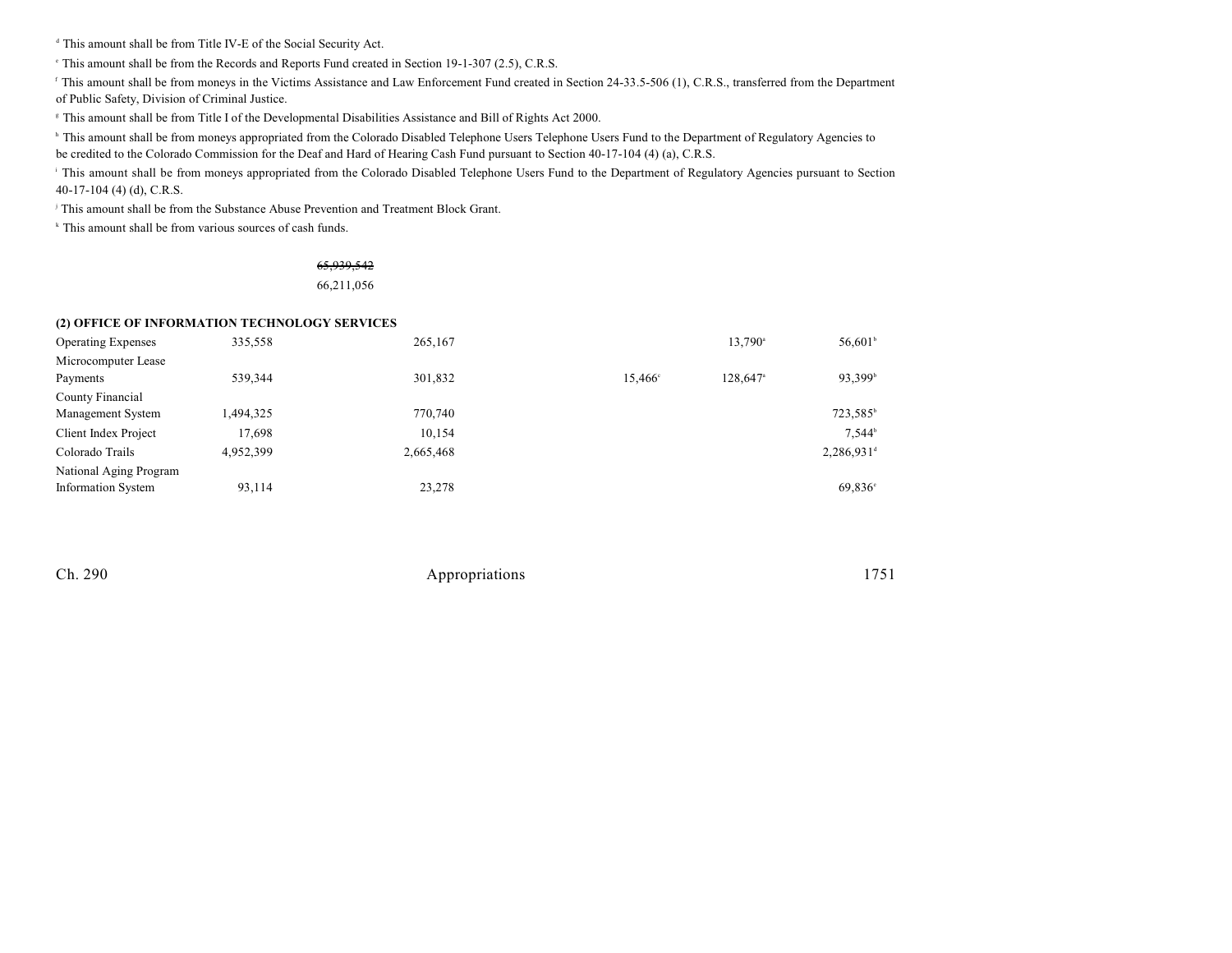|                                                                          |                           |              |                               |                                                | APPROPRIATION FROM          |                                       |                                |
|--------------------------------------------------------------------------|---------------------------|--------------|-------------------------------|------------------------------------------------|-----------------------------|---------------------------------------|--------------------------------|
|                                                                          | ITEM &<br><b>SUBTOTAL</b> | <b>TOTAL</b> | <b>GENERAL</b><br><b>FUND</b> | <b>GENERAL</b><br><b>FUND</b><br><b>EXEMPT</b> | <b>CASH</b><br><b>FUNDS</b> | <b>REAPPROPRIATED</b><br><b>FUNDS</b> | <b>FEDERAL</b><br><b>FUNDS</b> |
| \$                                                                       |                           | \$           | \$                            | \$                                             | \$                          | \$                                    | \$                             |
| Child Care Automated                                                     |                           |              |                               |                                                |                             |                                       |                                |
| <b>Tracking System</b>                                                   | 2,299,593                 |              |                               |                                                |                             |                                       | 2,299,593'                     |
|                                                                          | 2,325,656                 |              |                               |                                                |                             |                                       | 2,325,656f                     |
| <b>Health Information</b><br>Management System                           | 339,168                   |              | 211,290                       |                                                |                             | 127,878*                              |                                |
| Colorado Benefits<br>Management System, DHS<br>Personal Services         | 4,592,223                 |              | 1,126,702                     |                                                | 212,849h                    | 1,701,419 <sup>i</sup>                | 1,551,253                      |
| Colorado Benefits<br>Management System,                                  |                           |              |                               |                                                |                             |                                       |                                |
| <b>HCPF Personal Services</b><br>Colorado Benefits<br>Management System, | 448,289                   |              | 109,988                       |                                                | 20,778h                     | $166,091$ <sup>i</sup>                | 151,432 <sup>i</sup>           |
| <b>Centrally Appropriated</b><br>Items                                   | 517,134                   |              | 126,879                       |                                                | 23,969h                     | 191,598 <sup>i</sup>                  | 174,688 <sup>j</sup>           |
| Colorado Benefits                                                        |                           |              |                               |                                                |                             |                                       |                                |
| Management System,                                                       |                           |              |                               |                                                |                             |                                       |                                |
| <b>Operating Expenses</b>                                                | 18,858,730                |              | 4,585,647                     |                                                | 1.034.792 <sup>*</sup>      | 6,924,731 <sup>°</sup>                | 6,313,560                      |
|                                                                          | 19,512,370                |              | 4,386,325                     |                                                | 997,137h                    | 8,089,777                             | 6,039,131                      |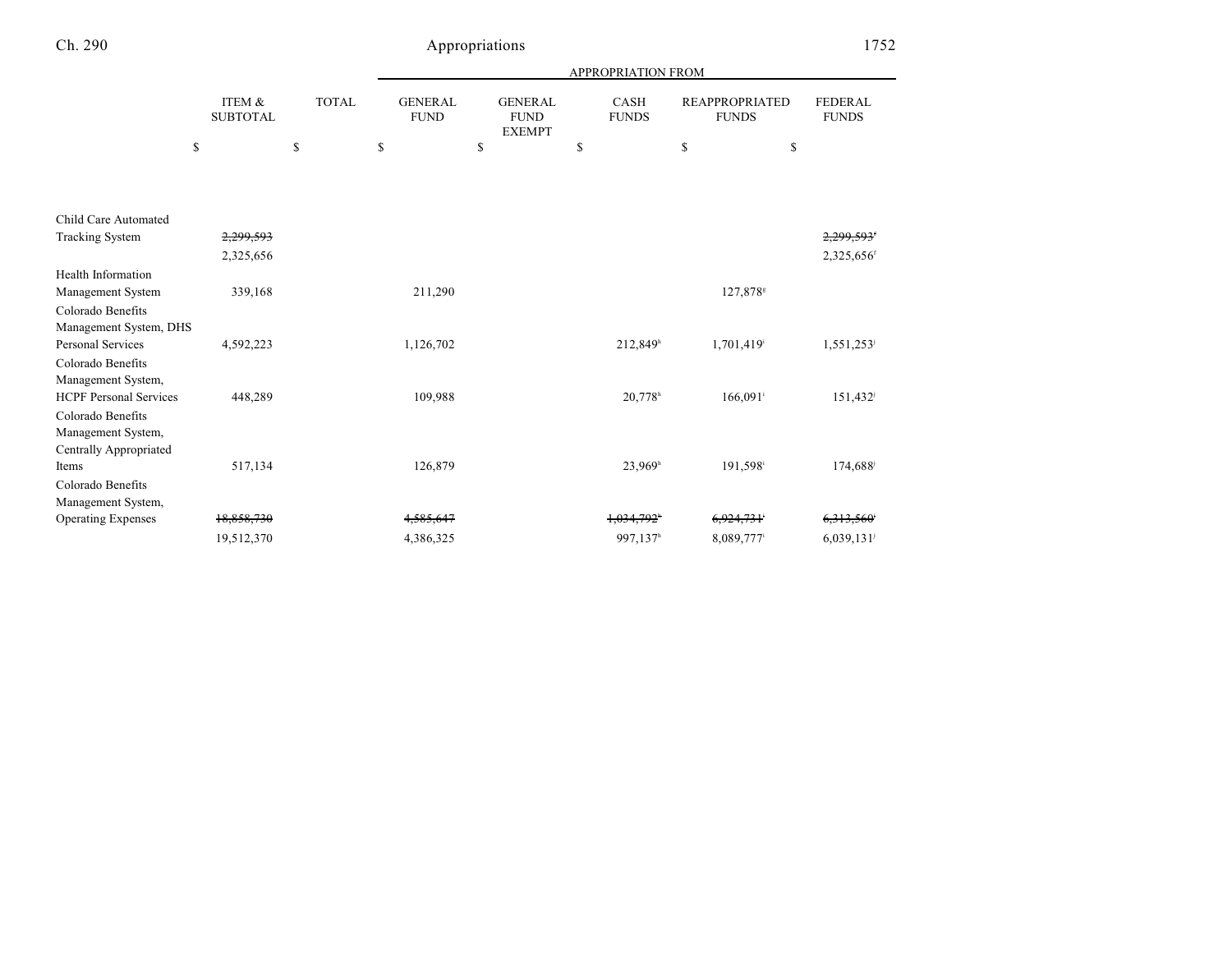| <b>COLORADO BENEFITS</b>      |            |            |           |                      |                        |                      |
|-------------------------------|------------|------------|-----------|----------------------|------------------------|----------------------|
| MANAGEMENT SYSTEM,            |            |            |           |                      |                        |                      |
| <b>HCPF ONLY</b>              | 812,400    |            |           |                      | 812,400                |                      |
| CBMS SAS-70 Audit             | 149,000    |            | 36,558    | 6.906 <sup>h</sup>   | 55,204 <sup>i</sup>    | $50,332^{j}$         |
| Purchase of Services from     |            |            |           |                      |                        |                      |
| Computer Center               | 14,244,028 |            | 7,281,088 | 179,103 <sup>k</sup> | $254,625$ <sup>1</sup> | $6,529,212^m$        |
| <b>Multiuse Network</b>       |            |            |           |                      |                        |                      |
| Payments                      | 3,093,056  |            | 2,034,331 | $26,750^k$           | $270,623$ <sup>1</sup> | 761,352 <sup>m</sup> |
| Management and                |            |            |           |                      |                        |                      |
| Administration of OIT         | 1.660.209  |            | 1,263,001 | 26,430 <sup>k</sup>  | 134,466                | $236,312^m$          |
| <b>Communication Services</b> |            |            |           |                      |                        |                      |
| Payments                      | 201,019    |            | 172,326   |                      | $28,693$ <sup>n</sup>  |                      |
|                               |            | 53,834,887 |           |                      |                        |                      |
|                               |            | 55,326,990 |           |                      |                        |                      |
|                               |            |            |           |                      |                        |                      |

<sup>a</sup> Of these amounts, it is estimated that \$77,353 shall be from Medicaid funds transferred from the Department of Health Care Policy and Financing and \$65,084 shall be from various sources of reappropriated funds, including indirect cost recoveries.

<sup>b</sup> Of these amounts, it is estimated that \$31,796 shall be from the Temporary Assistance for Needy Families Block Grant, \$13,260 shall be from Child Care Development Funds, and \$836,073 shall be from various sources of federal funds including indirect cost recoveries.

 $\cdot$  This amount shall be from various sources of cash funds.

<sup>d</sup> Of this amount, it is estimated that \$1,601,080 shall be from Title IV-E of the Social Security Act, \$653,605 shall be from the Temporary Assistance for Needy Families Block Grant, and \$32,246 shall be from Child Care Development Funds.

This amount shall be from Title III Older Americans Act funds. e

<sup>f</sup> This amount shall be from Child Care Development Funds.

Of this amount, it is estimated that \$106,267 shall be transferred from the Mental Health Institutes, \$12,021 shall be transferred from the Department's Regional Centers, <sup>g</sup> and \$9,590 shall be transferred from the Division of Youth Corrections.

<sup>h</sup> Of these amounts, \$1,130,795 THIS AMOUNT shall be from the Old Age Pension Fund created in Section 1 of Article XXIV of the State Constitution and \$168,499 shall be from the Hospital Provider Fee Cash Fund created in Section 25.5-4-402.3 (4) (a), C.R.S. CONSTITUTION.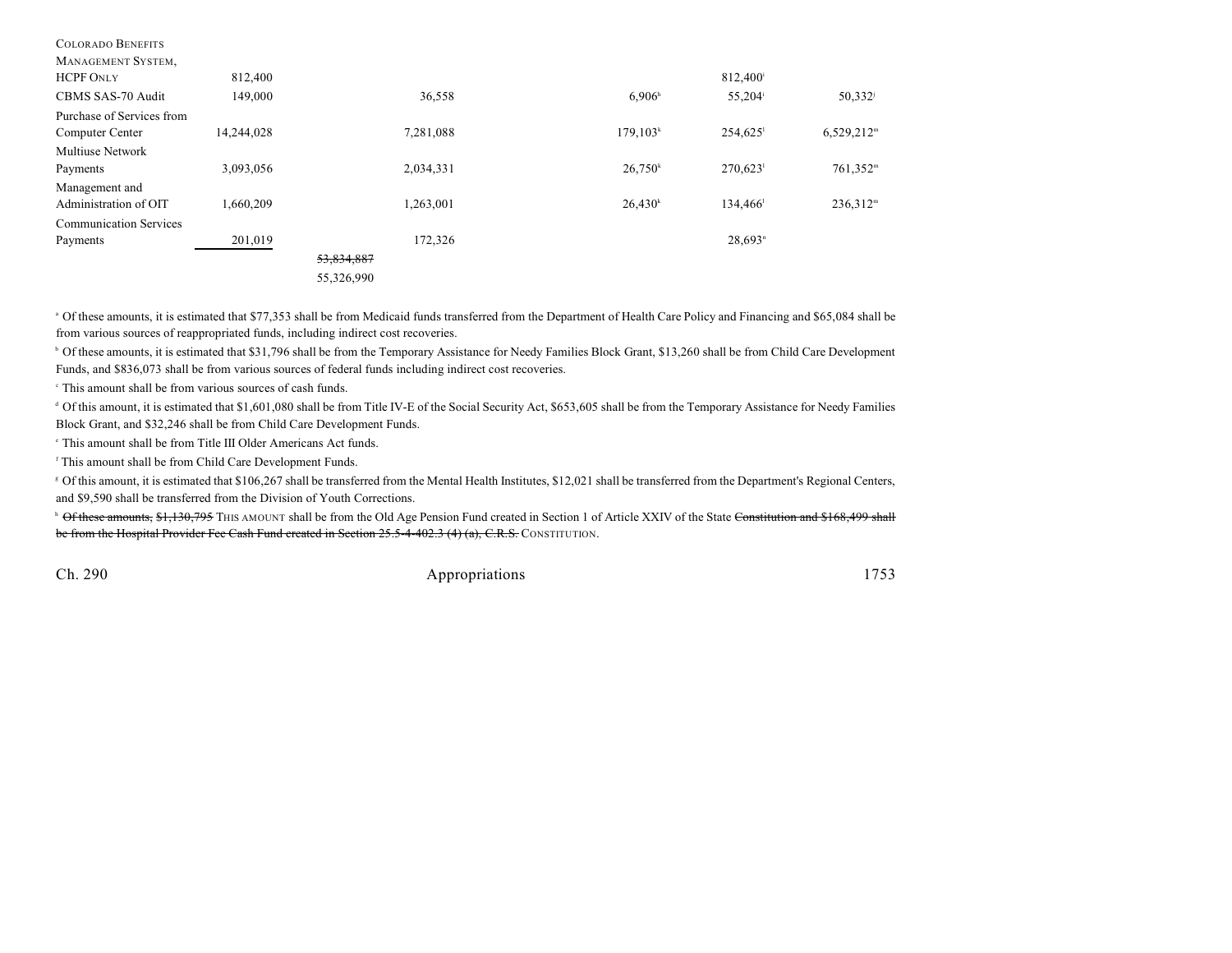|                           |              |                 |                               | $\ldots$                    |                                       |                                |
|---------------------------|--------------|-----------------|-------------------------------|-----------------------------|---------------------------------------|--------------------------------|
| ITEM &<br><b>SUBTOTAL</b> | <b>TOTAL</b> | GENERAL<br>FUND | <b>GENERAL</b><br><b>FUND</b> | <b>CASH</b><br><b>FUNDS</b> | <b>REAPPROPRIATED</b><br><b>FUNDS</b> | <b>FEDERAL</b><br><b>FUNDS</b> |
|                           |              |                 | <b>EXEMPT</b>                 |                             |                                       |                                |
| ጦ                         |              |                 |                               |                             |                                       |                                |

APPROPRIATION FROM

These amounts shall be from funds transferred from the Department of Health Care Policy and Financing. <sup>i</sup>

Of these amounts, it is estimated that \$4,879,375 \$4,717,707 shall be from the U.S. Department of Agriculture for the Supplemental Nutrition Assistance Program and \$3,361,890 \$3,249,129 shall be from the Temporary Assistance for Needy Families Block Grant.

<sup>k</sup> Of these amounts, it is estimated that \$115,019 shall be from patient fees from the Mental Health Institutes, \$2,529 shall be from the Records and Reports Fund created in Section 19-1-307 (2.5), C.R.S., and \$114,735 shall be from various sources of cash funds including indirect cost recoveries.

<sup>1</sup> Of these amounts, it is estimated that \$478,918 shall be from Medicaid funds transferred from the Department of Health Care Policy and Financing and \$181,113 shall be from various sources of reappropriated funds.

Of these amounts, it is estimated that \$1,626,006 shall be from U.S. Department of Agriculture for the Supplemental Nutrition Assistance Program, \$1,352,434 shall <sup>m</sup> be from the Temporary Assistance for Needy Families Block Grant, \$494,900 \$658,817 shall be from Child Care Development Funds, \$62,814 shall be from the federal Substance Abuse Prevention and Treatment Block Grant, and \$3,990,722 \$3,826,805 shall be from various sources of federal funds.

<sup>n</sup> This amount shall be from various sources of reappropriated funds.

### **(3) OFFICE OF OPERATIONS**

#### **(A) Administration**

| Personal Services             | <del>22,892,878</del> |
|-------------------------------|-----------------------|
|                               | 22,695,878            |
|                               | $(433.3$ FTE)         |
| <b>Operating Expenses</b>     | 3,233,244             |
| <b>Vehicle Lease Payments</b> | <del>1,075,007</del>  |
|                               | 1,002,732             |
| <b>Leased Space</b>           | 2,410,915             |
|                               |                       |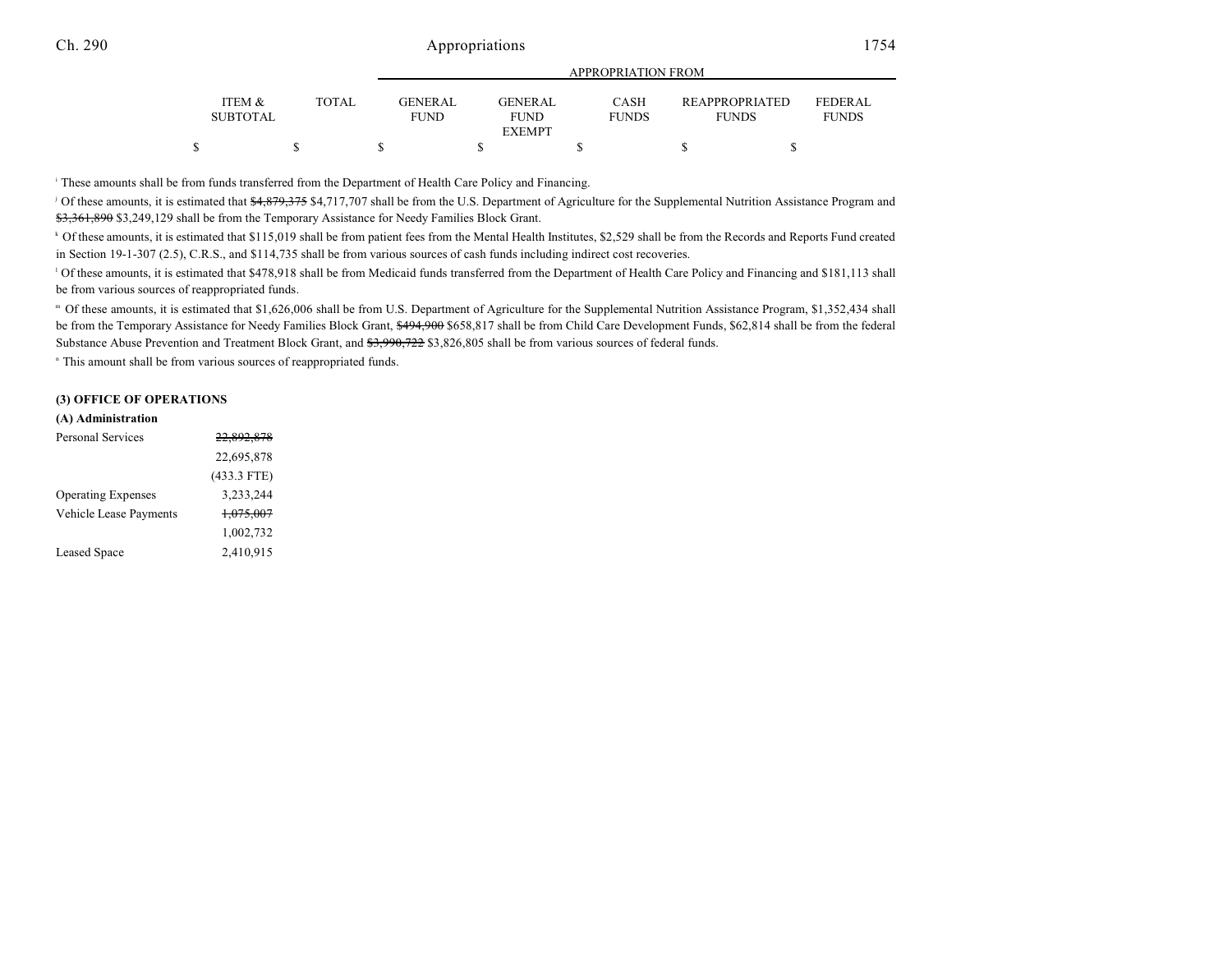| Capitol Complex Leased |              |               |                          |           |               |
|------------------------|--------------|---------------|--------------------------|-----------|---------------|
| Space                  | 1,275,866    |               |                          |           |               |
| Utilities              | 7.744.210    |               |                          |           |               |
|                        | 7,766,210    |               |                          |           |               |
|                        | 38,632,120   | 22,865,911(M) | 2,203,693*               | 8,950,796 | 4,611,720°    |
|                        | 38, 384, 845 | 23,003,038(M) | $2,198,201$ <sup>a</sup> | 8,582,743 | $4,600,863$ ° |

<sup>a</sup> Of this amount, it is estimated that \$1,463,024 shall be from patient cash collected by the Mental Health Institutes, \$49,415 shall be from the Early Intervention Services Trust Fund created in Section 27-10.5-709 (2) (a), C.R.S., \$12,511 shall be from the Business Enterprise Program Cash Fund created in Section 26-8.5-107, C.R.S., and \$678,743 \$673,251 shall be from various sources of cash funds, including from the Old Age Pension Fund created in Section 1 of Article XXIV of the State Constitution. <sup>b</sup> Of this amount, it is estimated that  $\frac{65}{159,398\,84,793,633}$  shall be from Medicaid funds transferred from the Department of Health Care Policy and Financing, \$1,236,747 shall be transferred from the Department of Corrections, \$894,807 shall be from patient fees collected by the Mental Health Institutes that represent Medicaid revenue earned from the behavioral health organizations through Mental Health Community Capitation, \$800,000 shall be from nursing home indirect cost subsidies appropriated to Homelake Domiciliary and the State and Veterans Nursing Homes, \$340,000 shall be from federal Medicaid indirect costs transferred from the Department of Health Care Policy and Financing, and  $$519,844$  \$517,556 shall be from various sources of reappropriated funds, including indirect cost recoveries.

 Of this amount, it is estimated that \$994,120 shall be from Section 110 vocational rehabilitation funds, \$720,802 shall be from the Social Security Administration for <sup>c</sup> disability determination services, \$400,000 shall be from Child Care Development Funds, \$233,214 shall be from the Substance Abuse Prevention and Treatment Block Grant, \$65,900 shall be from the U.S. Department of Health and Human Services, Office of Refugee Resettlement, \$4,000 shall be from the Temporary Assistance for Needy Families Block Grant, and \$2,193,684 \$2,182,827 shall be from various sources of federal funds, including indirect cost recoveries.

|  |  | (B) Special Purpose |
|--|--|---------------------|
|--|--|---------------------|

| Buildings and Grounds<br>Rental | 464,222   | $464,222^{\circ}$    |
|---------------------------------|-----------|----------------------|
|                                 |           |                      |
|                                 |           | $(6.5$ FTE)          |
| State Garage Fund               | 731,213   | 731,213 <sup>b</sup> |
|                                 |           | $(2.6$ FTE)          |
|                                 | 1,195,435 |                      |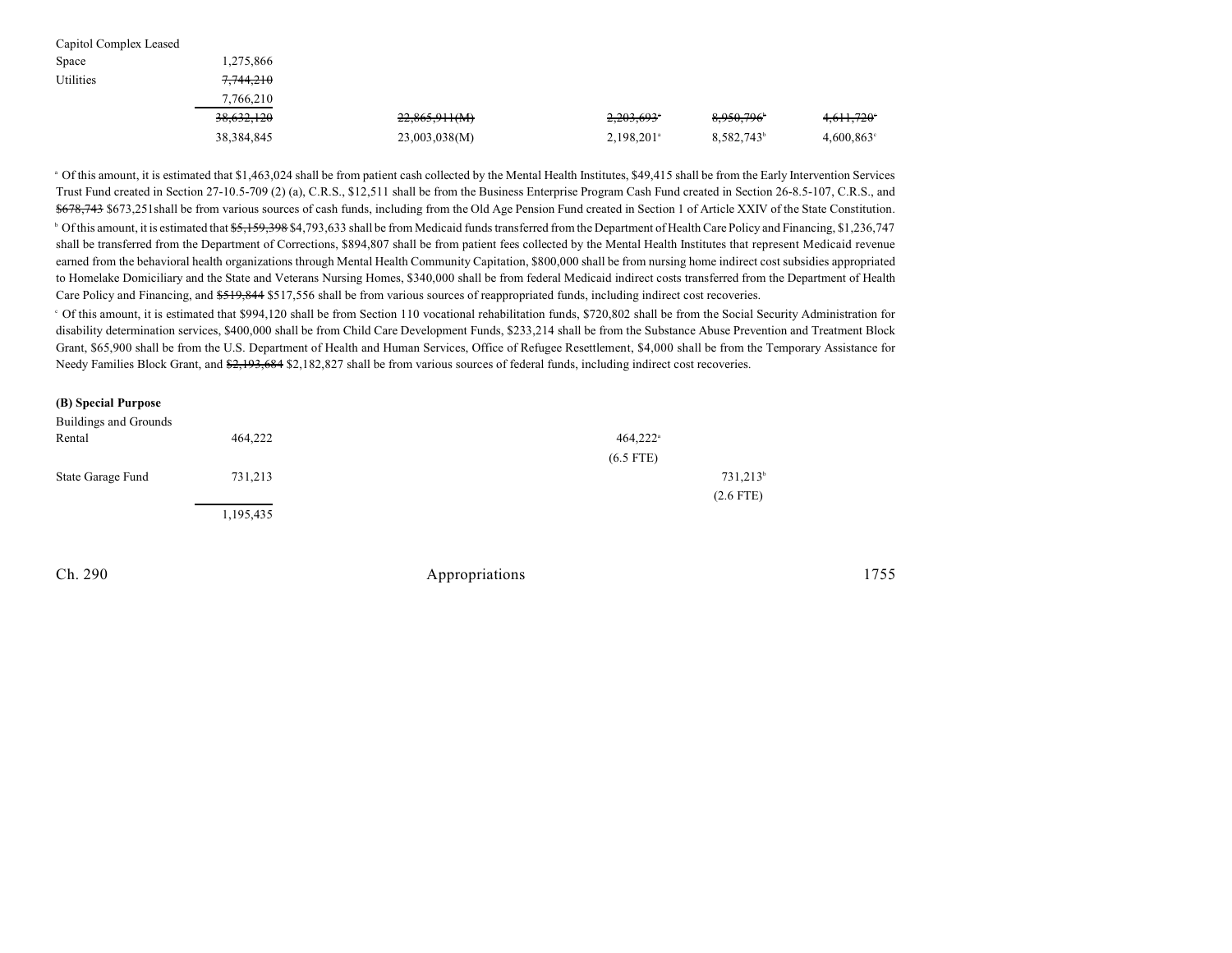|                           |       | APPROPRIATION FROM                                 |                             |                                       |                                |  |  |  |  |
|---------------------------|-------|----------------------------------------------------|-----------------------------|---------------------------------------|--------------------------------|--|--|--|--|
| ITEM &<br><b>SUBTOTAL</b> | TOTAL | <b>GENERAL</b><br>GENER AL.<br>FUND<br><b>FUND</b> | <b>CASH</b><br><b>FUNDS</b> | <b>REAPPROPRIATED</b><br><b>FUNDS</b> | <b>FEDERAL</b><br><b>FUNDS</b> |  |  |  |  |
|                           |       | <b>EXEMPT</b>                                      |                             |                                       |                                |  |  |  |  |
|                           |       |                                                    |                             |                                       |                                |  |  |  |  |

<sup>a</sup> This amount shall be from the Department of Human Services Buildings and Grounds Cash Fund created in Section 26-1-133.5 (2), C.R.S.

<sup>b</sup> This amount shall be from moneys in the State Garage Fund collected from various Department of Human Services divisions and other state agencies pursuant to Section 24-30-1104 (2) (b), C.R.S.

|                            |            | 39,827,555    |                        |                     |
|----------------------------|------------|---------------|------------------------|---------------------|
|                            |            | 39,580,280    |                        |                     |
| (4) COUNTY ADMINISTRATION  |            |               |                        |                     |
| County Administration      | 50,116,105 | 19,823,380(M) | $9,193,456(L)^a$       | 21,099,269          |
| Food Assistance            |            |               |                        |                     |
| Administration             | 4,715,280  | 1,414,584(M)  | $943,056(L)^a$         | $2,357,640^{\circ}$ |
| County Tax Base Relief     | 1,000,000  | 1,000,000     |                        |                     |
| County Share of Offsetting |            |               |                        |                     |
| Revenues <sup>20</sup>     | 3,789,313  |               | 3,789,313 <sup>d</sup> |                     |
| County Incentive           |            |               |                        |                     |
| Payments <sup>21</sup>     | 5,136,921  |               | $5,136,921$ °          |                     |
|                            |            | 64,757,619    |                        |                     |

<sup>a</sup> These amounts shall be from local funds.

 $\degree$  Of this amount, \$1,969,370 shall be from the Title XX Social Services Block Grant, and \$19,129,899 shall be from various sources of federal funds.

 $\degree$  This amount shall be from the U.S. Department of Agriculture.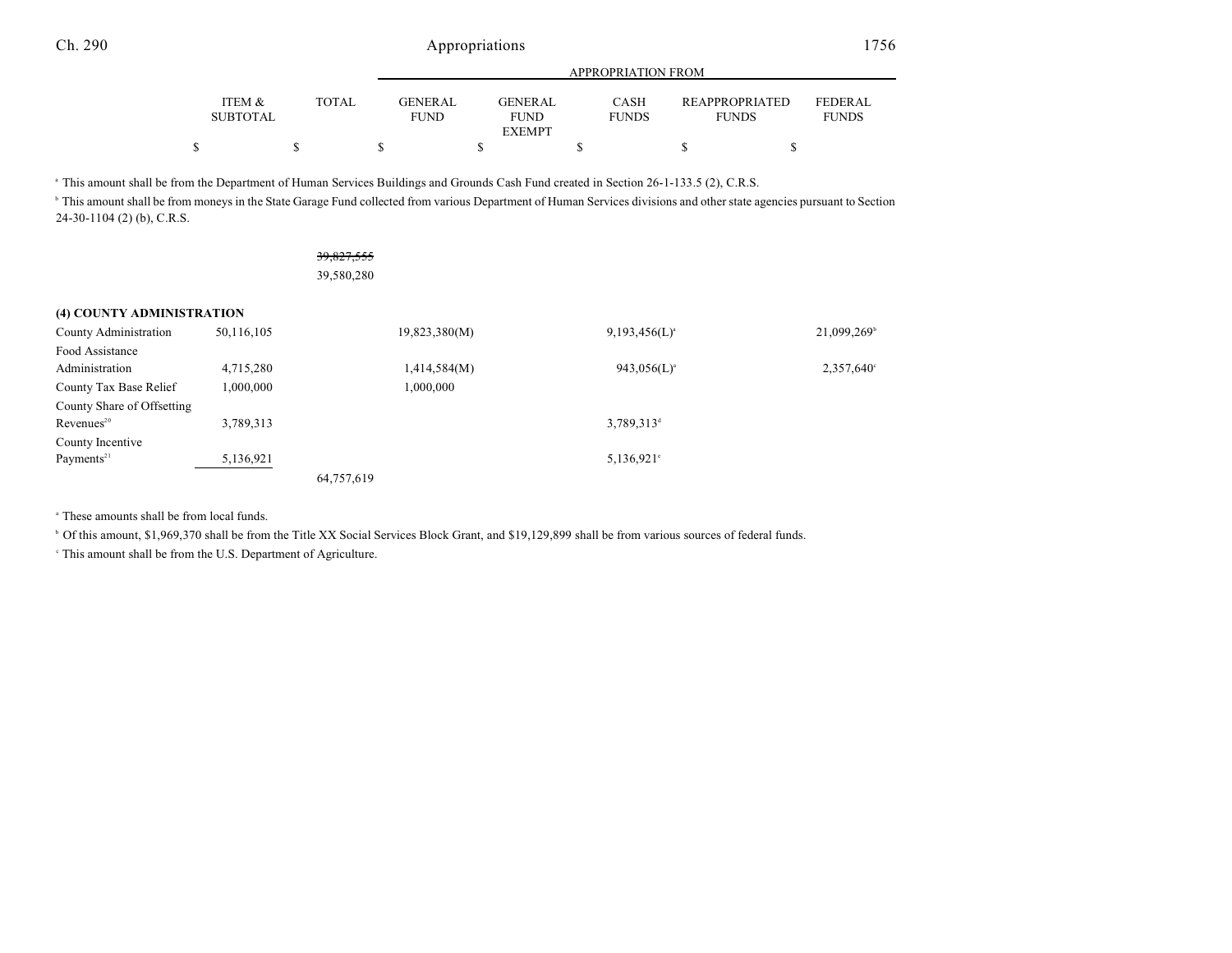<sup>d</sup> This amount shall be from the counties' share of offsetting cash funds revenues, including retained child support collections, retained fraud refunds, state revenue intercepts, and other refunds, pursuant to Section 26-13-108, C.R.S.

This amount shall be from the State's share of retained child support collections and fraud refunds, pursuant to Section 26-13-108, C.R.S. <sup>e</sup>

| (5) DIVISION OF CHILD WELFARE <sup>22</sup> |              |               |                              |                         |                          |
|---------------------------------------------|--------------|---------------|------------------------------|-------------------------|--------------------------|
| Administration                              | 3,660,163    | 2,829,223(M)  |                              | 133,659 <sup>a</sup>    | 697,281 <sup>b</sup>     |
|                                             | $(41.0$ FTE) |               |                              |                         |                          |
| Training                                    | 6,134,611    | 3,000,279(M)  | $37,230(L)$ °                |                         | $3,097,102$ <sup>d</sup> |
|                                             | $(6.0$ FTE)  |               |                              |                         |                          |
| Foster and Adoptive Parent                  |              |               |                              |                         |                          |
| Recruitment, Training, and                  |              |               |                              |                         |                          |
| Support                                     | 327,789      | 260,622(M)    |                              |                         | 67,167                   |
|                                             | $(1.0$ FTE)  |               |                              |                         |                          |
| Child Welfare                               |              |               |                              |                         |                          |
| Services SERVICES <sup>22a</sup>            | 334,835,846° | 161, 141, 108 | $60,805,148(L)$ <sup>c</sup> | 14,328,538 <sup>a</sup> | 98,561,052f              |
| Excess Federal Title IV-E                   |              |               |                              |                         |                          |
| Distributions for Related                   |              |               |                              |                         |                          |
| County Administrative                       |              |               |                              |                         |                          |
| <b>Functions</b>                            | 1,000,000    |               | $1,000,000$ <sup>s</sup>     |                         |                          |
| Family and Children's                       |              |               |                              |                         |                          |
| Programs <sup>23</sup>                      | 44,776,053   | 24, 132, 328  | $5,113,437(L)$ <sup>c</sup>  |                         | 15,530,288 <sup>f</sup>  |
| Performance-based                           |              |               |                              |                         |                          |
| Collaborative Management                    |              |               |                              |                         |                          |
| Incentives <sup>24</sup>                    | 3,224,669    |               | 3,224,669h                   |                         |                          |
| Independent Living                          |              |               |                              |                         |                          |
| Programs                                    | 2,826,582    |               |                              |                         | 2,826,582                |
|                                             |              |               |                              |                         | $(4.0$ FTE)              |
|                                             |              |               |                              |                         |                          |
|                                             |              |               |                              |                         |                          |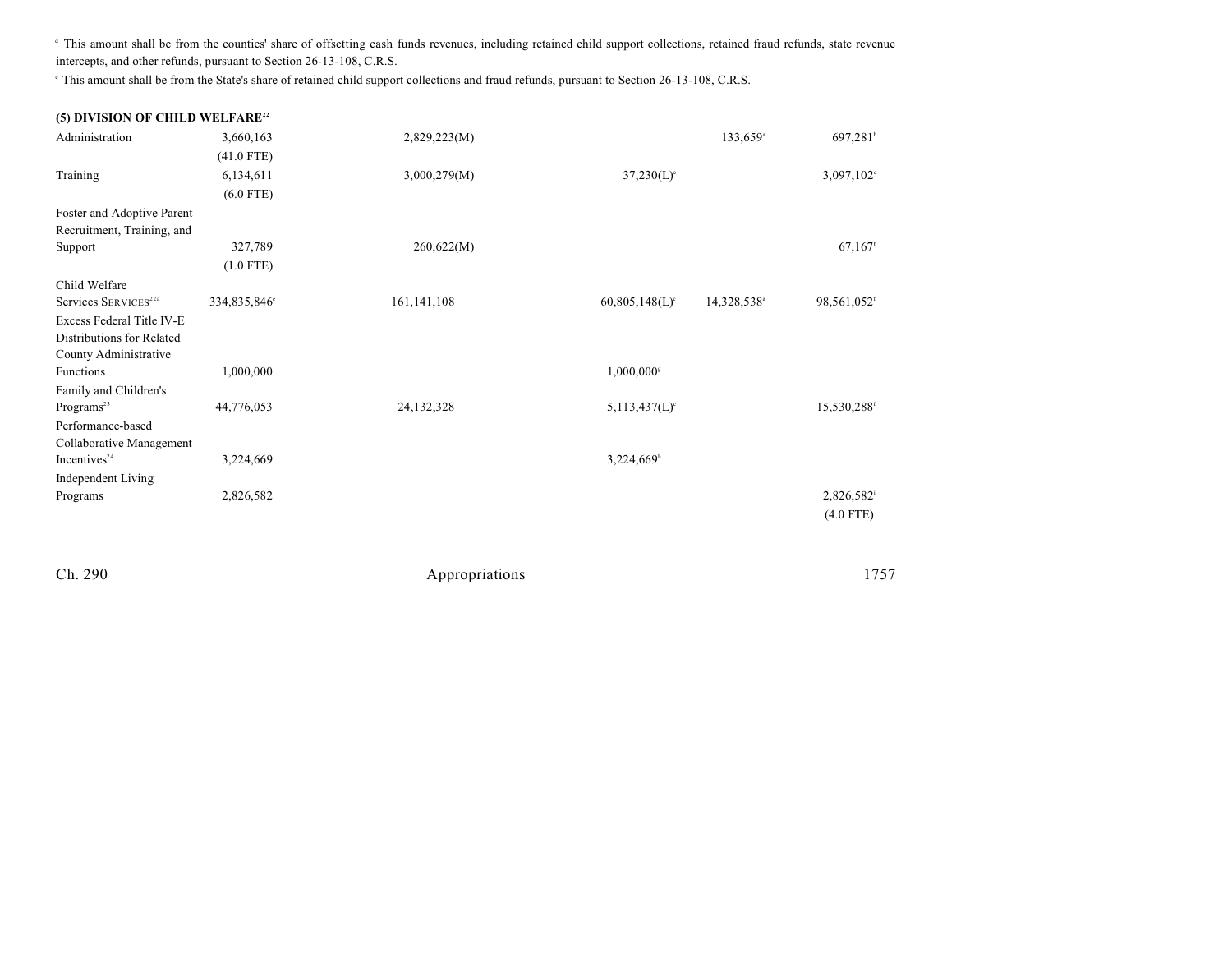|                           |                           |              | APPROPRIATION FROM            |                                                |    |                             |                                       |                                |
|---------------------------|---------------------------|--------------|-------------------------------|------------------------------------------------|----|-----------------------------|---------------------------------------|--------------------------------|
|                           | ITEM &<br><b>SUBTOTAL</b> | <b>TOTAL</b> | <b>GENERAL</b><br><b>FUND</b> | <b>GENERAL</b><br><b>FUND</b><br><b>EXEMPT</b> |    | <b>CASH</b><br><b>FUNDS</b> | <b>REAPPROPRIATED</b><br><b>FUNDS</b> | <b>FEDERAL</b><br><b>FUNDS</b> |
|                           | \$                        | \$           | \$<br>\$                      |                                                | \$ |                             | \$                                    | \$                             |
| Promoting Safe and Stable |                           |              |                               |                                                |    |                             |                                       |                                |
| Families Program          | 4,456,680                 |              | 50,265(M)                     |                                                |    | $1,064,160(L)$ <sup>c</sup> |                                       | 3,342,255                      |
|                           | $(2.0$ FTE)               |              |                               |                                                |    |                             |                                       |                                |
| Federal Child Abuse       |                           |              |                               |                                                |    |                             |                                       |                                |
| Prevention and Treatment  |                           |              |                               |                                                |    |                             |                                       |                                |
| Act Grant                 | 436,054                   |              |                               |                                                |    |                             |                                       | 436,054 <sup>k</sup>           |
|                           |                           |              |                               |                                                |    |                             |                                       | $(3.0$ FTE)                    |
|                           |                           | 401,678,447  |                               |                                                |    |                             |                                       |                                |

<sup>a</sup> These amounts shall be from Medicaid funds transferred from the Department of Health Care Policy and Financing.

<sup>b</sup> These amounts shall be from Title IV-E of the Social Security Act.

 $\degree$  These amounts shall be from local funds.

<sup>d</sup> Of this amount, \$2,841,386 shall be from Title IV-E of the Social Security Act, and \$255,716 shall be from the Title XX Social Services Block Grant.

For informational purposes, this amount includes \$4,605,011 that is anticipated to be initially held out from state and federal fundsthat are allocated to county departments e of social services for the administration and provision of child welfare services, including the following estimated amounts: \$3,208,511 for parental fee reimbursements to counties pursuant to Section 26-5-104 (2), C.R.S., \$950,000 for tribal placements of Native American children, \$346,500 for a statewide insurance policy for county-administered foster homes, and \$100,000 for contractual services related to the allocation of funds among counties. The remaining \$330,230,835 includes the following amounts: \$255,097,149 in state and federal funds to be allocated to county departments of social services pursuant to Section 26-5-104, C.R.S., \$60,805,148 to represent the estimated local share of child welfare services expenditures, and \$14,328,538 in federal Medicaid funds estimated to be available to county departments of social services for certain expenditures.

Of these amounts, \$62,981,478 shall be from Title IV-E of the Social Security Act, \$23,590,313 shall be from the Title XX Social Services Block Grant, \$23,500,000 shall be from the federal Temporary Assistance for Needy Families Block Grant, and \$4,019,549 shall be from Title IV-B, Subpart 1, of the Social Security Act.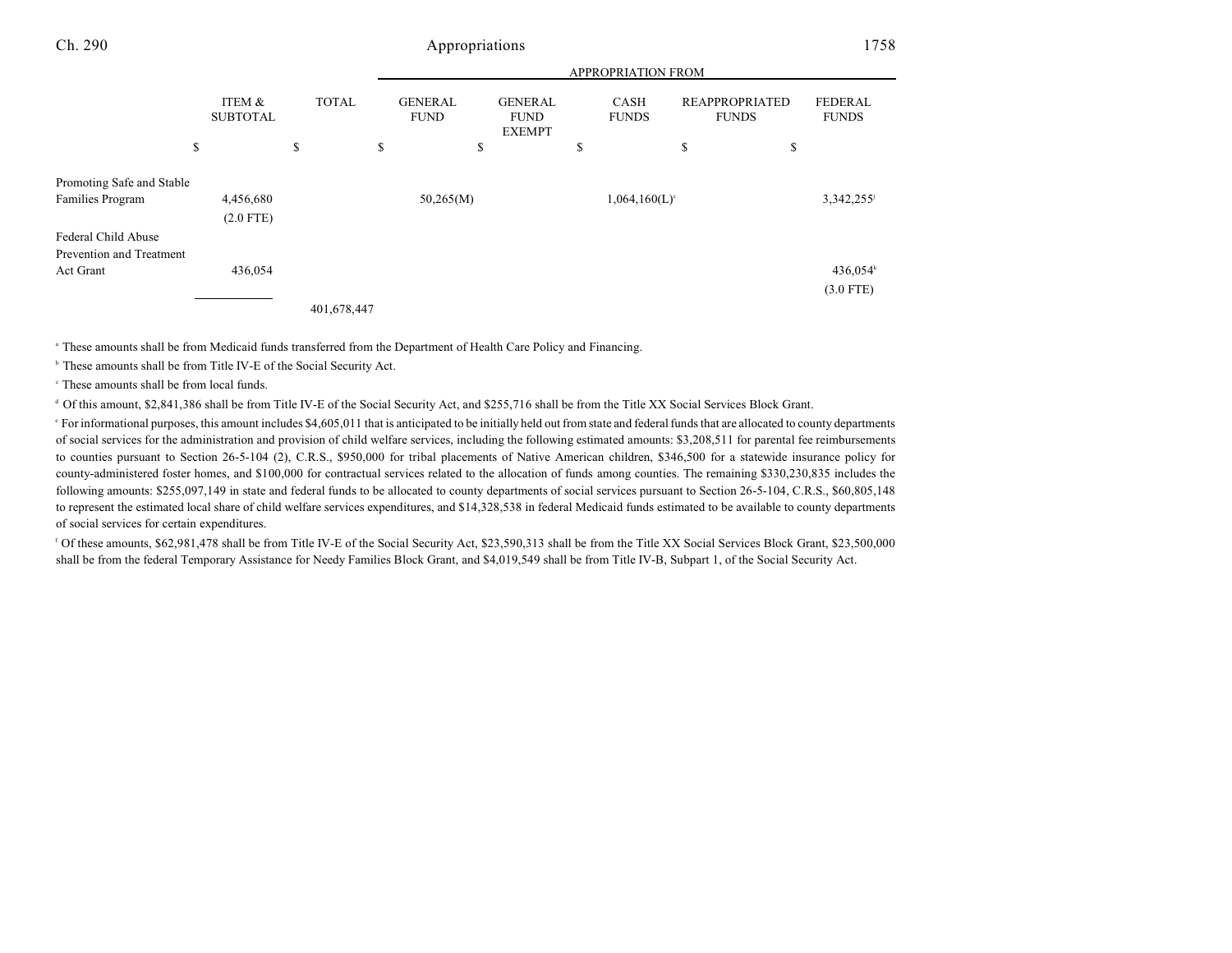<sup>8</sup> This amount shall be from the Excess Federal Title IV-E Reimbursements Cash Fund created in Section 26-1-111 (2) (d) (II) (C), C.R.S.

<sup>h</sup> This amount shall be from the Performance-based Collaborative Management Incentive Cash Fund created in Section 24-1.9-104 (1), C.R.S.

This amount shall be from Title IV-E of the Social Security Act. This amount includes an estimated \$2,106,894 for the Chafee Foster Care Independence Program and \$719,688 for the Education and Training Voucher Program.

<sup>j</sup> This amount shall be from Title IV-B, Subpart 2, of the Social Security Act.

<sup>k</sup> This amount shall be from the Child Abuse Prevention and Treatment Act state grant.

### **(6) DIVISION OF CHILD CARE**

| Child Care Licensing and    |              |              |                           |                         |
|-----------------------------|--------------|--------------|---------------------------|-------------------------|
| Administration              | 6,556,852    | 2,246,008(M) | 751,513 <sup>a</sup>      | 3,559,331 <sup>b</sup>  |
|                             | $(64.0$ FTE) |              |                           |                         |
| Fines Assessed Against      |              |              |                           |                         |
| Licensees                   | 20,000       |              | $20,000$ <sup>c</sup>     |                         |
| Child Care Assistance       |              |              |                           |                         |
| Program                     | 73,976,592   | 14, 104, 221 | 9,182,622(L) <sup>d</sup> | 50,689,749 <sup>e</sup> |
| Grants to Improve the       |              |              |                           |                         |
| Quality and Availability of |              |              |                           |                         |
| Child Care and to Comply    |              |              |                           |                         |
| with Federal Targeted       |              |              |                           |                         |
| <b>Funds Requirements</b>   | 3,473,633    |              |                           | 3,473,633 <sup>f</sup>  |
| Early Childhood Councils    | 1,978,317    |              |                           | 1,978,317 <sup>f</sup>  |
|                             |              |              |                           | $(1.0$ FTE)             |
| School-readiness Quality    |              |              |                           |                         |
| <b>Improvement Program</b>  | 2,228,586    |              |                           | 2,228,586 <sup>f</sup>  |
|                             |              |              |                           | $(1.0$ FTE)             |
|                             |              | 88,233,980   |                           |                         |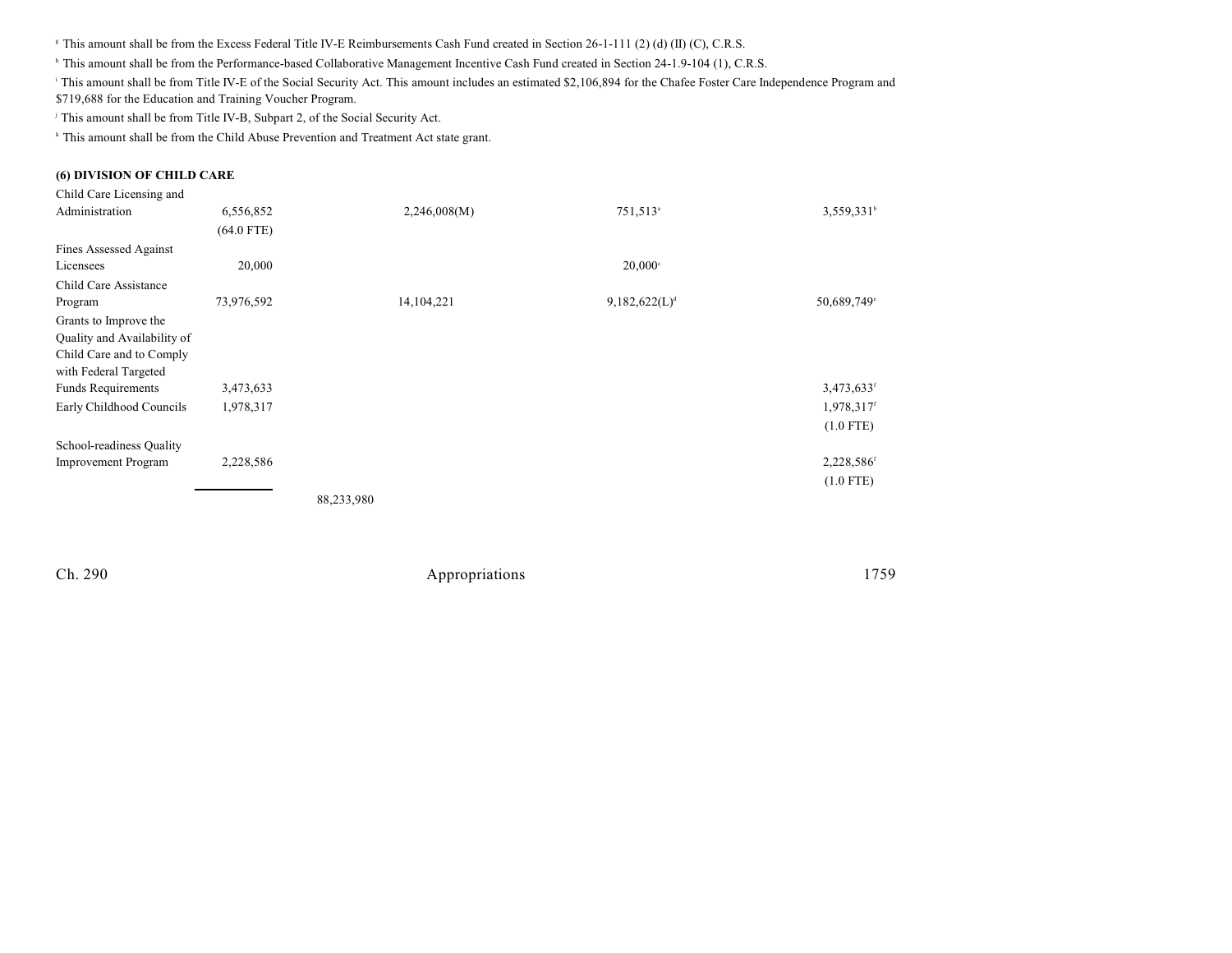| ITEM &<br><b>SUBTOTAL</b> | TOTAL | <b>GENER AL</b><br><b>FUND</b> | GENERAL<br><b>FUND</b> | <b>CASH</b><br><b>FUNDS</b> | <b>REAPPROPRIATED</b><br><b>FUNDS</b> | <b>FEDERAL</b><br><b>FUNDS</b> |
|---------------------------|-------|--------------------------------|------------------------|-----------------------------|---------------------------------------|--------------------------------|
|                           |       |                                | <b>EXEMPT</b>          |                             |                                       |                                |
|                           |       |                                |                        |                             |                                       |                                |

<sup>a</sup> This amount shall be from the Child Care Licensing Cash Fund created in Section 26-6-105 (4), C.R.S.

<sup>b</sup> Of this amount, \$3,409,331 shall be from Child Care Development Funds and \$150,000 shall be from Title IV-E of the Social Security Act.

<sup>e</sup> This amount shall be from the Child Care Cash Fund created in Section 26-6-114 (5), C.R.S.

<sup>d</sup> This amount shall be from local funds and reflects the local share of the costs of administering the Child Care Assistance Program and the local share of child care subsidies. County maintenance of effort for this program, pursuant to federal requirements, totals \$8,985,901.

<sup>o</sup> Of this amount, \$50,589,749 shall be from Child Care Development Funds and \$100,000 shall be from the Title XX Social Services Block Grant.

<sup>f</sup> These amounts shall be from Child Care Development Funds.

### **(7) OFFICE OF SELF SUFFICIENCY**

### **(A) Administration**

| Personal Services                         | 1,694,793    |         |                         |                          |
|-------------------------------------------|--------------|---------|-------------------------|--------------------------|
|                                           | $(22.0$ FTE) |         |                         |                          |
| <b>Operating Expenses</b>                 | 75,539       |         |                         |                          |
|                                           | 1,770,332    | 778,159 |                         | 992,173                  |
|                                           |              |         |                         |                          |
| (B) Colorado Works Program                |              |         |                         |                          |
| Administration                            | 1,577,454    |         |                         | 1,577,454 <sup>a</sup>   |
|                                           |              |         |                         | $(19.0$ FTE)             |
| County Block Grants <sup>21, 25, 26</sup> | 151,536,168  |         | 22,823,033 <sup>b</sup> | 128,713,135 <sup>a</sup> |
|                                           |              |         |                         |                          |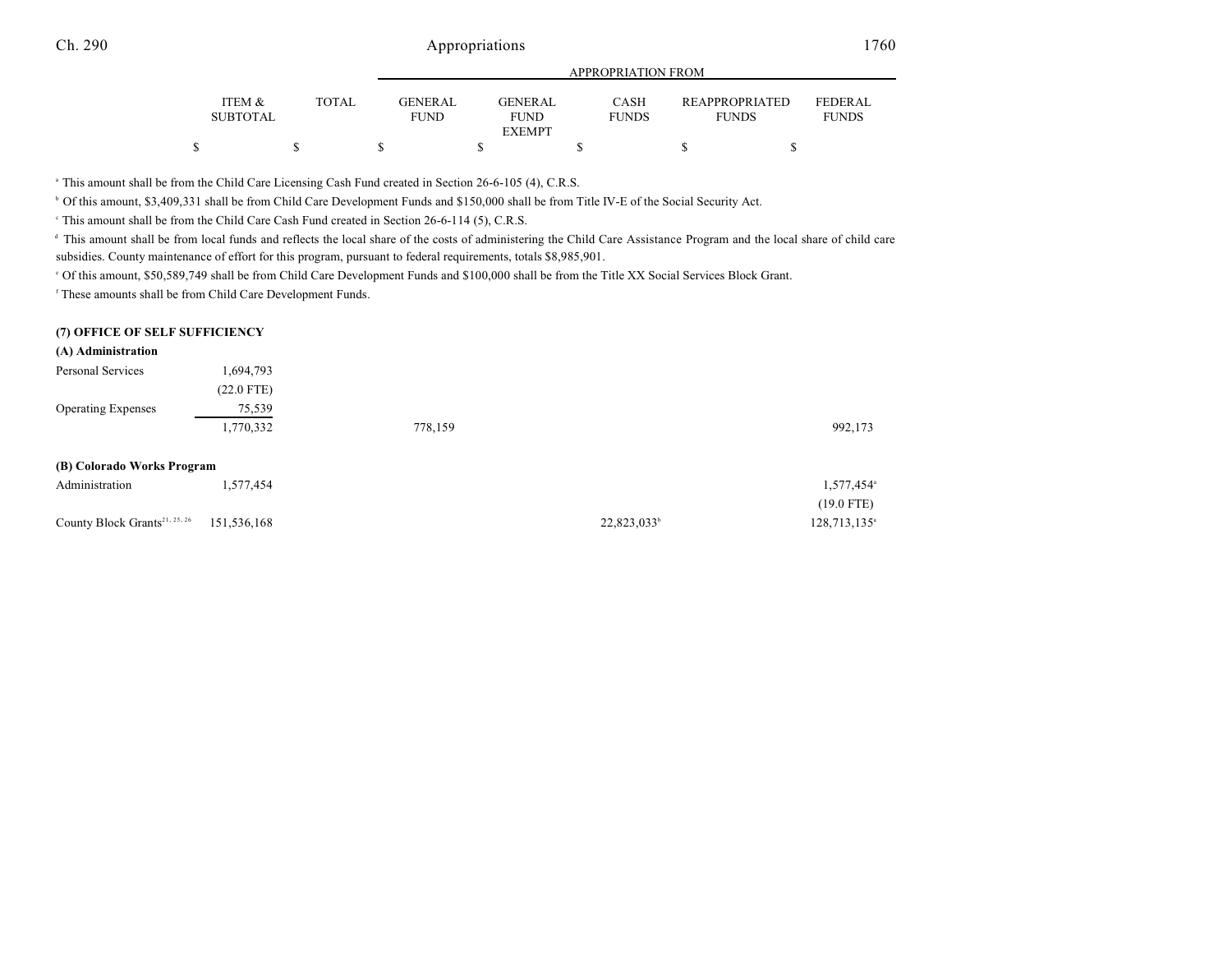| Reimbursement to          |             |        |                        |                          |
|---------------------------|-------------|--------|------------------------|--------------------------|
| Counties for Prior Year   |             |        |                        |                          |
| Expenditures Due to       |             |        |                        |                          |
| Reduction in Federal      |             |        |                        |                          |
| Maintenance of Effort     |             |        |                        |                          |
| Requirement               | 5,524,726   |        |                        | 5,524,726 <sup>a</sup>   |
| <b>County Block Grant</b> |             |        |                        |                          |
| Support Fund              | 1,000,000   |        |                        | $1,000,000$ <sup>a</sup> |
| County TANF Reserves      |             |        |                        |                          |
| for Colorado Works, Child |             |        |                        |                          |
| Welfare, and Child Care   |             |        |                        |                          |
| Programs                  | 55,618,851  |        |                        | 55,618,851               |
|                           | 40,028,449  |        |                        | 40,028,449°              |
| County Training           | 589,744     |        |                        | 589,744 <sup>a</sup>     |
|                           |             |        |                        | $(2.0$ FTE)              |
| Domestic Abuse Program    | 1,831,431   |        | 1,171,754 <sup>d</sup> | 659,677 <sup>a</sup>     |
|                           | $(2.7$ FTE) |        |                        |                          |
| Works Program Evaluation  | 95,000      |        |                        | $95,000^{\circ}$         |
| Workforce Development     |             |        |                        |                          |
| Council                   | 105,007     |        |                        | 105,007 <sup>a</sup>     |
| Promoting Responsible     |             |        |                        |                          |
| Fatherhood Grant          | 518,000     | 18,000 |                        | $500,000$ <sup>c</sup>   |
| Colorado Works Program    |             |        |                        |                          |
| Maintenance Fund          | 100,000     |        |                        | $100,000^{\circ}$        |
|                           | 218,496,381 |        |                        |                          |
|                           | 202,905,979 |        |                        |                          |

<sup>a</sup> These amounts shall be from the Temporary Assistance for Needy Families Block Grant.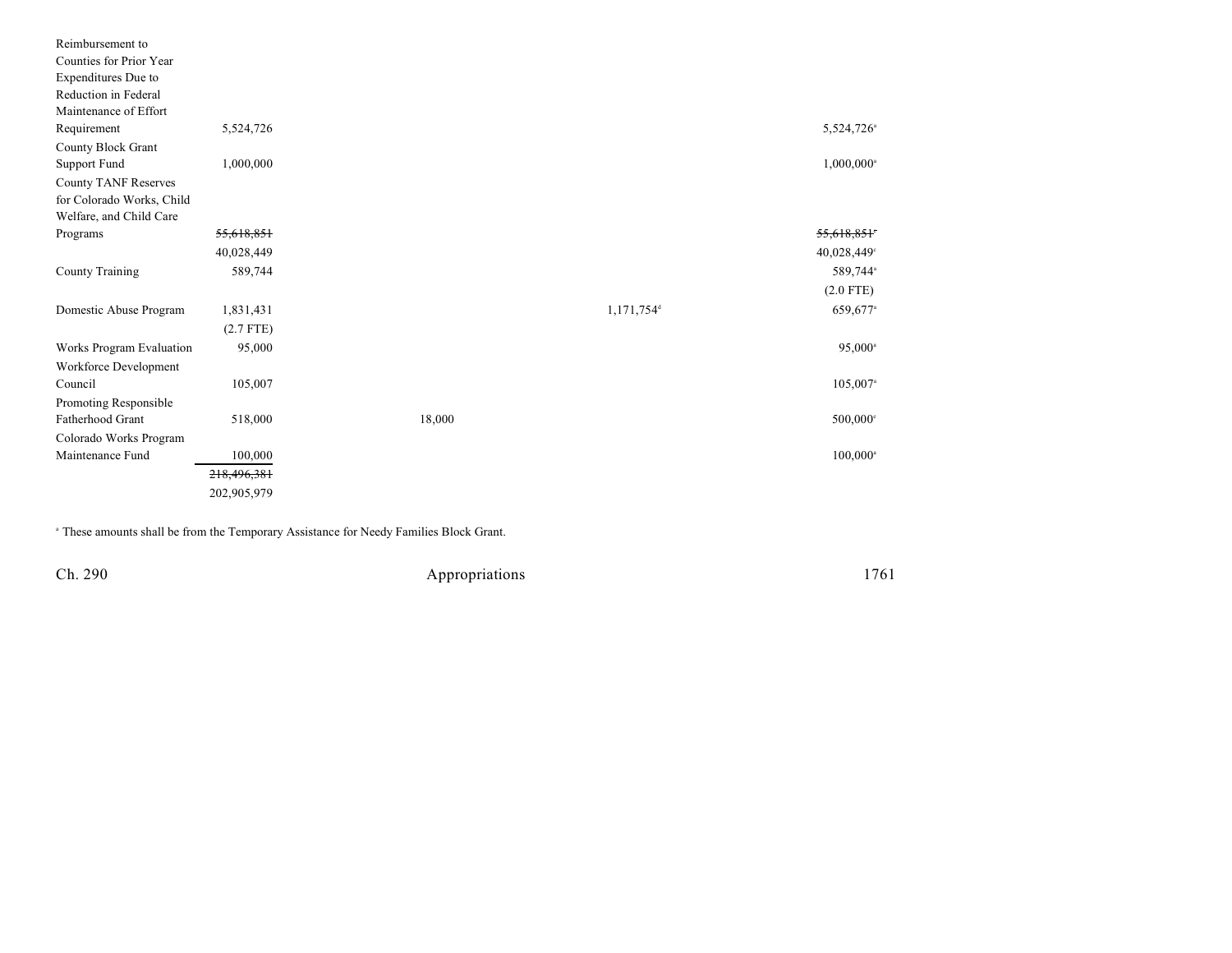|                                      |              | APPROPRIATION FROM            |  |                                |  |                             |  |                                       |  |                                |
|--------------------------------------|--------------|-------------------------------|--|--------------------------------|--|-----------------------------|--|---------------------------------------|--|--------------------------------|
| <b>ITEM &amp;</b><br><b>SUBTOTAL</b> | <b>TOTAL</b> | <b>GENERAL</b><br><b>FUND</b> |  | <b>GENER AL</b><br><b>FUND</b> |  | <b>CASH</b><br><b>FUNDS</b> |  | <b>REAPPROPRIATED</b><br><b>FUNDS</b> |  | <b>FEDERAL</b><br><b>FUNDS</b> |
|                                      |              |                               |  | <b>EXEMPT</b>                  |  |                             |  |                                       |  |                                |
|                                      |              |                               |  |                                |  |                             |  |                                       |  |                                |

<sup>b</sup> Of this amount, \$22,238,672(L) shall be from local funds, and \$584,361 is estimated to be from the State's share of cash funds revenues, including retained child support collections, retained fraud refunds, state revenue intercepts, and other refunds. Of the amount appropriated from local funds, \$3,789,313 is estimated to be from the local share of cash funds revenues, including retained child support collections, fraud refunds, state revenue intercepts, and other refunds.

This amount is shown for informational purposes and reflects the portion of Temporary Assistance for Needy Families federal block grant funds appropriated in prior <sup>c</sup> years in the County Block Grants line item that constitute county reserves pursuant to Section 26-2-714 (5), C.R.S., as of September 30, 2010. SEPTEMBER 30, 2011.

<sup>d</sup> This amount shall be from the Colorado Domestic Abuse Program Fund established pursuant to Section 39-22-802, C.R.S., and shall include donations and moneys generated from fees pursuant to Section 26-7.5-105, (1) (b), C.R.S.

This amount shall be from the Promoting Responsible Fatherhood Community Access Program Grant.

#### **(C) Special Purpose Welfare Programs**

| (1) Low Income Energy      |             |         |                     |                          |
|----------------------------|-------------|---------|---------------------|--------------------------|
| Assistance Program         | 62,950,382  |         | $4,250,000^{\circ}$ | 58,700,382 <sup>b</sup>  |
|                            | $(5.6$ FTE) |         |                     |                          |
| (2) Food Stamp Job Search  |             |         |                     |                          |
| Units                      |             |         |                     |                          |
| Program Costs              | 2,057,920   | 178,003 | $409,382$ °         | $1,470,535$ <sup>d</sup> |
|                            | $(6.2$ FTE) |         |                     |                          |
| <b>Supportive Services</b> | 261,452     | 78,435  | $52,291^{\circ}$    | $130,726$ <sup>d</sup>   |
|                            | 2,319,372   |         |                     |                          |
| (3) Food Distribution      |             |         |                     |                          |
| Program                    | 566,630     | 45,583  | $243,813^{\circ}$   | 277,234 <sup>d</sup>     |
|                            | $(6.5$ FTE) |         |                     |                          |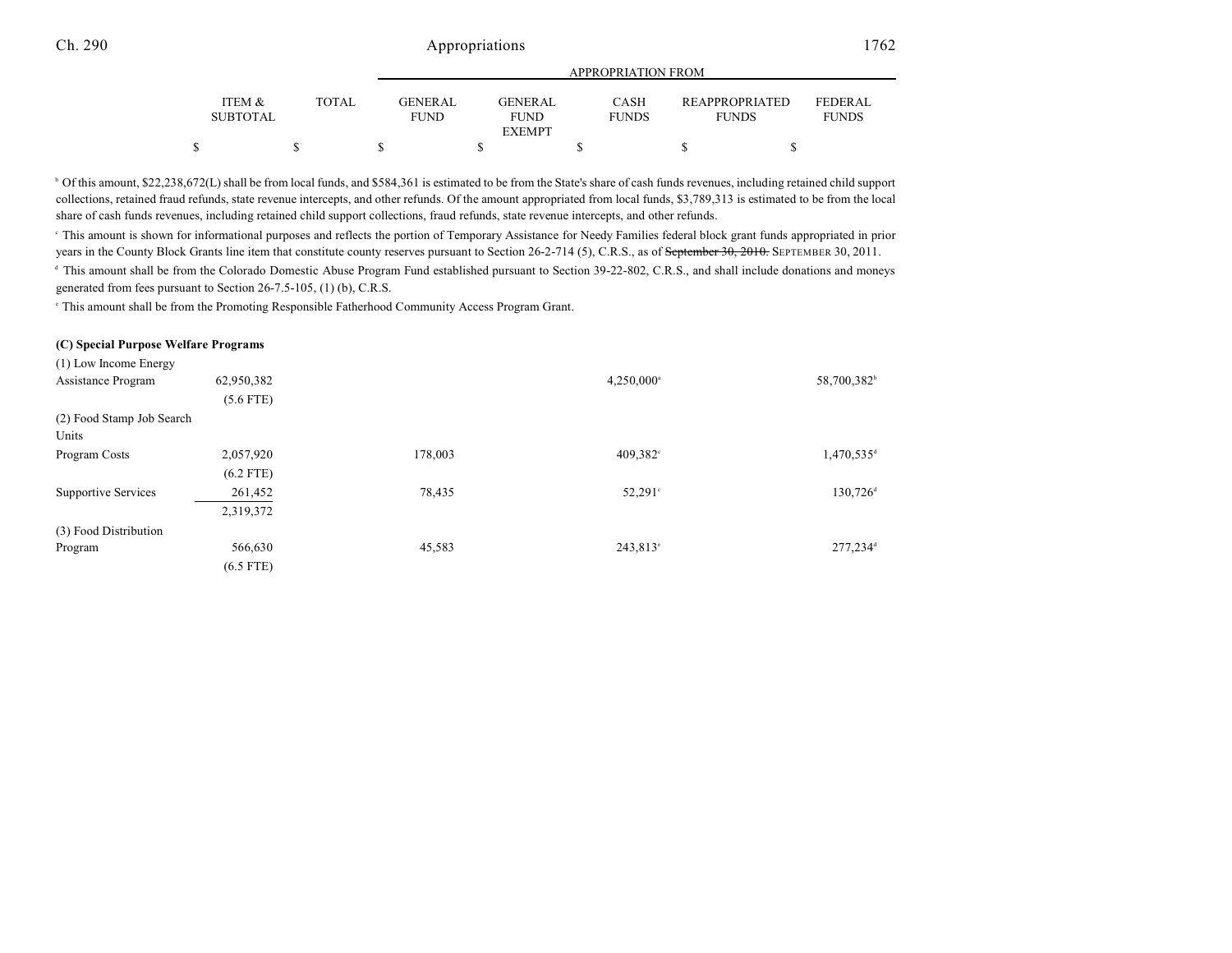| $(4)$ Low-Income             |             |          |                      |            |                         |  |
|------------------------------|-------------|----------|----------------------|------------|-------------------------|--|
| Telephone Assistance         |             |          |                      |            |                         |  |
| Program                      | 78,706      |          | 78,706 <sup>f</sup>  |            |                         |  |
|                              |             |          | $(1.1$ FTE)          |            |                         |  |
| (5) Income Tax Offset        | 4,128       | 2,064(M) |                      |            | $2,064^{\rm d}$         |  |
| (6) Electronic Benefits      |             |          |                      |            |                         |  |
| <b>Transfer Service</b>      | 3,679,032   | 991,955  | 993,608 <sup>s</sup> |            | 1,693,469h              |  |
|                              | $(7.0$ FTE) |          |                      |            |                         |  |
| (7) Refugee Assistance       | 16,786,921  |          |                      |            | 16,786,921 <sup>i</sup> |  |
|                              |             |          |                      |            | $(10.0$ FTE)            |  |
| (8) Systematic Alien         |             |          |                      |            |                         |  |
| Verification for Eligibility | 53,893      | 6,984    | 3,699                | $33.951^k$ | $9,259$ <sup>1</sup>    |  |
|                              | $(1.0$ FTE) |          |                      |            |                         |  |
|                              | 86,439,064  |          |                      |            |                         |  |
|                              |             |          |                      |            |                         |  |

<sup>a</sup> Of this amount, \$3,250,000 is shown for informational purposes and reflects anticipated expenditures from the Department of Human Services Low-income Energy Assistance Fund, created in Section 40-8.7-112 (1) (a), C.R.S., based on allocations from the Operational Account of the Severance Tax Trust Fund to the Low-income Energy Assistance Fund pursuant to Section 39-29-109.3 (2) (f) (III) (A), C.R.S., and \$1,000,000 shall be from Energy Outreach Colorado.

<sup>b</sup> Of this amount, \$57,200,382 is estimated to be received from the federal Department of Health and Human Services, Office of Energy Assistance and \$1,500,000 shall be from the Temporary Assistance for Needy Families Block Grant.

Of these amounts, \$261,673(L) shall be from county matching funds, and \$200,000 shall be from in-kind donations. <sup>c</sup>

<sup>d</sup> These amounts shall be from the U.S. Department of Agriculture.

<sup>e</sup> This amount shall be from recipient non-governmental agencies.

<sup>f</sup> This amount shall from the Low-income Telephone Assistance Fund created in Section 40-3.4-108 (2) (a), C.R.S.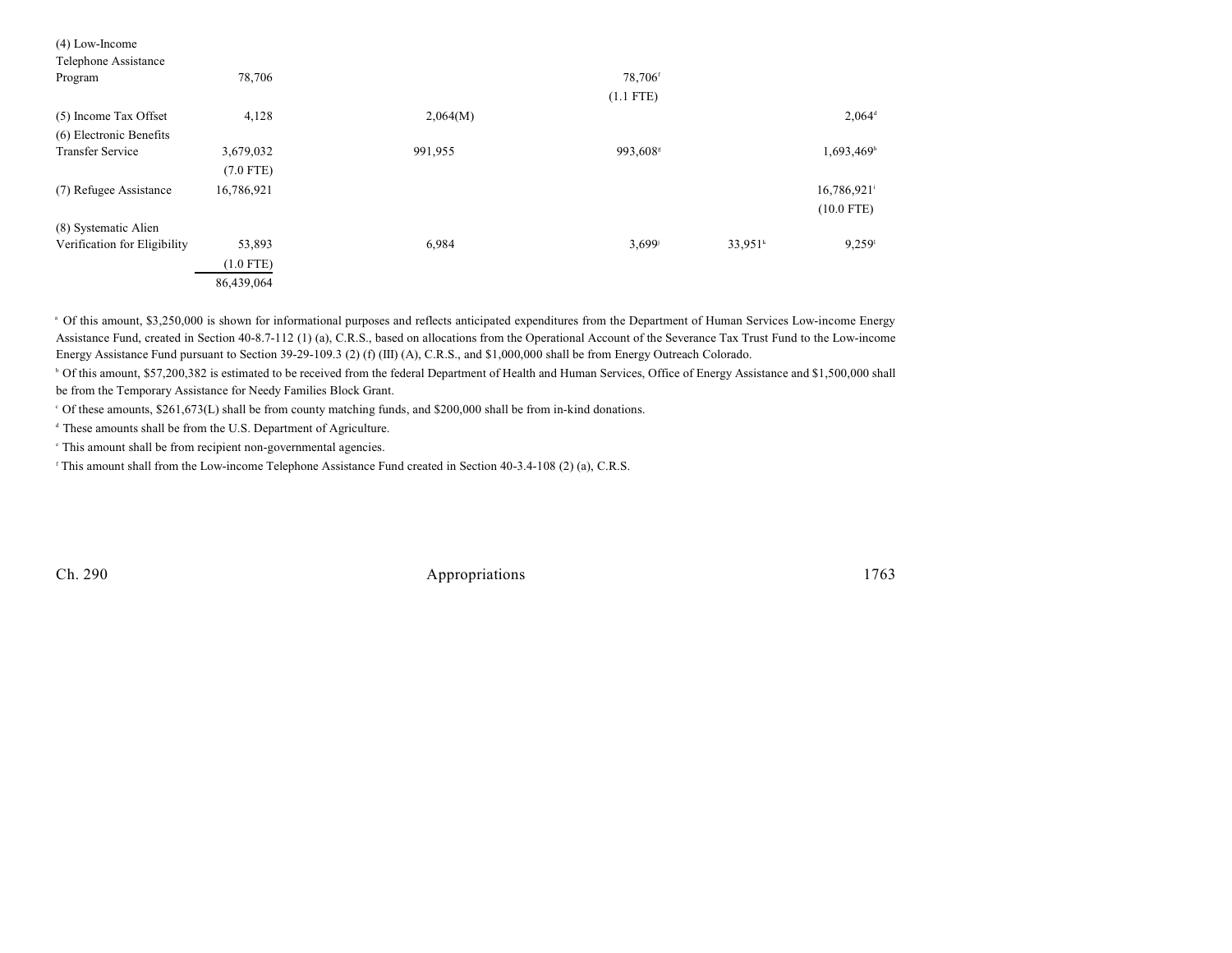|  |                           |  |       |  | APPROPRIATION FROM             |  |                          |  |                             |  |                                       |                                |
|--|---------------------------|--|-------|--|--------------------------------|--|--------------------------|--|-----------------------------|--|---------------------------------------|--------------------------------|
|  | ITEM &<br><b>SUBTOTAL</b> |  | TOTAL |  | <b>GENER AL</b><br><b>FUND</b> |  | GENER AL.<br><b>FUND</b> |  | <b>CASH</b><br><b>FUNDS</b> |  | <b>REAPPROPRIATED</b><br><b>FUNDS</b> | <b>FEDERAL</b><br><b>FUNDS</b> |
|  |                           |  |       |  |                                |  | <b>EXEMPT</b>            |  |                             |  |                                       |                                |
|  |                           |  |       |  |                                |  |                          |  |                             |  |                                       |                                |

Of this amount, it is estimated that \$739,912(L) shall be from local funds and is shown for informational purposes only, and \$253,696 shall be from the Old Age Pension <sup>g</sup> Fund established in Section 1, Article XXIV, of the State Constitution. For purposes of complying with the limitation on state fiscal year spending imposed by Section 20, Article X, of the State Constitution the Old Age Pension Fund moneys are included for informational purposes as they are continuously appropriated by Article XXIV of the State Constitution.

<sup>h</sup> Of this amount, \$204,679 shall be from the Temporary Assistance for Needy Families Block Grant, \$35,575 shall be from Child Care Development Funds, and \$1,453,215 shall be from various sources of federal funds.

<sup>1</sup> Of this amount, \$13,981,587 is estimated to be received from the federal Department of Health and Human Services, Office of Refugee Resettlement, and \$2,805,334 shall be from the Temporary Assistance for Needy Families Block Grant.

<sup>j</sup> This amount shall be from the Old Age Pension Fund pursuant to Section 1, Article XXIV, of the State Constitution. For purposes of complying with the limitation on state fiscal year spending imposed by Section 20, Article X, of the State Constitution, these moneys are included for informational purposes as they are continuously appropriated by Article XXIV of the State Constitution.

<sup>k</sup> This amount shall be from Medicaid funds transferred from the Department of Health Care Policy and Financing.

Of this amount, \$2,321 shall be from the Temporary Assistance for Needy Families Block Grant and \$6,938 shall be from various sources of federal funds.

#### **(D) Child Support Enforcement**

| <b>Automated Child Support</b> |              |              |                      |                        |
|--------------------------------|--------------|--------------|----------------------|------------------------|
| Enforcement System             | 9,056,276    | 2,934,603(M) | 426.499 <sup>a</sup> | 5,695,174 <sup>b</sup> |
|                                | $(16.9$ FTE) |              |                      |                        |
| Child Support                  |              |              |                      |                        |
| Enforcement <sup>21</sup>      | 3,427,758    | 717,996      | 447.440°             | $2,262,322^b$          |
|                                | $(24.5$ FTE) |              |                      |                        |
|                                | 12,484,034   |              |                      |                        |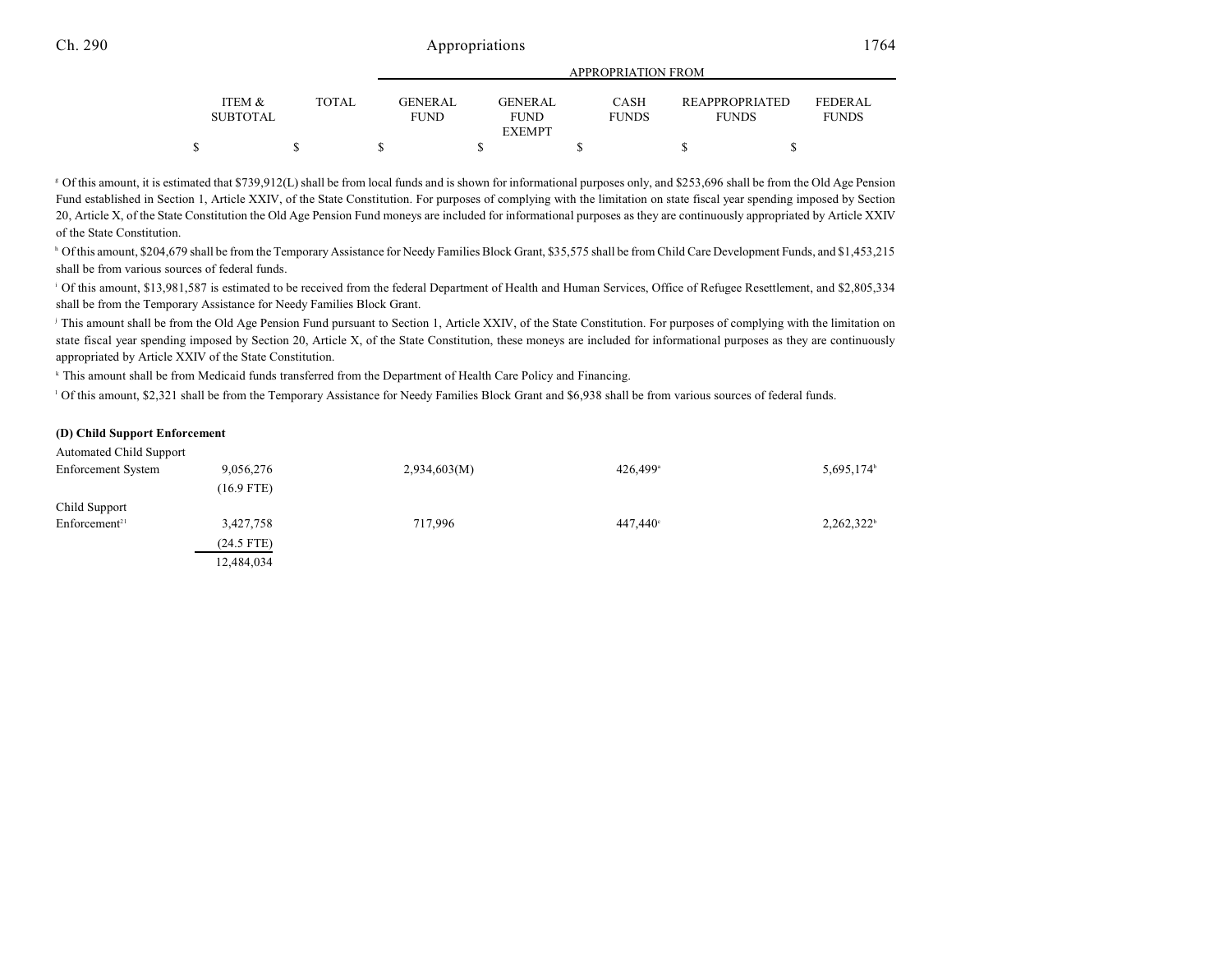<sup>a</sup> Of this amount, \$280,380 shall be from the federal government's share of revenues earned on funds in the Family Support Registry Fund created in Section 26-13-115.5

(1), C.R.S. and \$146,119 shall be from the State's share of revenues earned on funds in the Family Support Registry Fund.

<sup>b</sup> These amounts shall be from Title IV-D of the Social Security Act.

This amount shall be from the state's share of retained child support collections and fraud refunds. <sup>c</sup>

### **(E) Disability Determination Services**

| Program Costs | 16,902,138 | $16,902,138$ <sup>a</sup> |
|---------------|------------|---------------------------|
|               |            | $(121.7$ FTE)             |

<sup>a</sup> This amount shall be from Titles II and XVI of the Social Security Act.

#### 336,091,949

320,501,547

#### **(8) MENTAL HEALTH AND ALCOHOL AND DRUG ABUSE SERVICES**

| (A) Administration              |              |                |                      |                      |               |
|---------------------------------|--------------|----------------|----------------------|----------------------|---------------|
| <b>Personal Services</b>        | 4,462,567    | 1,228,372(M)   | 315,620 <sup>a</sup> | 817,724 <sup>b</sup> | $2,100,851$ ° |
|                                 | $(55.9$ FTE) |                |                      |                      |               |
| <b>Operating Expenses</b>       | 290,672      | 17,365         | 39,772 <sup>d</sup>  | 15,824°              | $217,711$ °   |
| <b>Indirect Cost Assessment</b> | 270,861      |                | $3,280$ <sup>f</sup> |                      | $267,581$ °   |
| Federal Programs and            |              |                |                      |                      |               |
| Grants                          | 2,525,646    |                |                      |                      | 2,525,646°    |
|                                 |              |                |                      |                      | $(6.0$ FTE)   |
| Other Federal Grants            | 457,383      |                |                      |                      | 457,383°      |
| Supportive Housing and          |              |                |                      |                      |               |
| Homeless Program                | 20,071,828   |                |                      |                      | 20,071,828°   |
| Ch. 290                         |              | Appropriations |                      |                      | 1765          |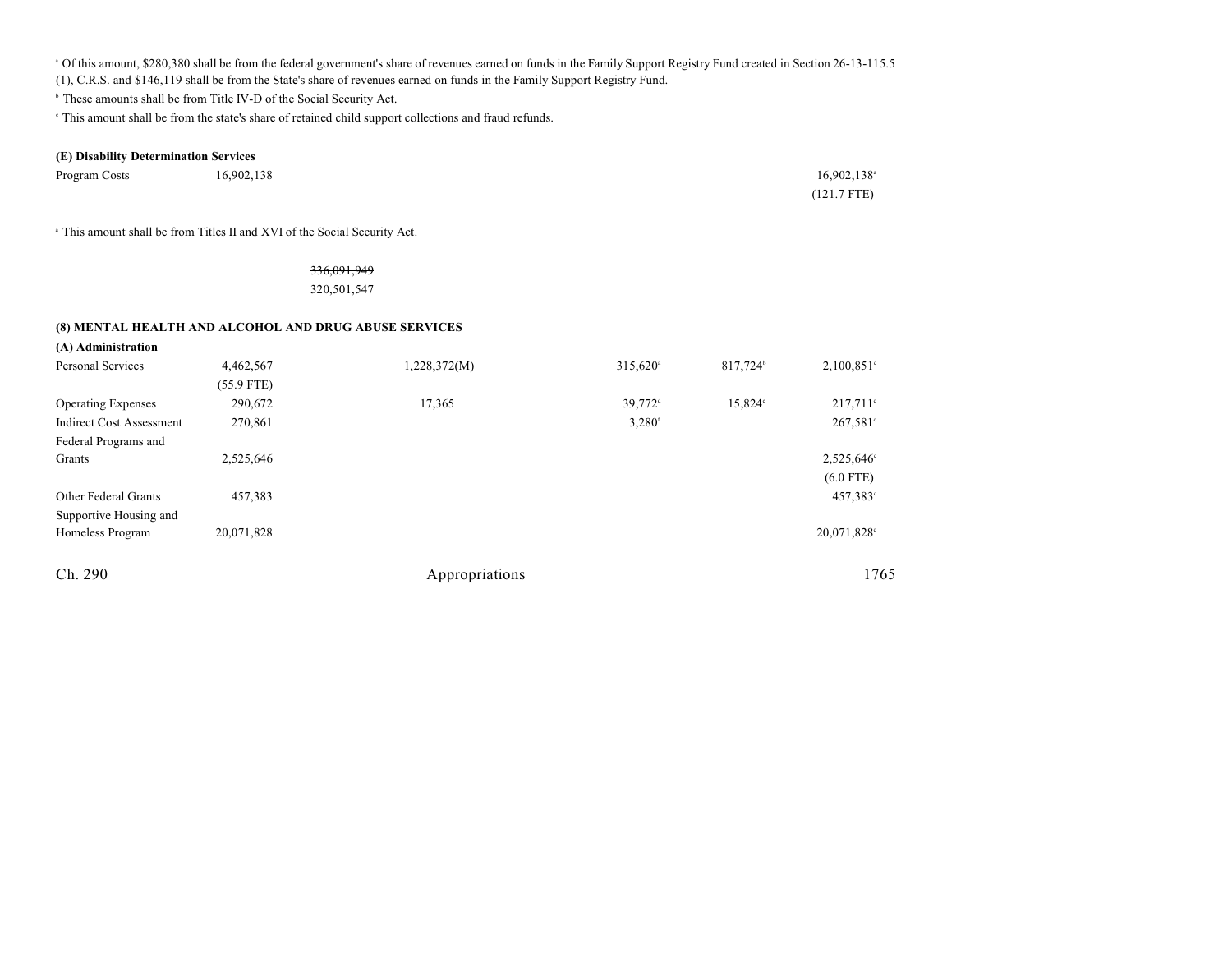|   |                           |   |              | <b>APPROPRIATION FROM</b>     |                                                |    |                             |                                |   |                                |
|---|---------------------------|---|--------------|-------------------------------|------------------------------------------------|----|-----------------------------|--------------------------------|---|--------------------------------|
|   | ITEM &<br><b>SUBTOTAL</b> |   | <b>TOTAL</b> | <b>GENERAL</b><br><b>FUND</b> | <b>GENERAL</b><br><b>FUND</b><br><b>EXEMPT</b> |    | <b>CASH</b><br><b>FUNDS</b> | REAPPROPRIATED<br><b>FUNDS</b> |   | <b>FEDERAL</b><br><b>FUNDS</b> |
| S |                           | S | S            |                               |                                                | \$ |                             | S                              | S |                                |
|   | 28,078,957                |   |              |                               |                                                |    |                             |                                |   | $(19.0$ FTE)                   |

<sup>a</sup> Of this amount, \$100,788 shall be from the Offender Mental Health Services Fund created in Section 27-1-204 (5.5), C.R.S., \$96,345 shall be from patient revenues earned by the Mental Health Institutes, \$58,517 shall be from the Alcohol and Drug Abuse Community Prevention and Treatment Fund created in Section 24-75-1104.5 (1.5) (a) (VIII), C.R.S., \$27,747 shall be from the Law Enforcement Assistance Fund pursuant to Section 43-4-402 (2), C.R.S., \$22,989 shall be from the Persistent Drunk Driver Cash Fund created in Section 42-3-303 (1), C.R.S., \$5,787 shall be from the Controlled Substances Program Fund pursuant to Section 12-22-306, C.R.S., and \$3,447 shall be from the Addiction Counselor Training Fund pursuant to Section 25-1-211, C.R.S.

<sup>b</sup> Of this amount, \$430,398 shall be funds transferred from the Judicial Department for the Alcohol and Drug Driving Safety Program, \$381,064 shall be transferred from Medicaid funds appropriated to the Department of Health Care Policy and Financing, and \$6,262 shall be from the Local Government Limited Gaming Impact Fund created in Section 12-47.1-1601 (1) (a), C.R.S.

Of these amounts, \$20,071,828 shall be from the U.S. Department of Housing and Urban Development, \$1,381,364 shall be from the Substance Abuse Prevention and Treatment Block Grant, \$693,283 shall be from the Mental Health Services Block Grant, and \$3,494,525 shall be from various sources of federal funds.

Of this amount, \$14,587 shall be from the Alcohol and Drug Abuse Community Prevention and Treatment Fund created in Section 24-75-1104.5 (1.5) (a) (VIII), C.R.S., <sup>d</sup> \$10,508 shall be from the Addiction Counselor Training Fund pursuant to Section 25-1-211 (2), C.R.S., \$6,496 shall be from the Law Enforcement Assistance Fund pursuant to Section 43-4-402 (2) (a), C.R.S., \$4,681 shall be from the Offender Mental Health Services Fund created in Section 27-1-204 (5.5), C.R.S., and \$3,500 shall be from the Persistent Drunk Driver Cash Fund created in Section 42-3-203 (1), C.R.S.

Of this amount, \$11,784 shall be Medicaid funds transferred from the Department of Health Care Policy and Financing and \$4,040 shall be transferred from the Judicial <sup>e</sup> Department for the Alcohol and Drug Driving Safety Program created in Section 42-4-1301.3 (3) (a), C.R.S.

 $\beta$ . This amount shall be from the Law Enforcement Assistance Fund pursuant to Section 43-4-402 (2), C.R.S.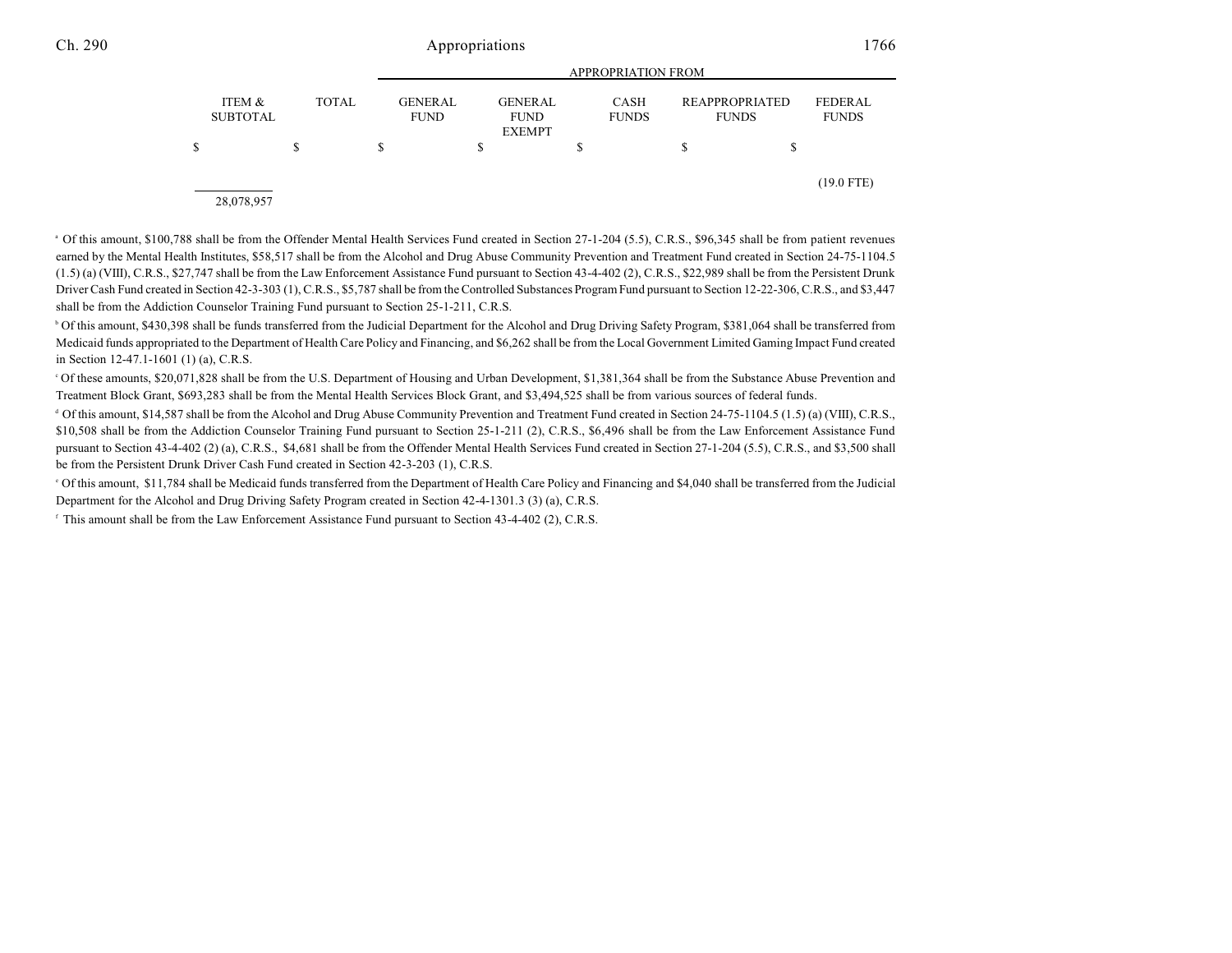### **(B) Mental Health Community Programs**

(1) Mental Health Services for the Medically Indigent

| Services for Indigent       |            |            |                           |                        |                          |
|-----------------------------|------------|------------|---------------------------|------------------------|--------------------------|
| Mentally Ill Clients        | 39,170,328 | 32,774,850 |                           | $161,909$ <sup>a</sup> | $6,233,569$ <sup>b</sup> |
| Medications for Indigent    |            |            |                           |                        |                          |
| Mentally Ill Clients        | 1,713,993  | 1,713,993  |                           |                        |                          |
| Early Childhood Mental      |            |            |                           |                        |                          |
| <b>Health Services</b>      | 1,146,676  | 1,146,676  |                           |                        |                          |
| <b>Assertive Community</b>  |            |            |                           |                        |                          |
| <b>Treatment Programs</b>   | 1,290,400  | 645,200    | $645,200(L)$ <sup>c</sup> |                        |                          |
| Alternatives to Inpatient   |            |            |                           |                        |                          |
| Hospitalization at a Mental |            |            |                           |                        |                          |
| Health Institute            | 3,138,615  | 3,138,615  |                           |                        |                          |
| Mental Health Services for  |            |            |                           |                        |                          |
| Juvenile and Adult          |            |            |                           |                        |                          |
| Offenders                   | 3,455,461  |            | $3,455,461$ <sup>d</sup>  |                        |                          |
|                             | 49,915,473 |            |                           |                        |                          |

This amount shall be transferred from the Division of Vocational Rehabilitation. a

<sup>b</sup> Of this amount, it is estimated that \$5,459,809 shall be from the Mental Health Services Block Grant and \$773,760 shall be from the Homeless Prevention Block Grant.

<sup>c</sup> This amount shall be from local matching funds.

<sup>d</sup> This amount shall be from the Offender Mental Health Services Fund created in Section 27-1-204 (5.5) (a), C.R.S.

(2) Residential Treatment

| .                          |         |         |                      |                   |
|----------------------------|---------|---------|----------------------|-------------------|
| for Youth $(H.B. 99-1116)$ | 976,994 | 560.154 | 300,000 <sup>a</sup> | $116,840^{\circ}$ |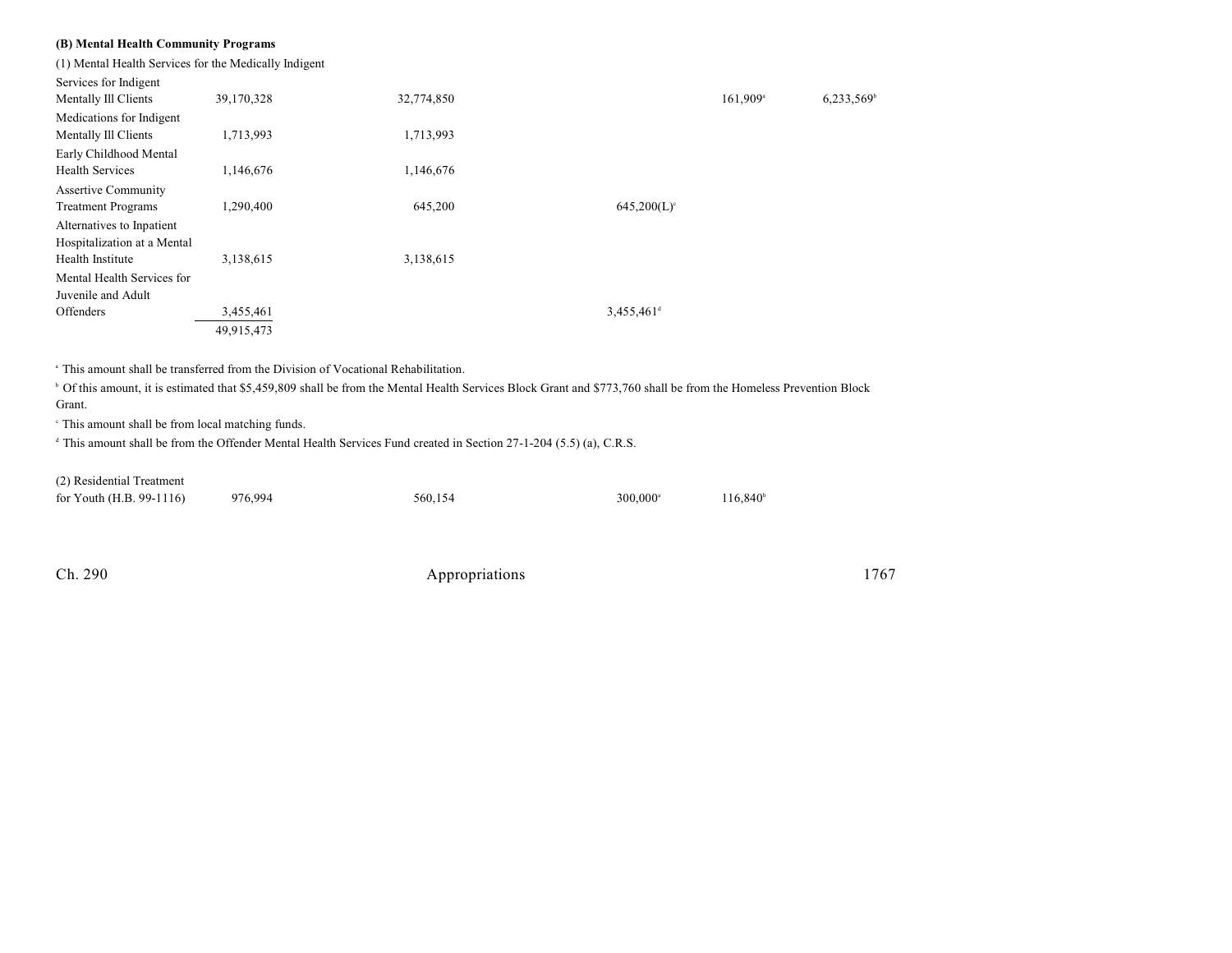|                                      |              |                               | APPROPRIATION FROM     |                             |                                       |                                |  |  |
|--------------------------------------|--------------|-------------------------------|------------------------|-----------------------------|---------------------------------------|--------------------------------|--|--|
| <b>ITEM &amp;</b><br><b>SUBTOTAL</b> | <b>TOTAL</b> | <b>GENERAL</b><br><b>FUND</b> | GENERAL<br><b>FUND</b> | <b>CASH</b><br><b>FUNDS</b> | <b>REAPPROPRIATED</b><br><b>FUNDS</b> | <b>FEDERAL</b><br><b>FUNDS</b> |  |  |
|                                      |              |                               | <b>EXEMPT</b>          |                             |                                       |                                |  |  |
|                                      |              |                               |                        |                             |                                       |                                |  |  |

<sup>a</sup> This amount shall be from the Tobacco Litigation Settlement Cash Fund created in Section 24-22-115 (1) (a), C.R.S., pursuant to Section 24-75-1104.5 (1) (k), C.R.S.

<sup>b</sup> This amount shall be from Medicaid funds transferred from the Department of Health Care Policy and Financing.

| (C) Mental Health Institutes |                  |            |                        |
|------------------------------|------------------|------------|------------------------|
| Mental Health Institute -    |                  |            |                        |
| Ft. Logan                    | 19,296,714       |            |                        |
|                              | 19,576,239       |            |                        |
|                              | $(206.3$ FTE $)$ |            |                        |
|                              | $(207.7$ FTE)    |            |                        |
| Mental Health Institute -    |                  |            |                        |
| Pueblo                       | 68, 748, 737     |            |                        |
|                              | 70,433,997       |            |                        |
|                              | $(925.7 + FFE)$  |            |                        |
|                              | $(927.5$ FTE)    |            |                        |
| <b>Educational Programs</b>  | 134,788          |            |                        |
|                              | $(2.7$ FTE)      |            |                        |
|                              | 88,180,239       | 73,968,286 | 7,682,061*             |
|                              | 90,145,024       | 72,889,262 | 9,107,957 <sup>a</sup> |

<sup>a</sup> This amount shall be from Medicare and other sources of patient revenues.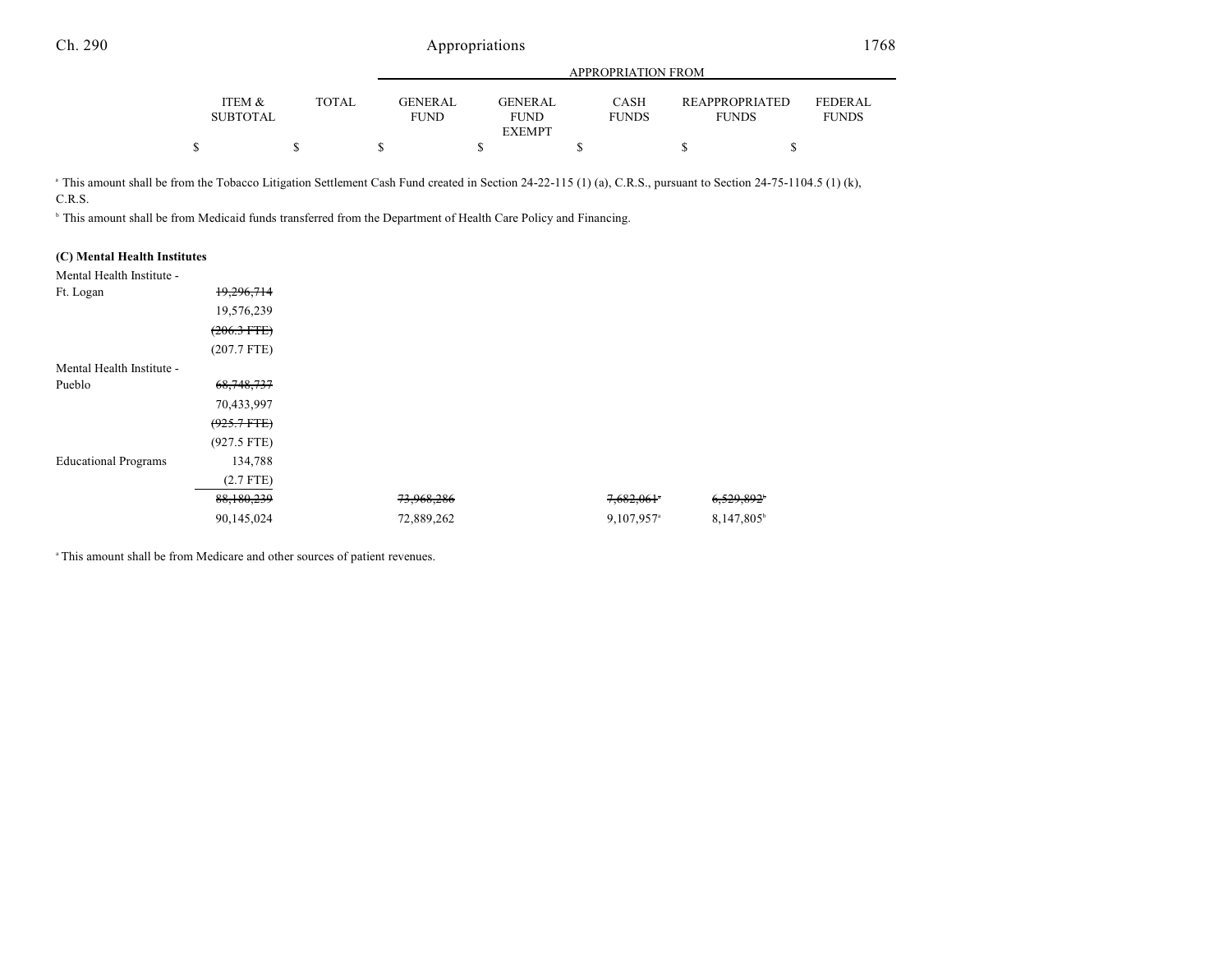<sup>b</sup> Of this amount, \$4,733,291 \$6,217,663 shall be from patient revenues, \$1,681,480 \$1,787,940 shall be transferred from the Department of Corrections (including \$400,493 for services for the La Vista Facility), and  $\frac{115}{121}$  \$142,202 shall be transferred from the Department of Education. For informational purposes only, of the patient revenues, \$4,176,550 \$5,302,416 is estimated to be from Medicaid funds transferred from the Department of Health Care Policy and Financing and \$556,741 \$915,247 is estimated to be Medicaid revenue earned from behavioral health organizations through Mental Health Community Capitation.

#### **(D) Alcohol and Drug Abuse Division1a**

| (1) Treatment Services          |            |            |                        |                   |                |
|---------------------------------|------------|------------|------------------------|-------------------|----------------|
| Treatment and                   |            |            |                        |                   |                |
| <b>Detoxification Contracts</b> | 23,179,819 | 11,337,648 | 1,218,518 <sup>a</sup> | $275,706^{\circ}$ | $10,347,947$ ° |
| Case Management for             |            |            |                        |                   |                |
| Chronic Detoxification          |            |            |                        |                   |                |
| Clients                         | 369,311    | 2,428      |                        |                   | 366,883°       |
| Short-term Intensive            |            |            |                        |                   |                |
| <b>Residential Remediation</b>  |            |            |                        |                   |                |
| and Treatment (STIRRT)          | 3,340,683  | 2,957,367  | 383,316 <sup>d</sup>   |                   |                |
| High Risk Pregnant              |            |            |                        |                   |                |
| Women Program                   | ,999,146   |            |                        | 1,999,146°        |                |
|                                 | 28,888,959 |            |                        |                   |                |

<sup>a</sup> Of this amount, \$887,300 shall be from the Drug Offender Surcharge Fund created in Section 18-19-103 (4) (a), C.R.S., \$265,000 shall be from the Persistent Drunk Driver Cash Fund created in Section 42-3-303 (1), C.R.S., and \$66,218 shall be from the Adolescent Substance Abuse Prevention and Treatment Fund created in Section 18-13-122 (16) (b), C.R.S.

<sup>b</sup> This amount shall be from moneys transferred from the Department of Public Safety, Division of Criminal Justice, Community Corrections, Substance Abuse Treatment Program.

These amounts shall be from the Substance Abuse Prevention and Treatment Block Grant. <sup>c</sup>

<sup>d</sup> This amount shall be from the Drug Offender Surcharge Fund created in Section 18-19-103 (4) (a), C.R.S.

This amount shall be Medicaid funds transferred from the Department of Health Care Policy and Financing. <sup>e</sup>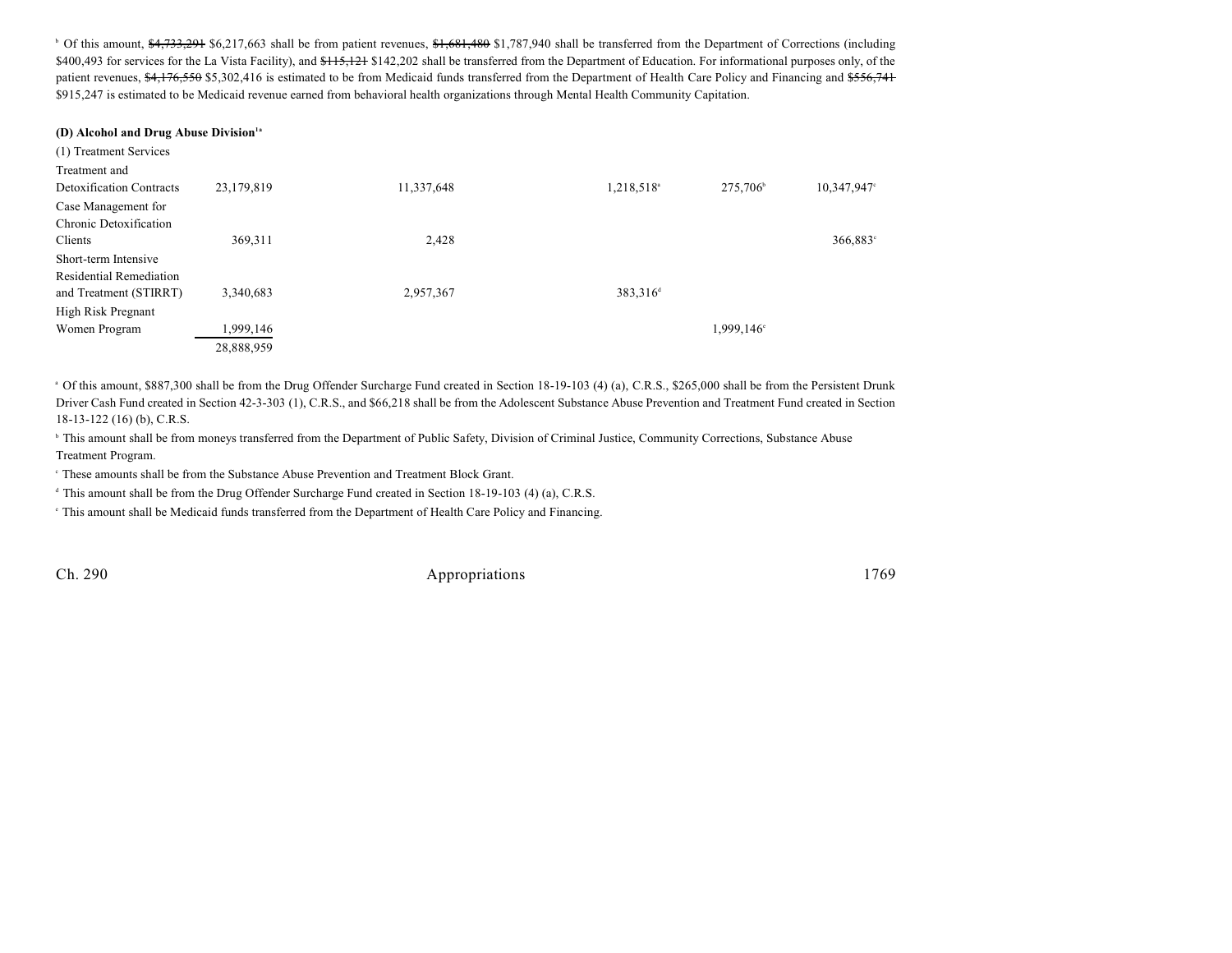|                                 |                           |              | APPROPRIATION FROM            |                                                |                        |                                |                                |  |  |
|---------------------------------|---------------------------|--------------|-------------------------------|------------------------------------------------|------------------------|--------------------------------|--------------------------------|--|--|
|                                 | ITEM &<br><b>SUBTOTAL</b> | <b>TOTAL</b> | <b>GENERAL</b><br><b>FUND</b> | <b>GENERAL</b><br><b>FUND</b><br><b>EXEMPT</b> | CASH<br><b>FUNDS</b>   | REAPPROPRIATED<br><b>FUNDS</b> | <b>FEDERAL</b><br><b>FUNDS</b> |  |  |
|                                 | \$                        | \$           | \$                            | \$                                             | \$                     | \$<br>\$                       |                                |  |  |
| (2) Prevention and Intervention |                           |              |                               |                                                |                        |                                |                                |  |  |
| <b>Prevention Contracts</b>     | 3,886,951                 |              | 33,649                        |                                                | $27.072$ <sup>a</sup>  |                                | 3,826,230 <sup>b</sup>         |  |  |
| Persistent Drunk Driver         |                           |              |                               |                                                |                        |                                |                                |  |  |
| Programs                        | 1,670,823                 |              |                               |                                                | $1,670,823^{\circ}$    |                                |                                |  |  |
| Law Enforcement                 |                           |              |                               |                                                |                        |                                |                                |  |  |
| Assistance Fund Contracts       | 255,000                   |              |                               |                                                | $255,000$ <sup>d</sup> |                                |                                |  |  |
|                                 | 5,812,774                 |              |                               |                                                |                        |                                |                                |  |  |

Of this amount, \$22,072 shall be from the Adolescent Substance Abuse Prevention and Treatment Fund created in Section 18-13-122 (16) (b), C.R.S. and \$5,000 shall <sup>a</sup> be from the Tobacco Use Prevention Fund pursuant to Section 24-35-507 (1), C.R.S.

<sup>b</sup> It is anticipated that this amount shall be from the Substance Abuse Prevention and Treatment Block Grant.

This amount shall be from the Persistent Drunk Driver Cash Fund created in Section 42-3-303 (1), C.R.S. <sup>c</sup>

<sup>d</sup> This amount shall be from the Law Enforcement Assistance Fund created in Section 43-4-401, C.R.S.

| (3) Other Programs          |           |         |                        |                      |                        |
|-----------------------------|-----------|---------|------------------------|----------------------|------------------------|
| Federal Grants              | 5,063,429 |         |                        | 195,500 <sup>a</sup> | 4,867,929 <sup>b</sup> |
| <b>Balance of Substance</b> |           |         |                        |                      |                        |
| Abuse Block Grant           |           |         |                        |                      |                        |
| Programs                    | 6,671,360 | 185,968 |                        |                      | $6,485,392^{\circ}$    |
| <b>Community Prevention</b> |           |         |                        |                      |                        |
| and Treatment               | 816.621   |         | $816.621$ <sup>d</sup> |                      |                        |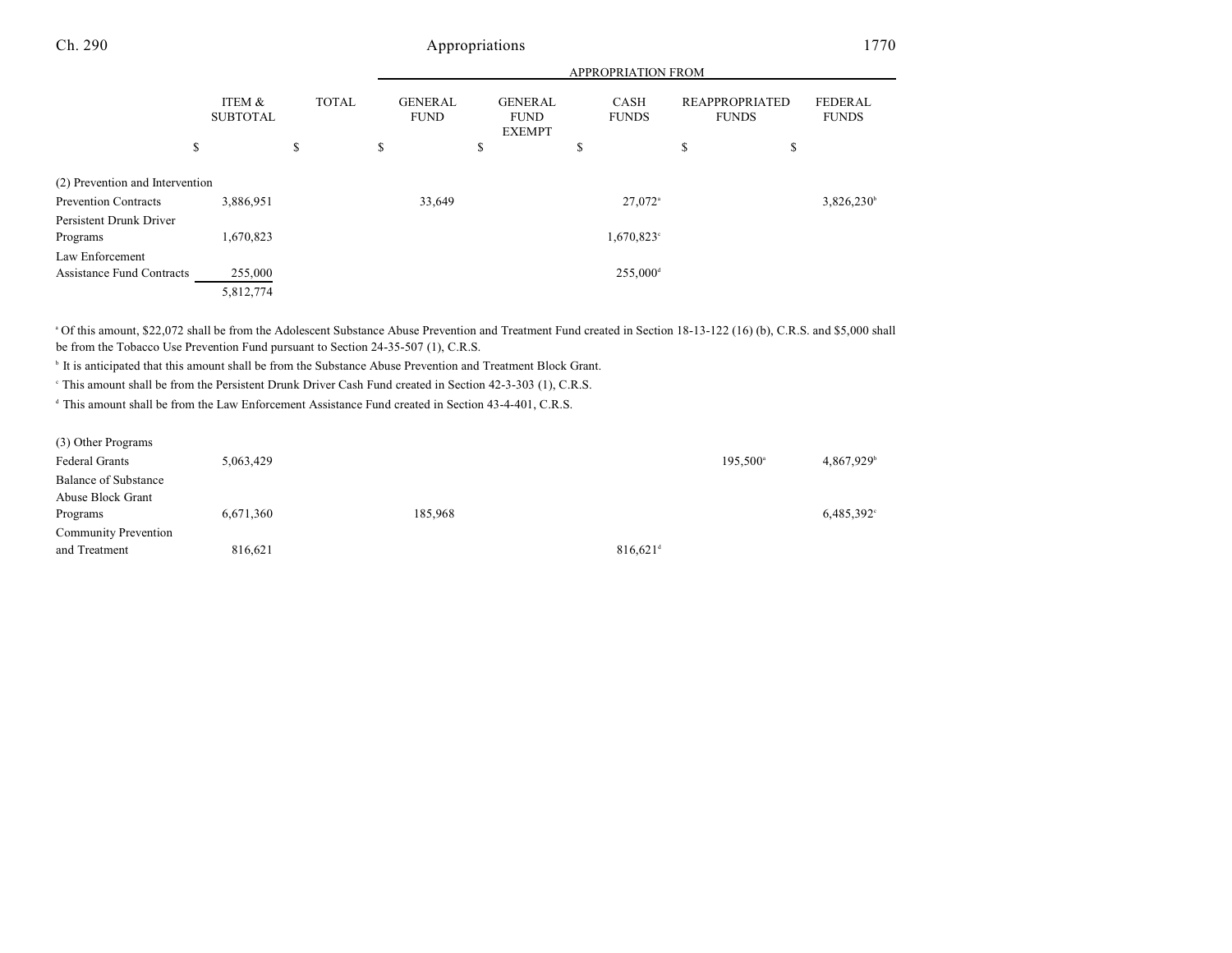| <b>Gambling Addiction</b> |            |                     |
|---------------------------|------------|---------------------|
| Counseling Services       | 144.727    | $144.727^{\circ}$   |
| Rural Substance Abuse     |            |                     |
| Prevention and Treatment  | 88.443     | 88,443 <sup>f</sup> |
|                           | 12,784,580 |                     |

It is anticipated that this amount shall be from federal funds transferred from the Department of Public Safety.

<sup>b</sup> This amount includes estimated receipts for various federal substance abuse prevention and treatment grants.

<sup>c</sup> It is anticipated that this amount shall be from the Substance Abuse Prevention and Treatment Block Grant.

<sup>d</sup> This amount shall be from moneys in the Tobacco Litigation Settlement Cash Fund created in Section 24-22-115 (1) (a), C.R.S., that are transferred to the Alcohol and Drug Abuse Community Prevention and Treatment Fund pursuant to Section 24-75-1104.5 (1.5) (a) (VIII) (A), C.R.S.

fhis amount shall be from moneys in the Local Government Limited Gaming Impact Fund created in Section 12-47.1-1601 (1) (a), C.R.S., transferred from the Department of Local Affairs.

<sup>f</sup> This amount shall be from the Rural Alcohol and Substance Abuse Cash Fund created in Section 25-1-217 (3) (a), C.R.S.

#### **(E) Co-occurring Behavioral Health Services**

| <b>Behavioral Health Services</b> |           |           |                          |
|-----------------------------------|-----------|-----------|--------------------------|
| for Juveniles and Adults at       |           |           |                          |
| Risk or Involved in the           |           |           |                          |
| Criminal Justice System           |           |           |                          |
| $(H.B. 10-1284)$                  | 1,000,000 | 1,000,000 |                          |
| Substance Use Disorder            |           |           |                          |
| Offender Services (H.B.           |           |           |                          |
| $10-1352$                         | 1,450,000 |           | $1,450,000$ <sup>*</sup> |
|                                   | 2,450,000 |           |                          |

<sup>a</sup> This amount shall be transferred from the Judicial Department.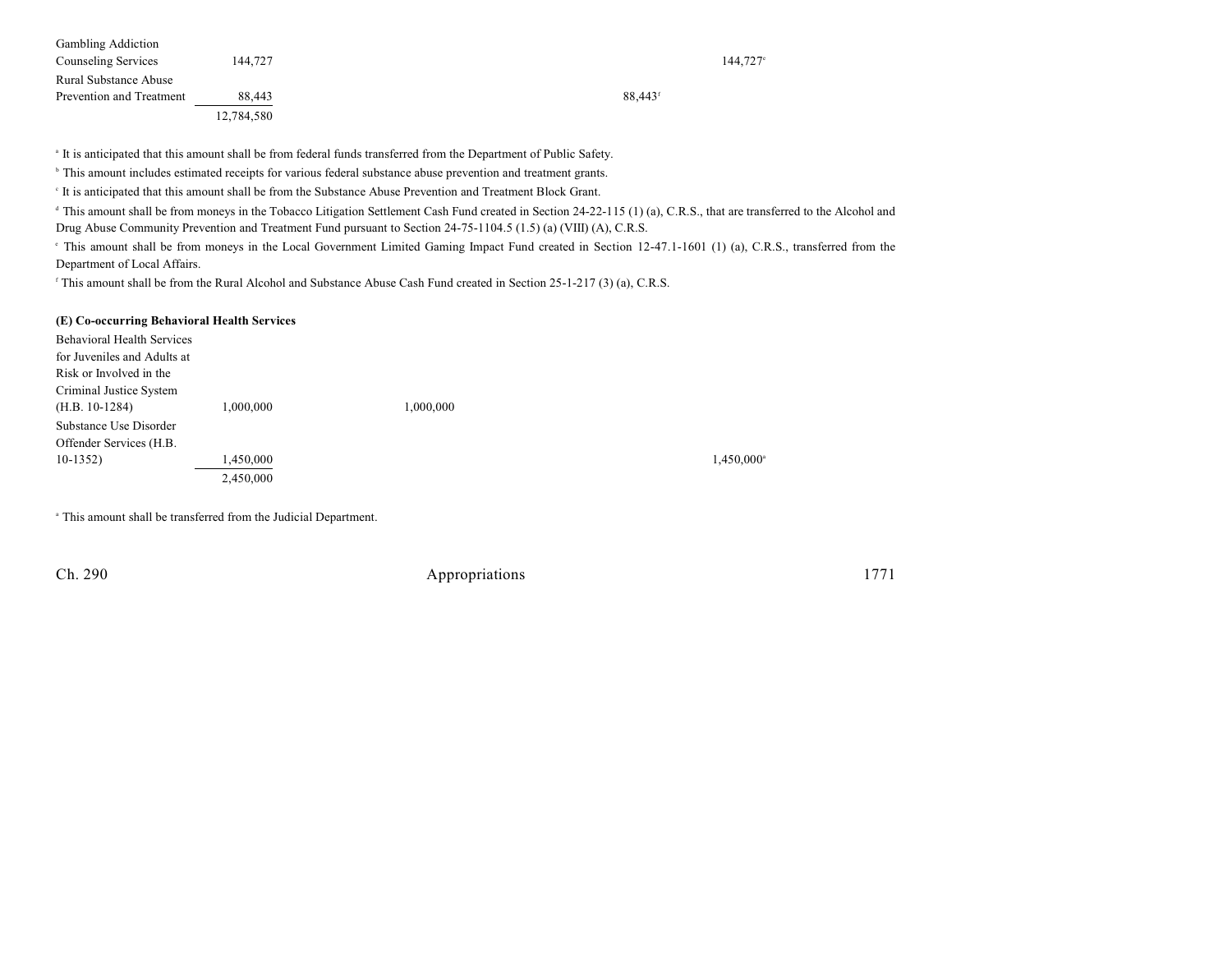|                                                                   |                           |              |                               |                                                | APPROPRIATION FROM    |                                       |                                |
|-------------------------------------------------------------------|---------------------------|--------------|-------------------------------|------------------------------------------------|-----------------------|---------------------------------------|--------------------------------|
|                                                                   | ITEM &<br><b>SUBTOTAL</b> | <b>TOTAL</b> | <b>GENERAL</b><br><b>FUND</b> | <b>GENERAL</b><br><b>FUND</b><br><b>EXEMPT</b> | CASH<br><b>FUNDS</b>  | <b>REAPPROPRIATED</b><br><b>FUNDS</b> | <b>FEDERAL</b><br><b>FUNDS</b> |
|                                                                   | \$                        | \$           | \$                            | \$                                             | \$                    | \$                                    | \$                             |
|                                                                   |                           |              |                               |                                                |                       |                                       |                                |
|                                                                   |                           | 217,087,976  |                               |                                                |                       |                                       |                                |
|                                                                   |                           | 219,052,761  |                               |                                                |                       |                                       |                                |
|                                                                   |                           |              |                               |                                                |                       |                                       |                                |
| (9) SERVICES FOR PEOPLE WITH DISABILITIES                         |                           |              |                               |                                                |                       |                                       |                                |
| (A) Community Services for People with Developmental Disabilities |                           |              |                               |                                                |                       |                                       |                                |
| (1) Administration                                                |                           |              |                               |                                                |                       |                                       |                                |
| Personal Services                                                 | 2,930,754                 |              | 229,245                       |                                                | $80,307$ <sup>a</sup> | $2,621,202^b$                         |                                |
|                                                                   | $(36.0$ FTE)              |              |                               |                                                |                       |                                       |                                |
| <b>Operating Expenses</b>                                         | 143,019                   |              |                               |                                                | $7,128^{\circ}$       | 135,891 <sup>b</sup>                  |                                |
| Community and Contract                                            |                           |              |                               |                                                |                       |                                       |                                |
| Management System                                                 | 137,480                   |              | 41,244                        |                                                |                       | $96,236^{\circ}$                      |                                |
| Medicaid Waiver                                                   |                           |              |                               |                                                |                       |                                       |                                |
| <b>Transition Costs</b>                                           | 70,000                    |              |                               |                                                |                       | $70,000^{\rm b}$                      |                                |
|                                                                   | 3,281,253                 |              |                               |                                                |                       |                                       |                                |

<sup>a</sup> These amounts shall be from the Early Intervention Services Trust Fund created pursuant to Section 27-10.5-709 (2) (a), C.R.S.

<sup>b</sup> These amounts shall be from Medicaid cash funds transferred from the Department of Health Care Policy and Financing.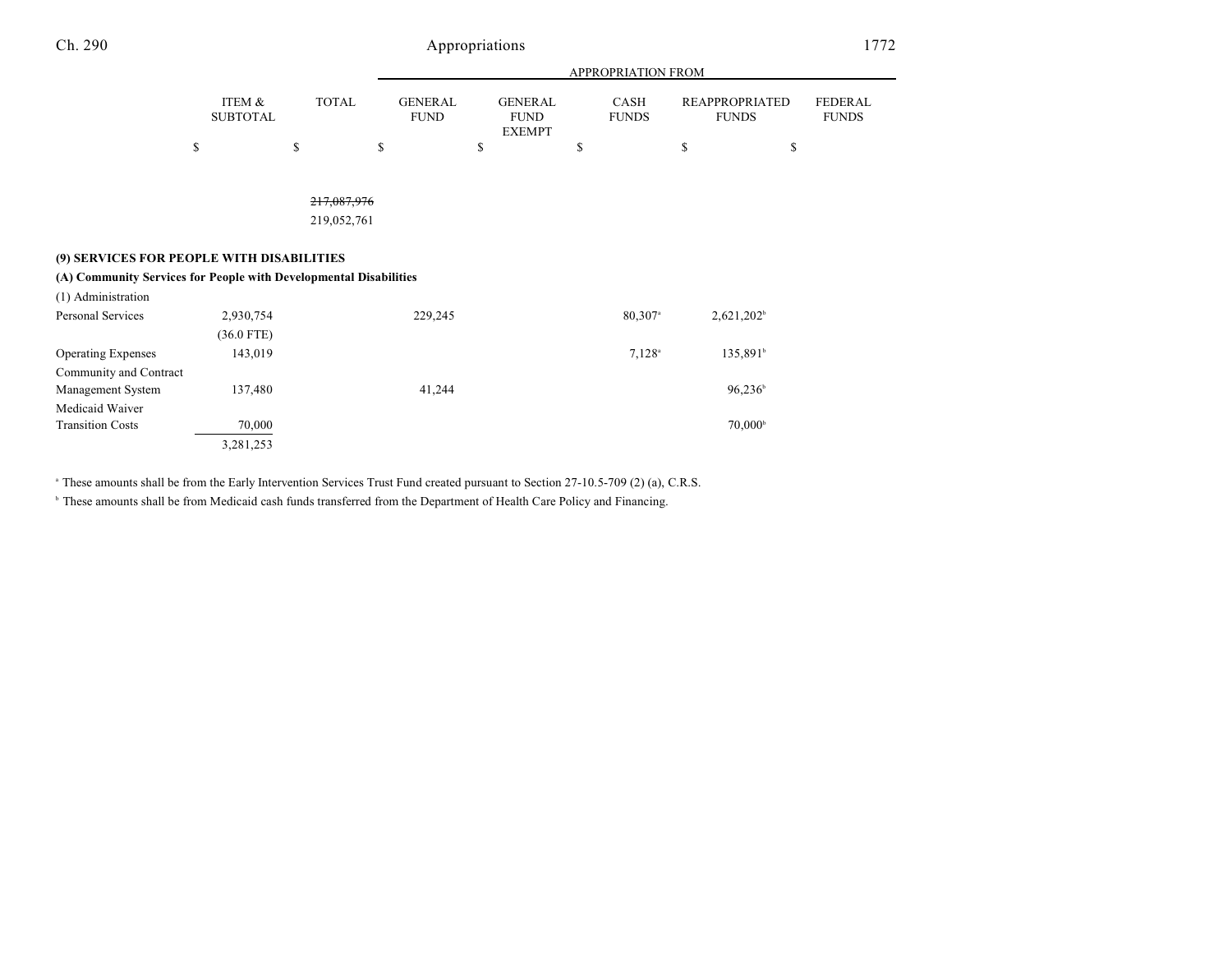| $(2)$ Program Costs <sup>27</sup> |               |            |                         |                          |
|-----------------------------------|---------------|------------|-------------------------|--------------------------|
| Adult Comprehensive               |               |            |                         |                          |
| Services for 4,333.0              |               |            |                         |                          |
| <b>Medicaid Resources</b>         | 294,416,214   |            |                         |                          |
| <b>Adult Supported Living</b>     |               |            |                         |                          |
| Services for 692 General          |               |            |                         |                          |
| Fund and 3,297.5                  |               |            |                         |                          |
| <b>Medicaid Resources</b>         | 41,530,106    |            |                         |                          |
| Early Intervention Services       | 14,960,930    |            |                         |                          |
| <b>Family Support Services</b>    | 2,169,079     |            |                         |                          |
| Children's Extensive              |               |            |                         |                          |
| Support Services for 393          |               |            |                         |                          |
| <b>Medicaid Resources</b>         | 7,873,966     |            |                         |                          |
| Case Management for               |               |            |                         |                          |
| 3,647 General Fund and            |               |            |                         |                          |
| 8,441.5 Medicaid                  |               |            |                         |                          |
| Resources                         | 27,557,018    |            |                         |                          |
| Special Purpose                   | 879,572       |            |                         |                          |
|                                   | 389, 386, 885 | 29,875,132 | 30,798,715 <sup>a</sup> | 328,713,038 <sup>b</sup> |

<sup>a</sup> This amount shall be from client cash sources.

<sup>b</sup> Of this amount \$328,231,550 shall be from Medicaid funds transferred from the Department of Health Care Policy and Financing and \$481,488 shall be transferred from the Division of Vocational Rehabilitation. These amounts reflect the assumption that \$2,432,000 shall be received by community providers from consumers associated with post-eligibility treatment of income assessments.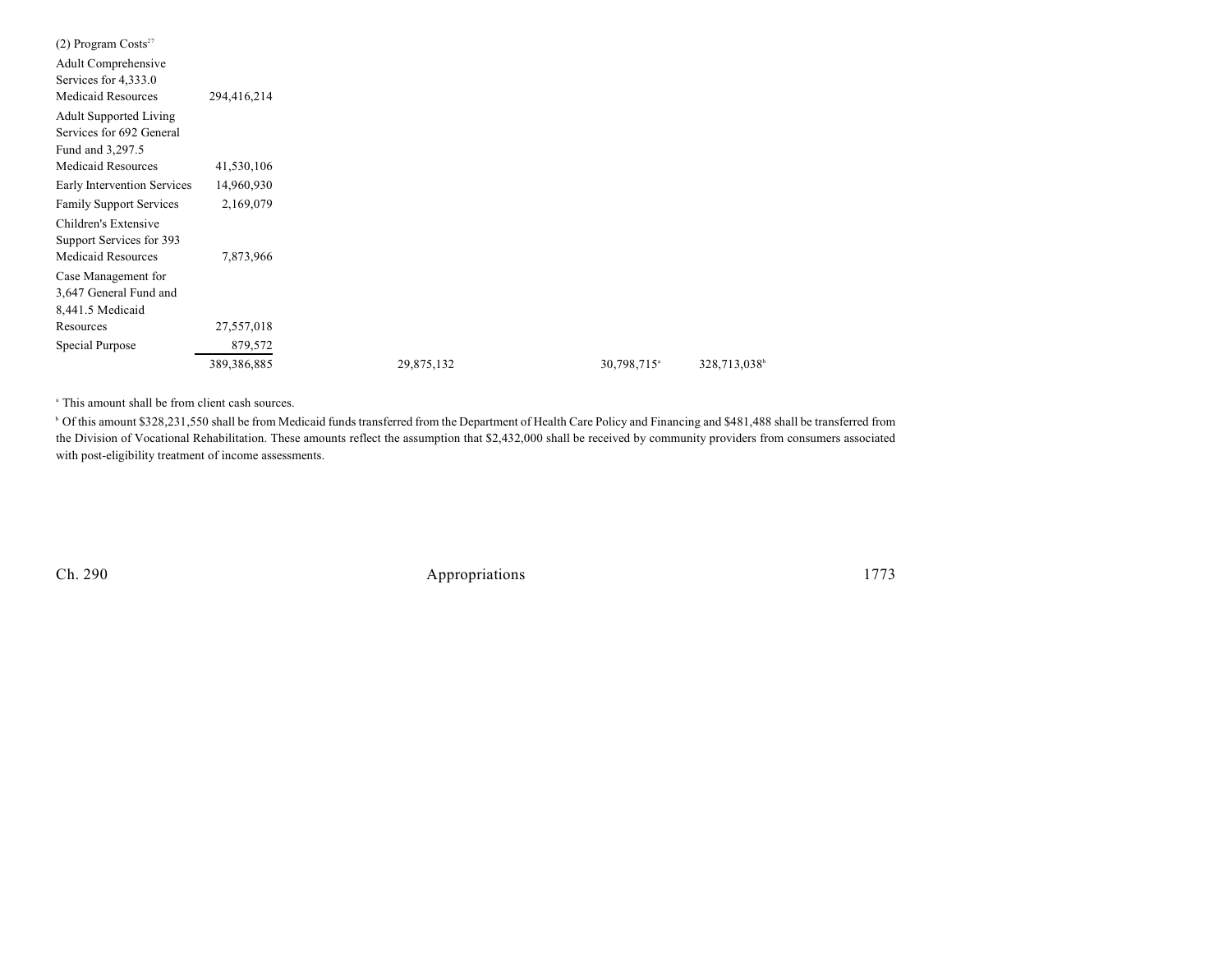|                                                                                                                          |                           |              |                               |                                                | <b>APPROPRIATION FROM</b>   |                                       |                                       |
|--------------------------------------------------------------------------------------------------------------------------|---------------------------|--------------|-------------------------------|------------------------------------------------|-----------------------------|---------------------------------------|---------------------------------------|
|                                                                                                                          | ITEM &<br><b>SUBTOTAL</b> | <b>TOTAL</b> | <b>GENERAL</b><br><b>FUND</b> | <b>GENERAL</b><br><b>FUND</b><br><b>EXEMPT</b> | <b>CASH</b><br><b>FUNDS</b> | <b>REAPPROPRIATED</b><br><b>FUNDS</b> | <b>FEDERAL</b><br><b>FUNDS</b>        |
| \$                                                                                                                       |                           | \$           | \$                            | \$                                             | \$                          | \$                                    | \$                                    |
| (3) Other Community Programs<br>Federal Special Education<br>Grant for Infants, Toddlers,<br>and Their Families (Part C) | 7,850,192                 |              |                               |                                                |                             |                                       | 7,850,192 <sup>a</sup><br>$(6.5$ FTE) |
| Custodial Funds for Early<br><b>Intervention Services</b><br>Preventive Dental                                           | 3,421,443                 |              |                               |                                                | 3,421,443 <sup>b</sup>      |                                       |                                       |
| Hygiene <sup>28</sup>                                                                                                    | 63,051<br>11,334,686      |              | 59,409                        |                                                | $3,642(L)$ <sup>c</sup>     |                                       |                                       |

<sup>a</sup> This amount reflects funds anticipated to be received pursuant to Part C of the federal Individuals with Disabilities Education Improvement Act (IDEA).

<sup>b</sup> This amount shall be from the Early Intervention Services Trust Fund created pursuant to Section 27-10.5-709 (2) (a), C.R.S. This amount represents custodial funds and is shown for informational purposes, as it is not subject to annual appropriation by the General Assembly. It is further exempt from the restrictions on state spending imposed by Section 20, Article X, of the State Constitution pursuant to Section 27-10.5-709 (2) (a), C.R.S.

 $\cdot$  This amount shall be from local funds.

### **(B) Regional Centers for People with Developmental Disabilities**

(1) Medicaid-funded Services Personal Services 45,176,199 (887.1 FTE)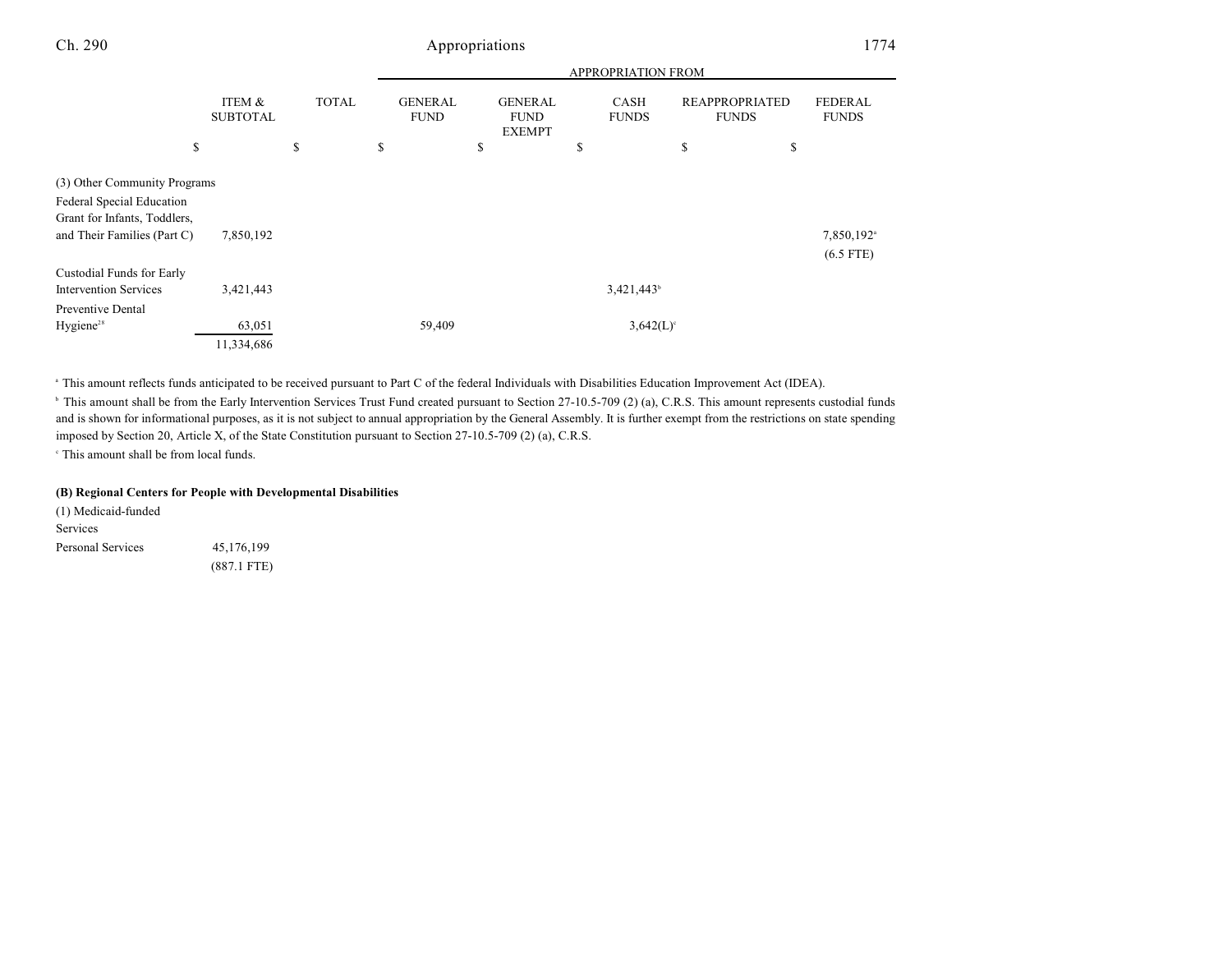| <b>Operating Expenses</b>                                    | 2,439,458            |                                                                                                                            |                        |                         |
|--------------------------------------------------------------|----------------------|----------------------------------------------------------------------------------------------------------------------------|------------------------|-------------------------|
| Capital Outlay - Patient                                     |                      |                                                                                                                            |                        |                         |
| Needs                                                        | 72,126               |                                                                                                                            |                        |                         |
| Leased Space                                                 | 42,820               |                                                                                                                            |                        |                         |
| Resident Incentive                                           |                      |                                                                                                                            |                        |                         |
| Allowance                                                    | 138,176              |                                                                                                                            |                        |                         |
| Provider Fee                                                 | <del>1,867,655</del> |                                                                                                                            |                        |                         |
|                                                              | 49, 736, 434         |                                                                                                                            | 2,060,389 <sup>a</sup> | <del>47.070.045</del> ° |
|                                                              | 47,868,779           |                                                                                                                            |                        | 45,808,390 <sup>b</sup> |
| <sup>a</sup> This amount shall be from client cash revenues. |                      | <sup>b</sup> This amount shall be from Medicaid funds transferred from the Department of Health Care Policy and Financing. |                        |                         |
| (2) Other Program Costs                                      |                      |                                                                                                                            |                        |                         |
| General Fund Physician                                       |                      |                                                                                                                            |                        |                         |
| Services                                                     | 85,809               | 85,809                                                                                                                     |                        |                         |
|                                                              |                      | $(0.5$ FTE)                                                                                                                |                        |                         |
| (C) Work Therapy Program                                     |                      |                                                                                                                            |                        |                         |
| Program Costs                                                | 467,116              |                                                                                                                            | $467,116$ <sup>a</sup> |                         |
|                                                              |                      |                                                                                                                            | $(1.5$ FTE)            |                         |
|                                                              |                      | <sup>a</sup> This amount shall be from compensation for employment pursuant to Section 27-10-118, C.R.S.                   |                        |                         |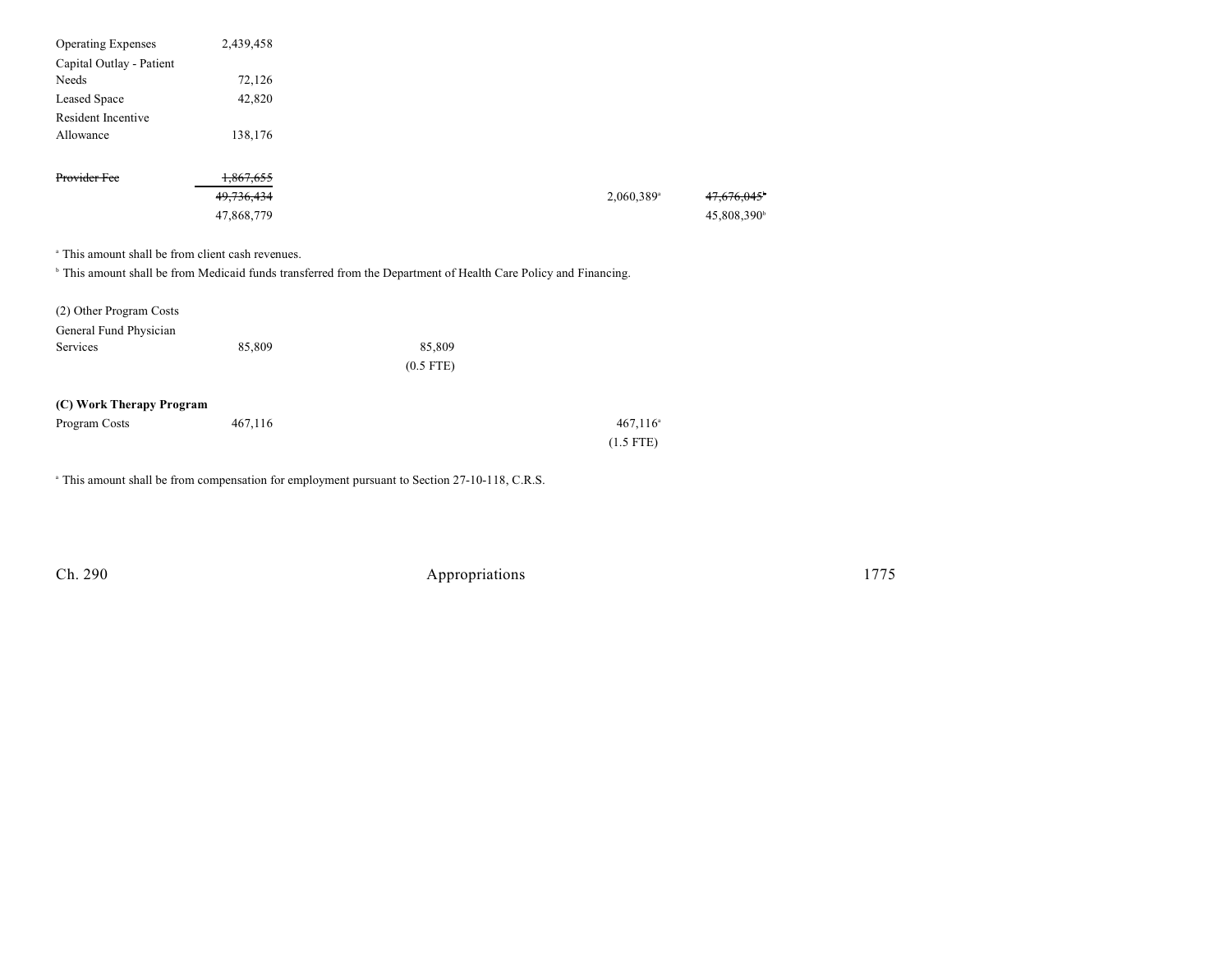|                                           |                           |              | APPROPRIATION FROM |                               |                                                |    |                             |    |                                       |                                |
|-------------------------------------------|---------------------------|--------------|--------------------|-------------------------------|------------------------------------------------|----|-----------------------------|----|---------------------------------------|--------------------------------|
|                                           | ITEM &<br><b>SUBTOTAL</b> | <b>TOTAL</b> |                    | <b>GENERAL</b><br><b>FUND</b> | <b>GENERAL</b><br><b>FUND</b><br><b>EXEMPT</b> |    | <b>CASH</b><br><b>FUNDS</b> |    | <b>REAPPROPRIATED</b><br><b>FUNDS</b> | <b>FEDERAL</b><br><b>FUNDS</b> |
|                                           | ${\mathbb S}$             | \$           | \$                 | \$                            |                                                | \$ |                             | \$ | \$                                    |                                |
| (D) Division of Vocational Rehabilitation |                           |              |                    |                               |                                                |    |                             |    |                                       |                                |
| Rehabilitation Programs -                 |                           |              |                    |                               |                                                |    |                             |    |                                       |                                |
| General Fund Match                        | 19,354,540                |              |                    | 4,119,417(M)                  |                                                |    |                             |    |                                       | 15,235,123 <sup>a</sup>        |
|                                           | $(212.7$ FTE)             |              |                    |                               |                                                |    |                             |    |                                       |                                |
| Rehabilitation Programs -                 |                           |              |                    |                               |                                                |    |                             |    |                                       |                                |
| Local Funds Match                         | 31,171,483                |              |                    |                               |                                                |    | $34,647(H)$ <sup>b</sup>    |    | $6,619,884(H)$ <sup>c</sup>           | 24,516,952 <sup>d</sup>        |
|                                           | $(11.0$ FTE)              |              |                    |                               |                                                |    |                             |    |                                       |                                |
| <b>Business Enterprise</b>                |                           |              |                    |                               |                                                |    |                             |    |                                       |                                |
| Program for People Who                    |                           |              |                    |                               |                                                |    |                             |    |                                       |                                |
| Are Blind                                 | 1,182,213                 |              |                    |                               |                                                |    | 251,107 <sup>e</sup>        |    |                                       | 931,106 <sup>d</sup>           |
|                                           | $(6.0$ FTE)               |              |                    |                               |                                                |    |                             |    |                                       |                                |
| <b>Business Enterprise</b>                |                           |              |                    |                               |                                                |    |                             |    |                                       |                                |
| Program - Program                         |                           |              |                    |                               |                                                |    |                             |    |                                       |                                |
| Operated Stands, Repair                   |                           |              |                    |                               |                                                |    |                             |    |                                       |                                |
| Costs, and Operator                       |                           |              |                    |                               |                                                |    |                             |    |                                       |                                |
| Benefits                                  | 429,000                   |              |                    |                               |                                                |    | 429,000°                    |    |                                       |                                |
| <b>Independent Living</b>                 |                           |              |                    |                               |                                                |    |                             |    |                                       |                                |
| Centers and State                         |                           |              |                    |                               |                                                |    |                             |    |                                       |                                |
| <b>Independent Living</b>                 |                           |              |                    |                               |                                                |    |                             |    |                                       |                                |
| Council                                   | 1,783,431                 |              |                    | 1,457,604                     |                                                |    | $29,621(L)$ <sup>f</sup>    |    |                                       | $296,206$ <sup>s</sup>         |
| <b>Older Blind Grants</b>                 | 450,000                   |              |                    |                               |                                                |    | $45,000(L)$ <sup>h</sup>    |    |                                       | 405,000 <sup>i</sup>           |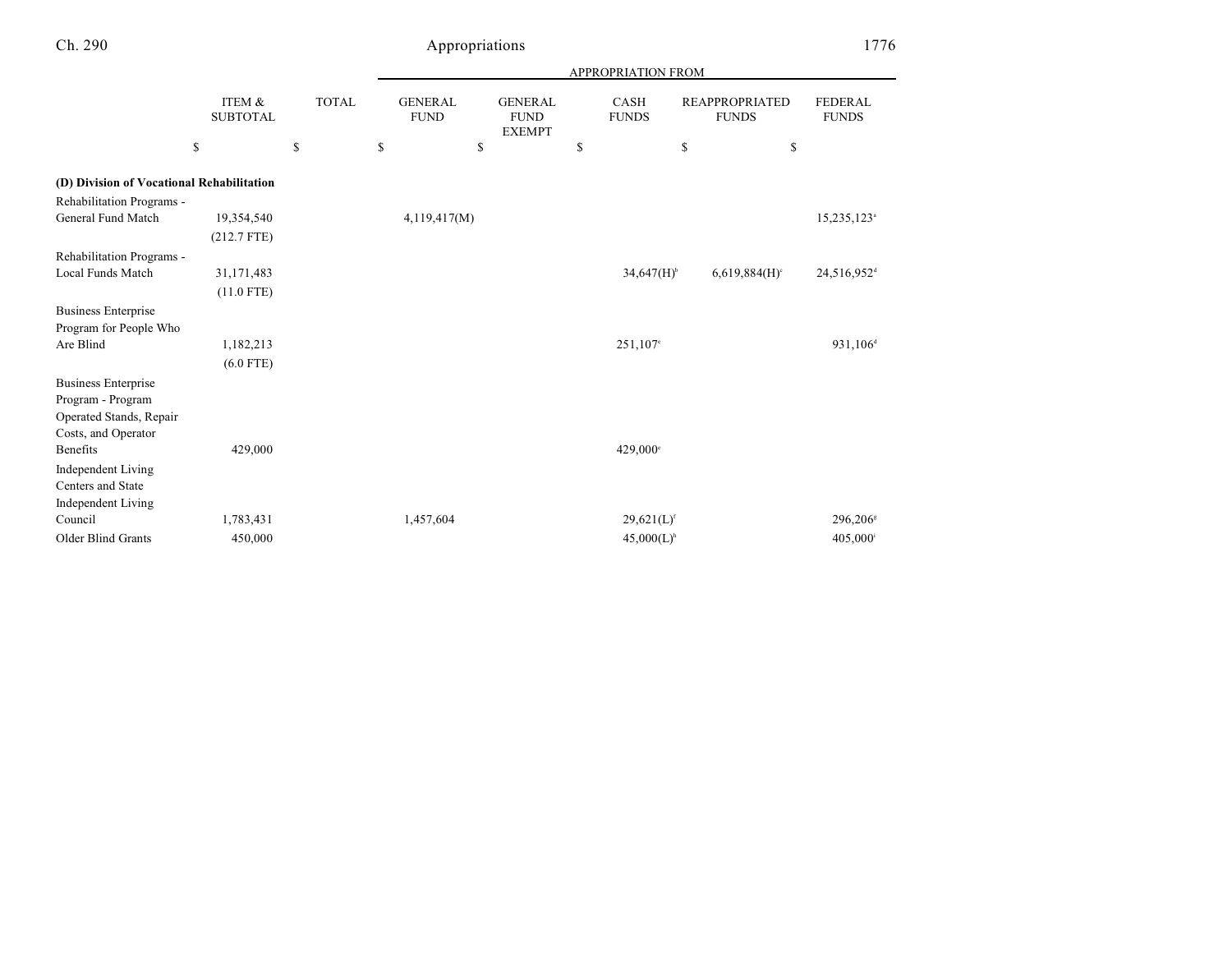| Traumatic Brain Injury         |            |             |         |
|--------------------------------|------------|-------------|---------|
| Trust Fund                     | 3,295,945  | 3,295,945   |         |
|                                |            | $(1.5$ FTE) |         |
| <b>Federal Social Security</b> |            |             |         |
| Reimbursements                 | 813,741    |             | 813,741 |
|                                | 58,480,353 |             |         |

This amount shall be from Section 110 and Section 203 vocational rehabilitation funds. a

 $\degree$  Of this amount, it is estimated that \$32,147 shall be from counties, and \$2,500 shall be from donations.

Of this amount, it is estimated that \$5,743,133 shall be transferred from the Department of Education on behalf of school districts, \$512,229 shall be transferred from <sup>c</sup> community colleges, and \$364,522 shall be transferred from the Mental Health and Alcohol and Drug Abuse Services section.

 $813,741^k$ 

<sup>d</sup> These amounts shall be from Section 110 vocational rehabilitation funds.

<sup>e</sup> These amounts shall be from the Business Enterprise Program Cash Fund created in Section 26-8.5-107, C.R.S.

<sup>f</sup> This amount shall be from local recipients of Independent Living Grants.

<sup>8</sup> This amount reflects federal funds anticipated to be received for state independent living grants.

<sup>h</sup> This amount shall be from local recipients of Older Blind Grant funds.

<sup>i</sup> This amount reflects federal funds anticipated to be received for state Older Blind Grants.

<sup>j</sup> This amount shall be from the Colorado Traumatic Brain Injury Trust Fund created in Section 26-1-309 (1), C.R.S.

<sup>k</sup> This amount reflects estimated payments from the federal Social Security Administration that are based on costs incurred for individuals who have received vocational rehabilitation services.

### **(E) Homelake Domiciliary and State and Veterans Nursing Homes**

| Homelake Domiciliary<br>State Subsidy | 186,130    | 186,130 |                         |                         |
|---------------------------------------|------------|---------|-------------------------|-------------------------|
| Nursing Home Indirect                 |            |         |                         |                         |
| Costs Subsidy                         | 800,000    | 800,000 |                         |                         |
| Program Costs                         | 48,119,017 |         | 33,258,217 <sup>a</sup> | 14,860,800 <sup>b</sup> |
|                                       |            |         |                         |                         |

| Ch. 290 | Appropriations | 1777 |
|---------|----------------|------|
|         |                |      |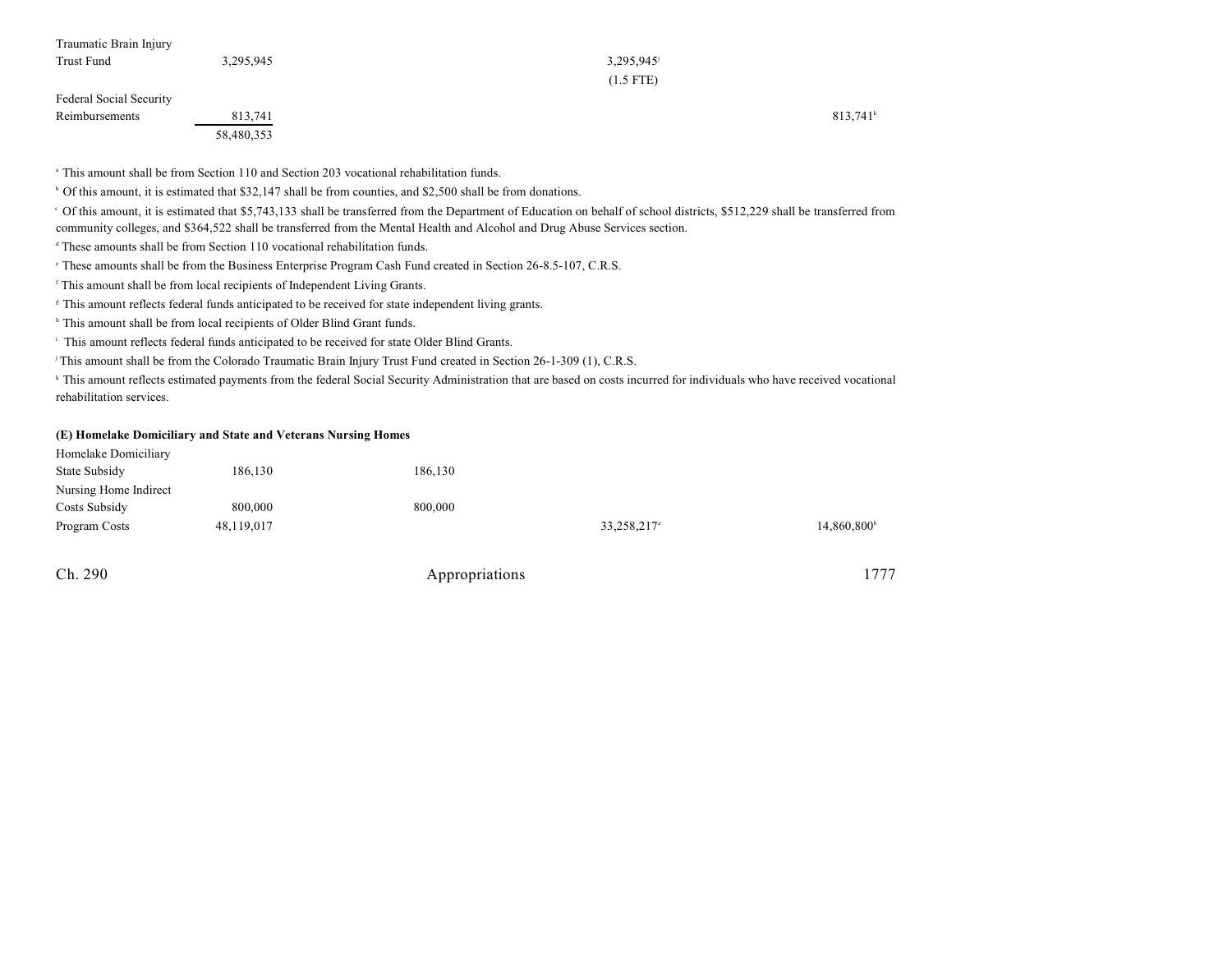|                               |              |                               | <b>APPROPRIATION FROM</b>                      |                             |                                       |                                |  |  |
|-------------------------------|--------------|-------------------------------|------------------------------------------------|-----------------------------|---------------------------------------|--------------------------------|--|--|
| ITEM &<br><b>SUBTOTAL</b>     | <b>TOTAL</b> | <b>GENERAL</b><br><b>FUND</b> | <b>GENERAL</b><br><b>FUND</b><br><b>EXEMPT</b> | <b>CASH</b><br><b>FUNDS</b> | <b>REAPPROPRIATED</b><br><b>FUNDS</b> | <b>FEDERAL</b><br><b>FUNDS</b> |  |  |
| S                             | \$           | S                             | \$                                             | S                           | S                                     | \$                             |  |  |
| $(531.0$ FTE)<br>49, 105, 147 |              |                               |                                                |                             |                                       |                                |  |  |

<sup>a</sup> This amount is shown for informational purposes only and reflects estimated operating costs for the nursing homes that are funded with resident payments for care and other revenues that are deposited to the Central Fund for State Nursing Homes. The nursing homes have continuous spending authority pursuant to Sections 26-12-108 and 110, C.R.S. The veterans nursing homes and Homelake Domiciliary are also anticipated to qualify as enterprises as defined by Section 20, Article X of the State Constitution.

<sup>b</sup> This amount is shown for informational purposes only and reflects estimated operating costs for the nursing homes that are funded by federal per diem payments for veteran residents that are deposited to the Central Fund for State Nursing Homes. The veterans nursing homes have continuous spending authority pursuant to Sections 26-12-108 and 110, C.R.S.

# 561,877,683

560,010,028

### **(10) ADULT ASSISTANCE PROGRAMS**

| (A) Administration | 584,225     | 102,311 | 377,964 <sup>b</sup><br>$103.950^{\circ}$ |
|--------------------|-------------|---------|-------------------------------------------|
|                    | $(6.0$ FTE) |         |                                           |

<sup>a</sup> This amount shall be from various sources of reappropriated funds.

 $\,^{\circ}$  This amount shall be from federal cost allocation recoveries.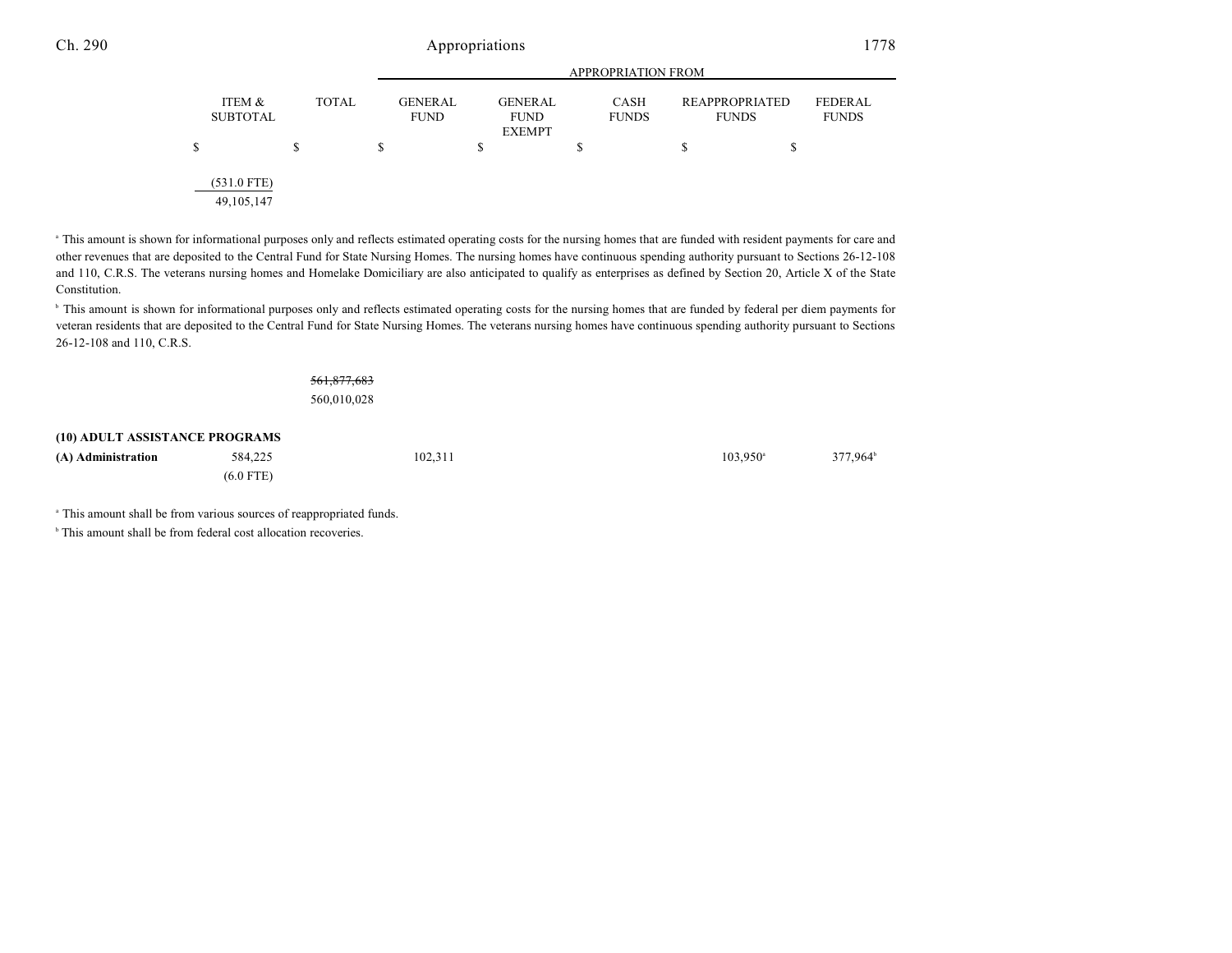### **(B) Old Age Pension Program**

| Cash Assistance Programs     | 77,490,727 | 77,490,727 <sup>a</sup>  |
|------------------------------|------------|--------------------------|
| Refunds                      | 588,362    | 588,362 <sup>b</sup>     |
| <b>Burial Reimbursements</b> | 918,364    | 918,364 <sup>a</sup>     |
| <b>State Administration</b>  | 1,147,201  | $1,147,201$ <sup>a</sup> |
|                              |            | $(14.0$ FTE)             |
| County Administration        | 2,566,974  | 2,566,974 <sup>a</sup>   |
|                              | 82,711,628 |                          |

<sup>a</sup> These amounts shall be from the Old Age Pension Fund pursuant to Section 1, Article XXIV, of the State Constitution. For purposes of complying with the limitation on state fiscal year spending imposed by Section 20, Article X of the State Constitution, these moneys are included for informational purposes as they are continuously appropriated by Article XXIV of the State Constitution.

<sup>b</sup> This amount shall be from various sources of cash funds, including refunds and state revenue intercepts.

| (C) Other Grant Programs      |            |            |                          |
|-------------------------------|------------|------------|--------------------------|
| Administration - Home         |            |            |                          |
| Care Allowance SEP            |            |            |                          |
| Contract                      | 1.063.259  | 1,063,259  |                          |
| Aid to the Needy Disabled     |            |            |                          |
| Programs                      | 17,428,495 | 11,421,471 | $6,007,024$ <sup>a</sup> |
| <b>Burial Reimbursements</b>  | 508,000    | 402,985    | $105,015(L)^{6}$         |
| Home Care Allowance           | 10,543,757 | 9,999,736  | $544,021(L)^{6}$         |
| <b>Adult Foster Care</b>      | 157,469    | 149.596    | $7,873(L)^{b}$           |
| <b>SSI Stabilization Fund</b> |            |            |                          |
| Programs                      | 1,000,000  |            | $1,000,000$ <sup>c</sup> |
|                               | 30,700,980 |            |                          |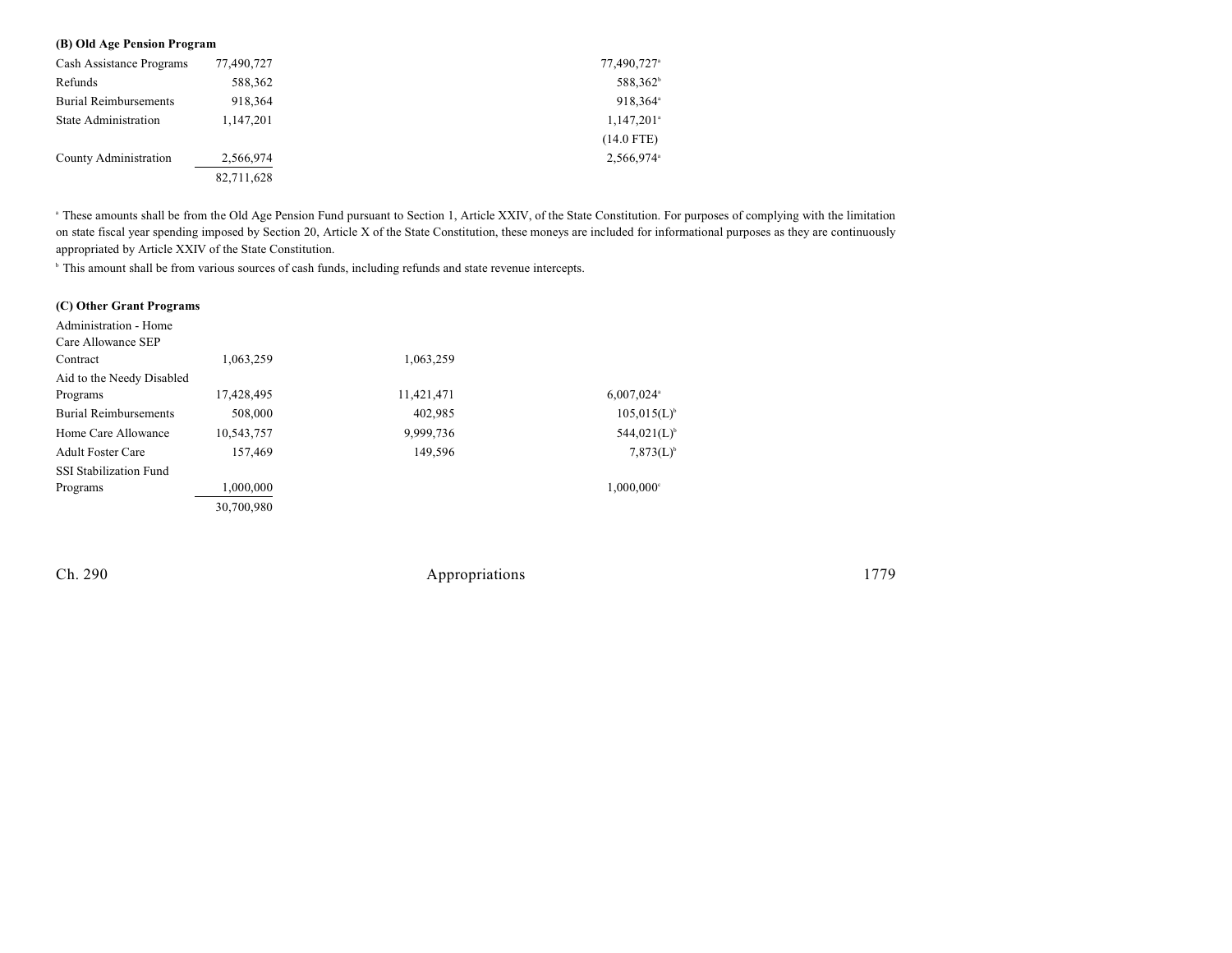|   |                 |       | APPROPRIATION FROM |  |                              |  |              |  |                       |                |
|---|-----------------|-------|--------------------|--|------------------------------|--|--------------|--|-----------------------|----------------|
|   | ITEM &          | TOTAL | <b>GENERAL</b>     |  | <b>GENERAL</b>               |  | <b>CASH</b>  |  | <b>REAPPROPRIATED</b> | <b>FEDERAL</b> |
|   | <b>SUBTOTAL</b> |       | <b>FUND</b>        |  | <b>FUND</b><br><b>EXEMPT</b> |  | <b>FUNDS</b> |  | <b>FUNDS</b>          | <b>FUNDS</b>   |
| ፍ |                 |       |                    |  |                              |  |              |  |                       |                |

Of this amount, it is estimated that \$3,413,687(L) shall be from local funds, \$2,279,944 shall be from federal interim assistance reimbursement payments, and \$313,393 <sup>a</sup> shall be from other refunds and state revenue intercepts.

 $\,^{\circ}$  These estimated amounts shall be from local funds.

This amount shall be from the State Supplemental Security Income Stabilization Fund, created pursuant to Section 26-2-210, C.R.S. This amount is shown for <sup>c</sup> informational purposes only, as the State Supplemental Security Income Stabilization Fund is continuously appropriated to the Department of Human Services for qualified expenditures.

#### **(D) Community Services for the Elderly**

| Administration            | 674,579     | 178,245(M) |                         |               | 496,334 <sup>a</sup>    |
|---------------------------|-------------|------------|-------------------------|---------------|-------------------------|
|                           | $(7.0$ FTE) |            |                         |               |                         |
| Colorado Commission on    |             |            |                         |               |                         |
| Aging                     | 81,126      | 20,762(M)  |                         |               | 60,364 <sup>a</sup>     |
|                           | $(1.0$ FTE) |            |                         |               |                         |
| Senior Community          |             |            |                         |               |                         |
| Services Employment       | 1,233,440   |            |                         |               | 1,233,440 <sup>b</sup>  |
|                           |             |            |                         |               | $(0.5$ FTE)             |
| Older Americans Act       |             |            |                         |               |                         |
| Programs <sup>29</sup>    | 17,574,052  | 765,125    | 3,079,710°              |               | 13,729,217 <sup>a</sup> |
| National Family Caregiver |             |            |                         |               |                         |
| <b>Support Program</b>    | 2,263,386   | 142,041    | 423,805(L) <sup>d</sup> |               | 1,697,540 <sup>a</sup>  |
| State Ombudsman           |             |            |                         |               |                         |
| Program                   | 272,031     | 111,898(M) |                         | $1,800^\circ$ | 158,333 <sup>a</sup>    |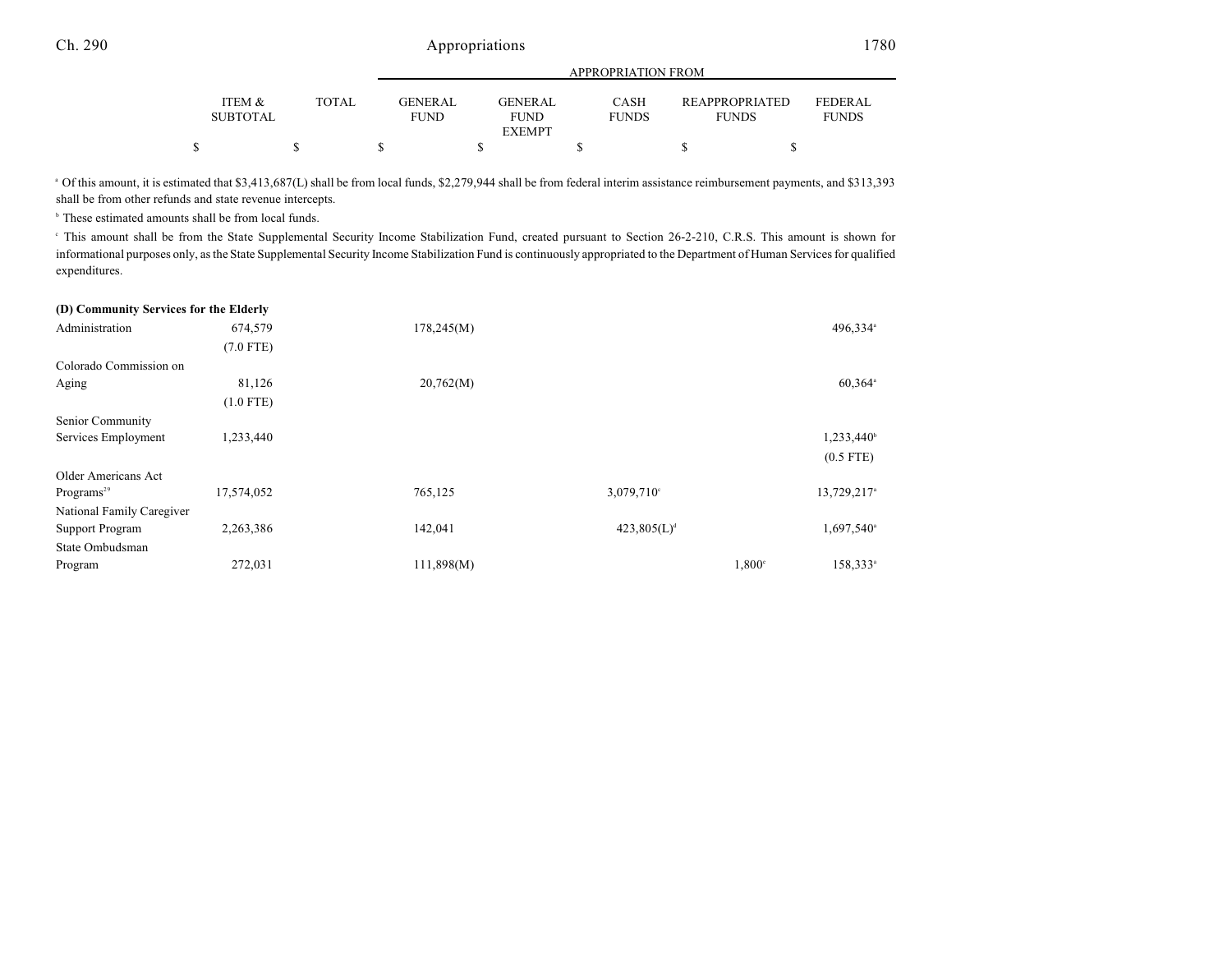| State Funding for Senior  |            |         |                          |                        |
|---------------------------|------------|---------|--------------------------|------------------------|
| $S$ ervices <sup>29</sup> | 8,811,622  | 503,870 | $8,307,752$ <sup>f</sup> |                        |
| Area Agencies on Aging    |            |         |                          |                        |
| Administration            | 1,375,384  |         |                          | 1,375,384 <sup>a</sup> |
|                           | 32,285,620 |         |                          |                        |

<sup>a</sup> These amounts shall be from Title III of the Older Americans Act.

 $\,^{\circ}$  This amount shall be from Title V of the Older Americans Act.

Of this amount, an estimated \$3,039,710(L) shall be from local funds, and \$40,000 shall be from the Older Coloradans Cash Fund created in Section 26-11-205.5 (5), <sup>c</sup> C.R.S.

 $d$  This amount shall be from local funds.

 $\degree$  This amount shall be from Medicaid funds transferred from the Department of Health Care Policy and Financing.

<sup>f</sup> This amount shall be from the Older Coloradans Cash Fund created in Section 26-11-205.5 (5), C.R.S.

#### 146,282,453

#### **(11) DIVISION OF YOUTH CORRECTIONS1a**

| (A) Administration        |           |              |                  |
|---------------------------|-----------|--------------|------------------|
| Personal Services         | 1,347,573 | 1,347,573    |                  |
|                           |           | $(15.4$ FTE) |                  |
| <b>Operating Expenses</b> | 29,111    | 29,111       |                  |
| Victim Assistance         | 29,203    |              | $29,203^{\circ}$ |
|                           |           |              | $(0.5$ FTE)      |
|                           | 1,405,887 |              |                  |

<sup>a</sup> This amount shall be from moneys in the Victims Assistance and Law Enforcement Fund created in Section 24-33.5-506 (1), C.R.S., transferred from the Department of Public Safety, Division of Criminal Justice.

| Ch. 290 | Appropriations | 1781 |
|---------|----------------|------|
|---------|----------------|------|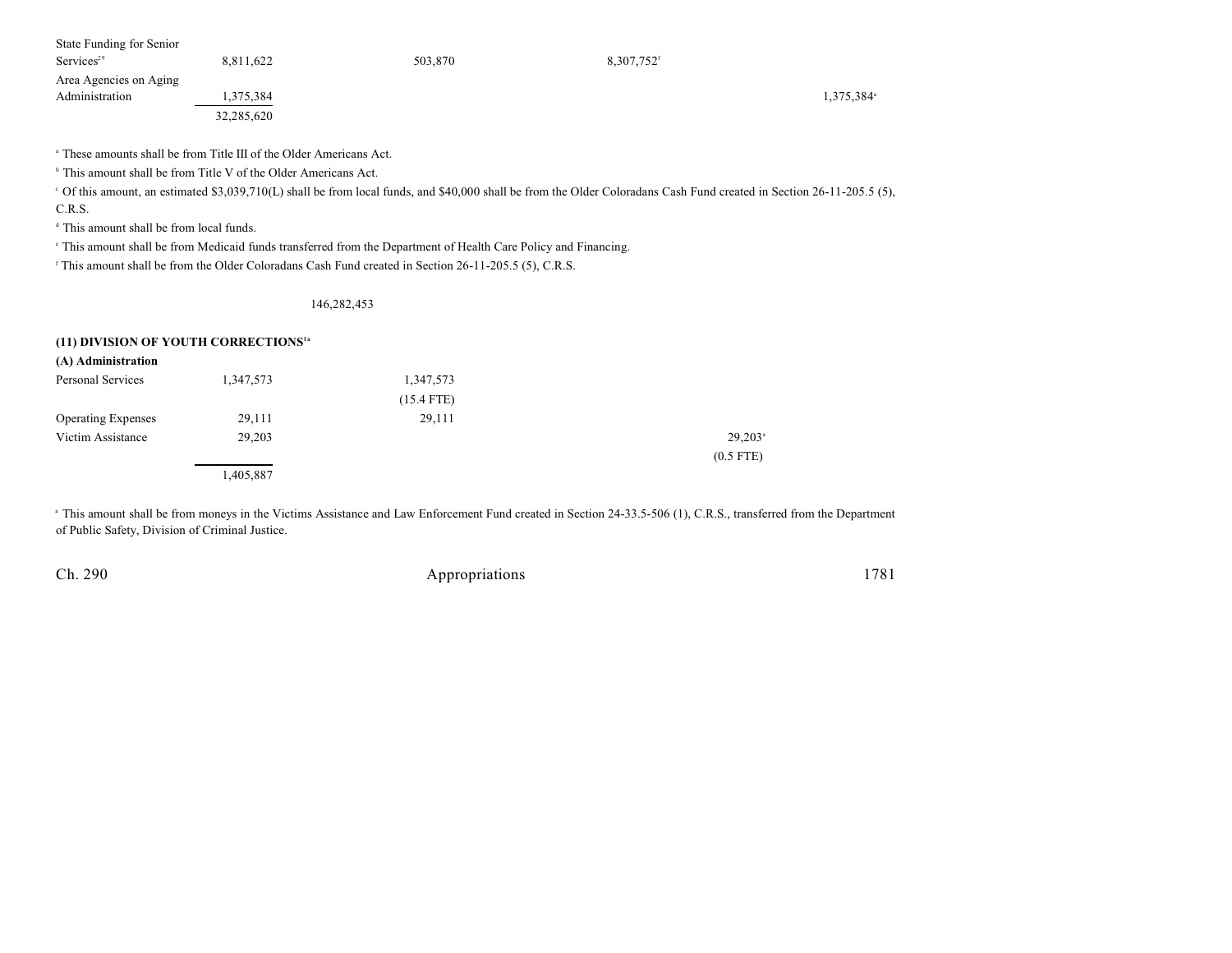# Appropriations 1782

|                                              |                           |       |                                |                                                | APPROPRIATION FROM          |                                       |                                |
|----------------------------------------------|---------------------------|-------|--------------------------------|------------------------------------------------|-----------------------------|---------------------------------------|--------------------------------|
|                                              | ITEM &<br><b>SUBTOTAL</b> | TOTAL | <b>GENERAL</b><br>${\rm FUND}$ | <b>GENERAL</b><br><b>FUND</b><br><b>EXEMPT</b> | <b>CASH</b><br><b>FUNDS</b> | <b>REAPPROPRIATED</b><br><b>FUNDS</b> | <b>FEDERAL</b><br><b>FUNDS</b> |
|                                              | \$                        | \$    | $\mathbb{S}$                   | \$                                             | \$                          | $\mathbb{S}$<br>\$                    |                                |
|                                              |                           |       |                                |                                                |                             |                                       |                                |
| (B) Institutional Programs <sup>30, 31</sup> |                           |       |                                |                                                |                             |                                       |                                |
| <b>Personal Services</b>                     | 43,597,005                |       | 43,597,005                     |                                                |                             |                                       |                                |
|                                              | 42,384,655                |       | 42,384,655                     |                                                |                             |                                       |                                |
|                                              |                           |       | $(799.3 \text{ FFE})$          |                                                |                             |                                       |                                |
|                                              |                           |       | $(779.3$ FTE)                  |                                                |                             |                                       |                                |
| <b>Operating Expenses</b>                    | 3,369,950                 |       | 2,039,750                      |                                                |                             | 1,330,200 <sup>a</sup>                |                                |
| <b>Medical Services</b>                      | 6,985,209                 |       | 6,985,209                      |                                                |                             |                                       |                                |
|                                              | 6,888,102                 |       | 6,888,102                      |                                                |                             |                                       |                                |
|                                              |                           |       | $(39.0$ FTE)                   |                                                |                             |                                       |                                |
|                                              |                           |       | $(37.5$ FTE)                   |                                                |                             |                                       |                                |
| <b>Educational Programs</b>                  | 5,798,103                 |       | 5,457,327                      |                                                |                             | 340,776 <sup>b</sup>                  |                                |
|                                              | 5,608,998                 |       | 5,268,222                      |                                                |                             |                                       |                                |
|                                              |                           |       | $(38.3$ FTE)                   |                                                |                             | $(2.5$ FTE)                           |                                |
|                                              |                           |       | $(35.3$ FTE)                   |                                                |                             |                                       |                                |
| Prevention/Intervention                      |                           |       |                                |                                                |                             |                                       |                                |
| Services                                     | 49,693                    |       |                                |                                                |                             | 49,693°                               |                                |
|                                              |                           |       |                                |                                                |                             | $(1.0$ FTE)                           |                                |
|                                              | 59,799,960                |       |                                |                                                |                             |                                       |                                |
|                                              | 58,301,398                |       |                                |                                                |                             |                                       |                                |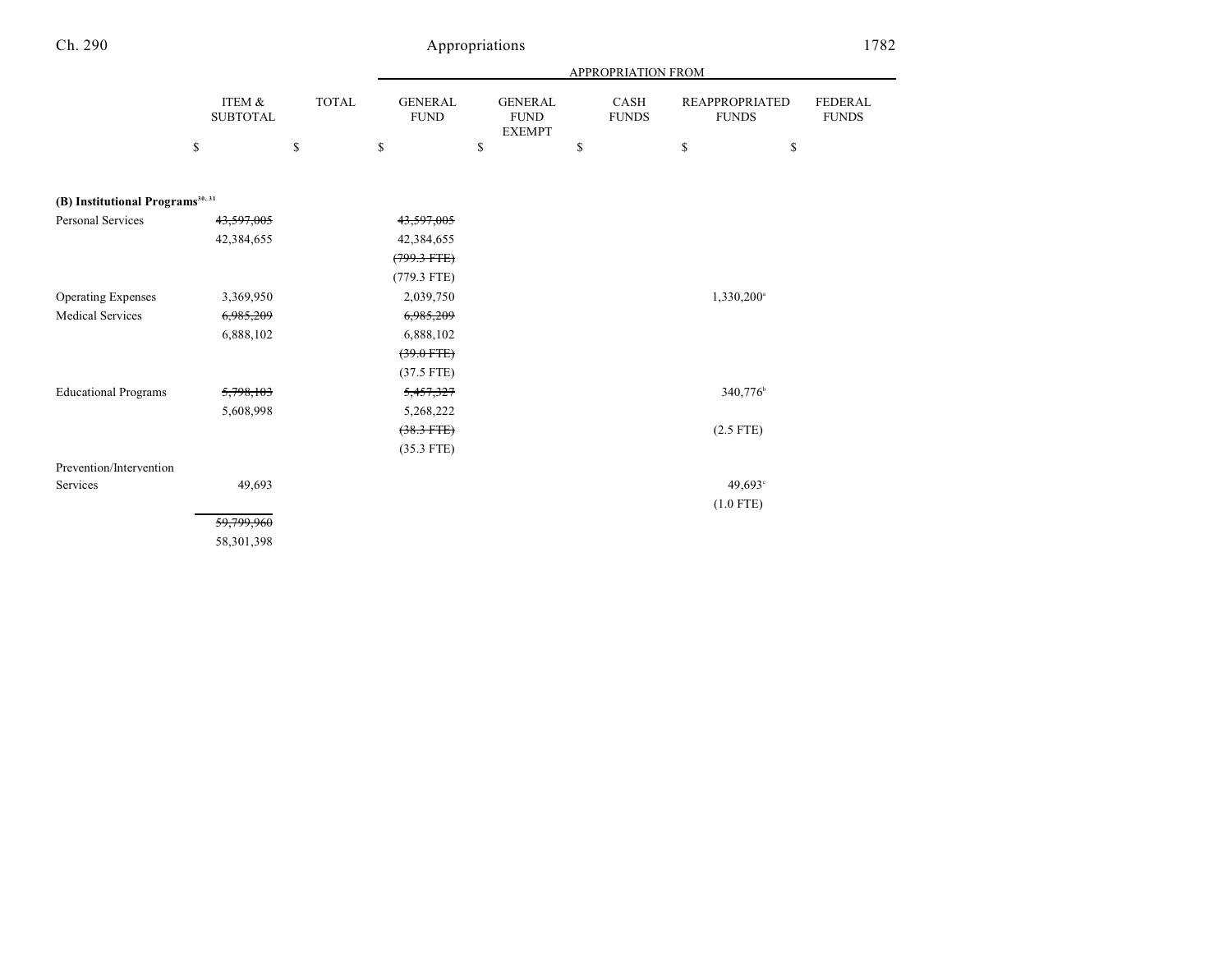This amount shall be transferred from the Department of Education for the federal school breakfast and lunch program. <sup>a</sup>

<sup>b</sup> This amount shall be transferred from the Department of Education.

This amount shall be transferred from the Department of Human Services, Alcohol and Drug Abuse Division.

#### **(C) Community Programs**

| Trograms                         |            |              |                       |                     |               |
|----------------------------------|------------|--------------|-----------------------|---------------------|---------------|
| <b>Personal Services</b>         | 6,775,791  | 6,418,496    | 50,833 <sup>a</sup>   | 45,688 <sup>b</sup> | 260,774°      |
|                                  |            | $(96.8$ FTE) | $(1.0$ FTE)           |                     |               |
| <b>Operating Expenses</b>        | 324,140    | 321,692      | $2,448^{\circ}$       |                     |               |
| Purchase of Contract             |            |              |                       |                     |               |
| Placements <sup>30, 31, 32</sup> | 29,500,550 | 27,325,690   |                       | 1,208,624           | 966,236       |
|                                  | 33,283,240 | 30,822,469   |                       | 1,430,296           | $1,030,475$ ° |
| Managed Care Pilot               |            |              |                       |                     |               |
| Project                          | 1,368,060  | 1,335,391    |                       | $32,669^{\circ}$    |               |
| S.B. 91-94 Programs              | 12,031,528 | 12,031,528   |                       |                     |               |
| Parole Program Services          | 4,180,771  | 3,289,112    |                       |                     | $891,659$ °   |
| Juvenile Sex Offender            |            |              |                       |                     |               |
| <b>Staff Training</b>            | 47,060     | 8,810        | $38,250$ <sup>d</sup> |                     |               |
|                                  | 54,227,900 |              |                       |                     |               |
|                                  | 58,010,590 |              |                       |                     |               |
|                                  |            |              |                       |                     |               |

<sup>a</sup> These amounts shall be from the contractor for the Ridge View facility pursuant to Section 19-2-411.5 (2) (e), C.R.S.

<sup>b</sup> These amounts shall be from Medicaid funds transferred from the Department of Health Care Policy and Financing.

<sup>c</sup> These amounts shall be from Title IV-E of the Social Security Act.

<sup>d</sup> This amount shall be from the Sex Offender Surcharge Fund created in Section 18-21-103 (3), C.R.S.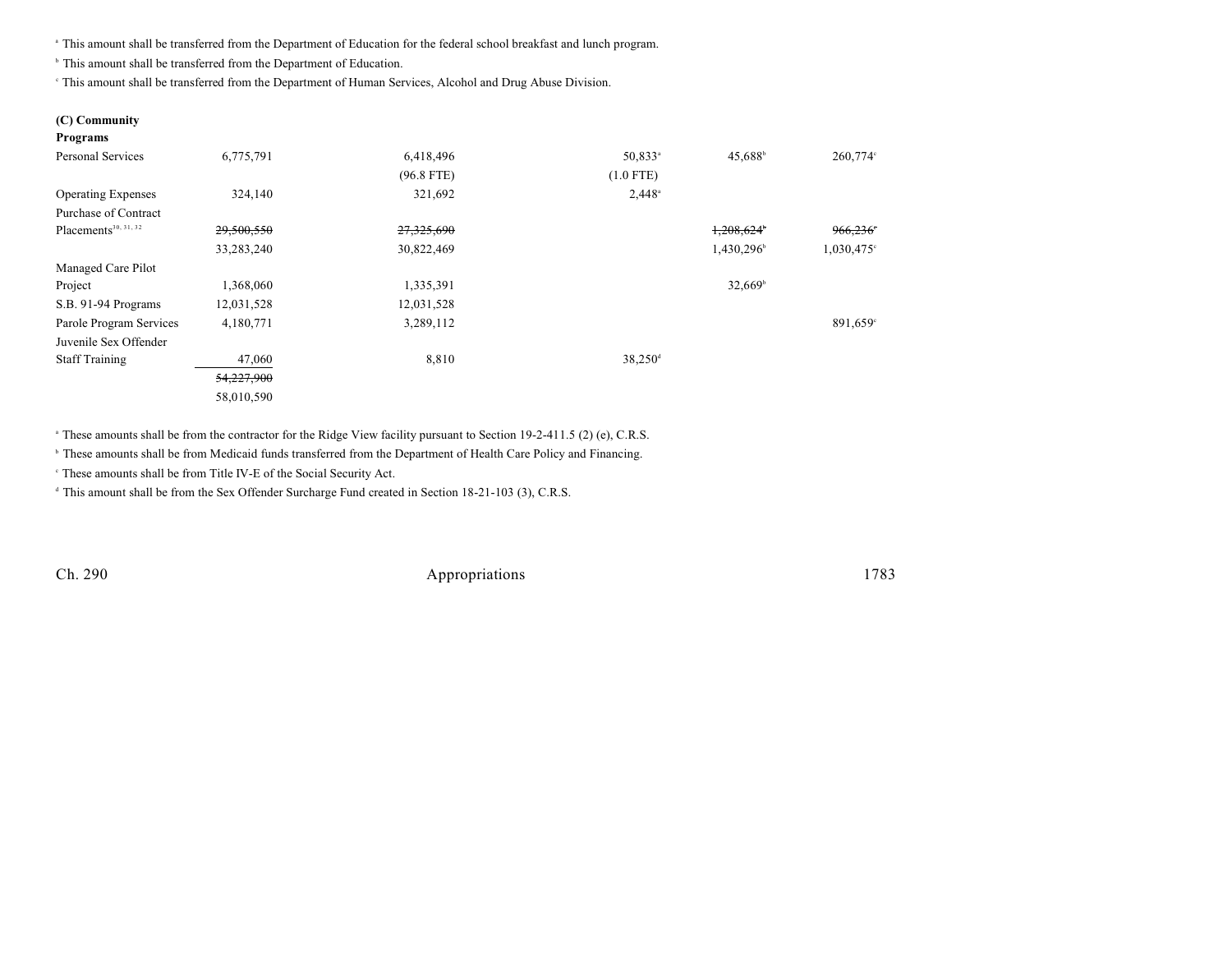|                        |                           |                 | <b>APPROPRIATION FROM</b>     |                                                |                             |                                       |                                |
|------------------------|---------------------------|-----------------|-------------------------------|------------------------------------------------|-----------------------------|---------------------------------------|--------------------------------|
|                        | ITEM &<br><b>SUBTOTAL</b> | <b>TOTAL</b>    | <b>GENERAL</b><br><b>FUND</b> | <b>GENERAL</b><br><b>FUND</b><br><b>EXEMPT</b> | <b>CASH</b><br><b>FUNDS</b> | <b>REAPPROPRIATED</b><br><b>FUNDS</b> | <b>FEDERAL</b><br><b>FUNDS</b> |
|                        | \$                        | \$              | S                             | \$                                             | \$                          | \$                                    | ъ                              |
|                        |                           |                 |                               |                                                |                             |                                       |                                |
|                        |                           |                 |                               |                                                |                             |                                       |                                |
|                        |                           | 115,433,747     |                               |                                                |                             |                                       |                                |
|                        |                           | 117,717,875     |                               |                                                |                             |                                       |                                |
|                        |                           |                 |                               |                                                |                             |                                       |                                |
| <b>TOTALS PART VII</b> |                           |                 |                               |                                                |                             |                                       |                                |
| (HUMAN SERVICES)       |                           | \$2,091,045,838 | \$618,764,498                 |                                                | \$331,395,230*              | \$450,969,434                         | \$689,916,676                  |
|                        |                           | \$2,079,353,036 | \$619,875,097                 |                                                | \$332,780,723 <sup>a</sup>  | \$452,550,757                         | \$674,146,459                  |

<sup>a</sup> Of this amount, \$117,836,940 contains an (L) notation.

**FOOTNOTES** -- The following statements are referenced to the numbered footnotes throughout section 2.

1a Department of Corrections, Management, Executive Director's Office Subprogram; Department of Human Services, Mental Health and Alcohol and Drug Abuse Services, Alcohol and Drug Abuse Division; and Division of Youth Corrections; Judicial Department, Probation and Related Services; and Department of Public Safety, Division of Criminal Justice; and Colorado Bureau of Investigation -- State agencies involved in multi-agency programs requiring separate appropriations to each agency are requested to designate one lead agency to be responsible for submitting a comprehensive annual budget request for such programs to the Joint Budget Committee, including prior year, request year, and three year forecasts for revenues into the fund and expenditures from the fund by agency. The requests should be sustainable for the length of the forecast based on anticipated revenues. Each agency is still requested to submit its portion of such request with its own budget document. This applies to requests for appropriation from the Drug Offender Surcharge Fund, the Offender Identification Fund, the Sex Offender Surcharge Fund, the Persistent Drunk Driver Cash Fund, and the Alcohol and Drug Driving Safety Program Fund, among other programs.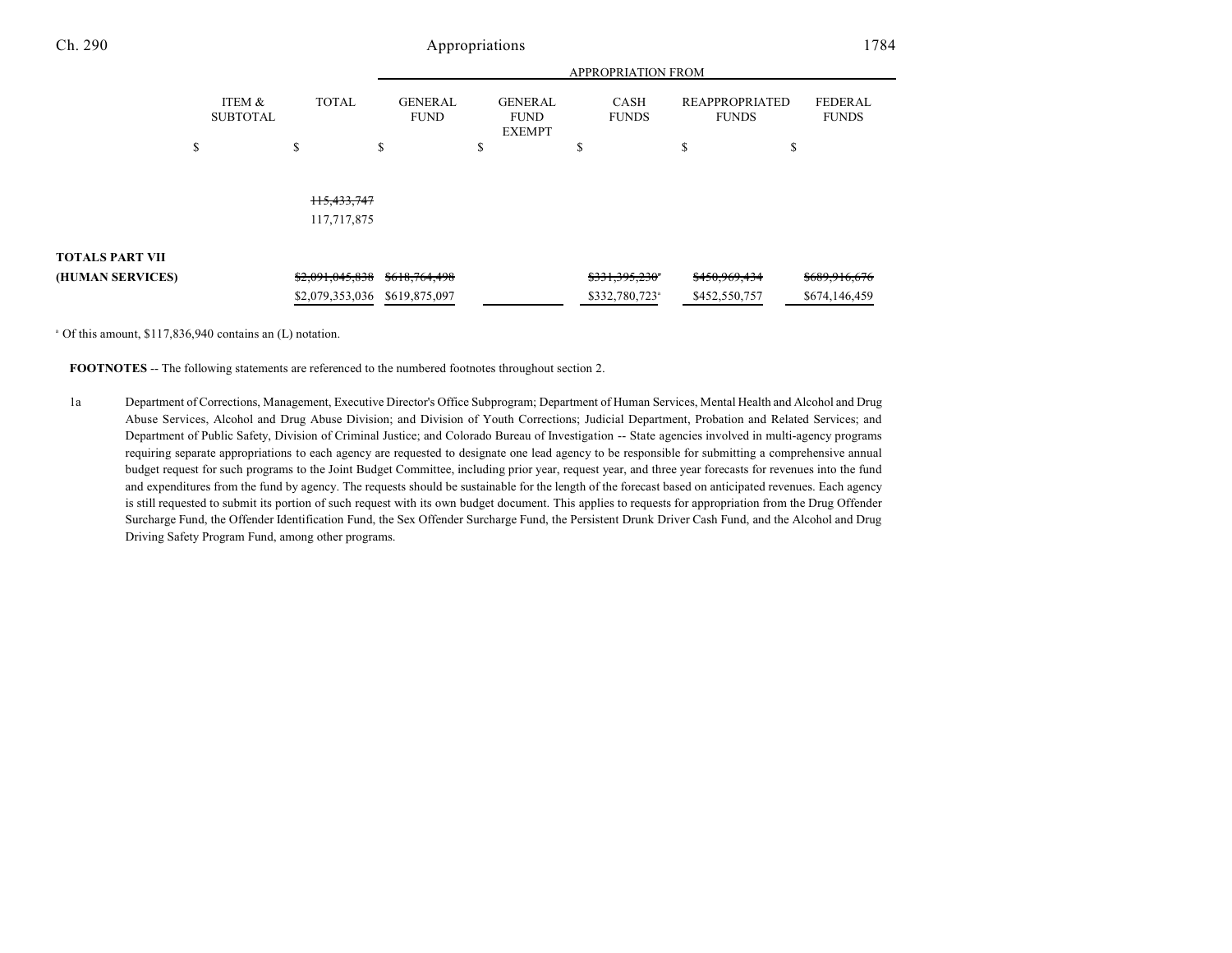- 20 Department of Human Services, County Administration, County Share of Offsetting Revenues -- It is the intent of the General Assembly that, pursuant to Section 26-13-108, C.R.S., the Department utilize recoveries to offset the costs of providing public assistance. This appropriation represents an estimate of the county share of such recoveries and, if the amount of the county share of such recoveries is greater than the amount reflected in this appropriation, the Department is authorized to disburse an amount in excess of this appropriation to reflect the actual county share of such recoveries.
- 21 Department of Human Services, County Administration, County Incentive Payments; Office of Self Sufficiency, Colorado Works Program, County Block Grants and Child Support Enforcement, Child Support Enforcement -- It is the intent of the General Assembly that, pursuant to Sections 26-13-108 and 26-13-112.5 (2), C.R.S., the Department distribute child support incentive payments to counties. It is the intent of the General Assembly that at least one-half of the State share of recoveries of amounts of support for public assistance recipientsbe distributed to counties, as described in Section 26-13-108, C.R.S. If the total amount of the State share of recoveries is greater than the total annual appropriations from this fund source, including appropriations for operating and capital construction purposes, the Department is authorized to distribute to counties, for county incentive payments, one-half of the actual State share of any additional recoveries.
- 22 Department of Human Services, Division of Child Welfare -- It is the intent of the General Assembly to encourage counties to serve children in the most appropriate and least restrictive manner. For this purpose, the Department may transfer funds among all line items in this long bill group total for the Division of Child Welfare, except that the Department may not transfer funds from non-custodial line items to the Child Welfare Administration line item to increase funding for personal services.
- 22a DEPARTMENT OF HUMAN SERVICES, DIVISION OF CHILD WELFARE, CHILD WELFARE SERVICES THE DEPARTMENT MAY HOLD OUT UP TO \$500,000 TOTAL FUNDS IN THIS LINE ITEM FOR ACTIVITIES DESIGNED TO MAXIMIZE COLORADO'S RECEIPT OF FEDERAL FUNDS UNDER TITLE IV-E OF THE SOCIAL SECURITY ACT. EXPENDITURES MAY INCLUDE, BUT NEED NOT BE LIMITED TO, DISTRIBUTIONS TO COUNTIES FOR TITLE-IV-E-RELATED ADMINISTRATIVE COSTS, INCENTIVE PAYMENTS TO COUNTIES FOR IMPROVED TITLE IV-E CLAIMING, AUTOMATED SYSTEM CHANGES, AND/OR PURCHASE OF CONTRACT SERVICES DESIGNED TO HELP THE STATE IN MAXIMIZING TITLE IV-E RECEIPTS. FUNDS HELD OUT PURSUANT TO THIS FOOTNOTE SHALL BE IN ADDITION TO OTHER AMOUNTS AUTHORIZED TO BE HELD OUT FROM COUNTY CHILD WELFARE SERVICES ALLOCATIONS. ANY AMOUNT THAT IS HELD OUT PURSUANT TO THIS FOOTNOTE THAT IS NOT FULLY EXPENDED IN FY 2011-12 SHALL BE ROLLED FORWARD FOR EXPENDITURE IN FY 2012-13.
- 23 Department of Human Services, Division of Child Welfare, Family and Children's Programs -- It is the intent of the General Assembly that \$4,006,949 of the funds appropriated for this line item be used to assist county departments of social services in implementing and expanding family- and community-based services for adolescents. It is the intent of the General Assembly that such services be based on a program or programs that have been demonstrated to be effective in reducing the need for higher cost residential services.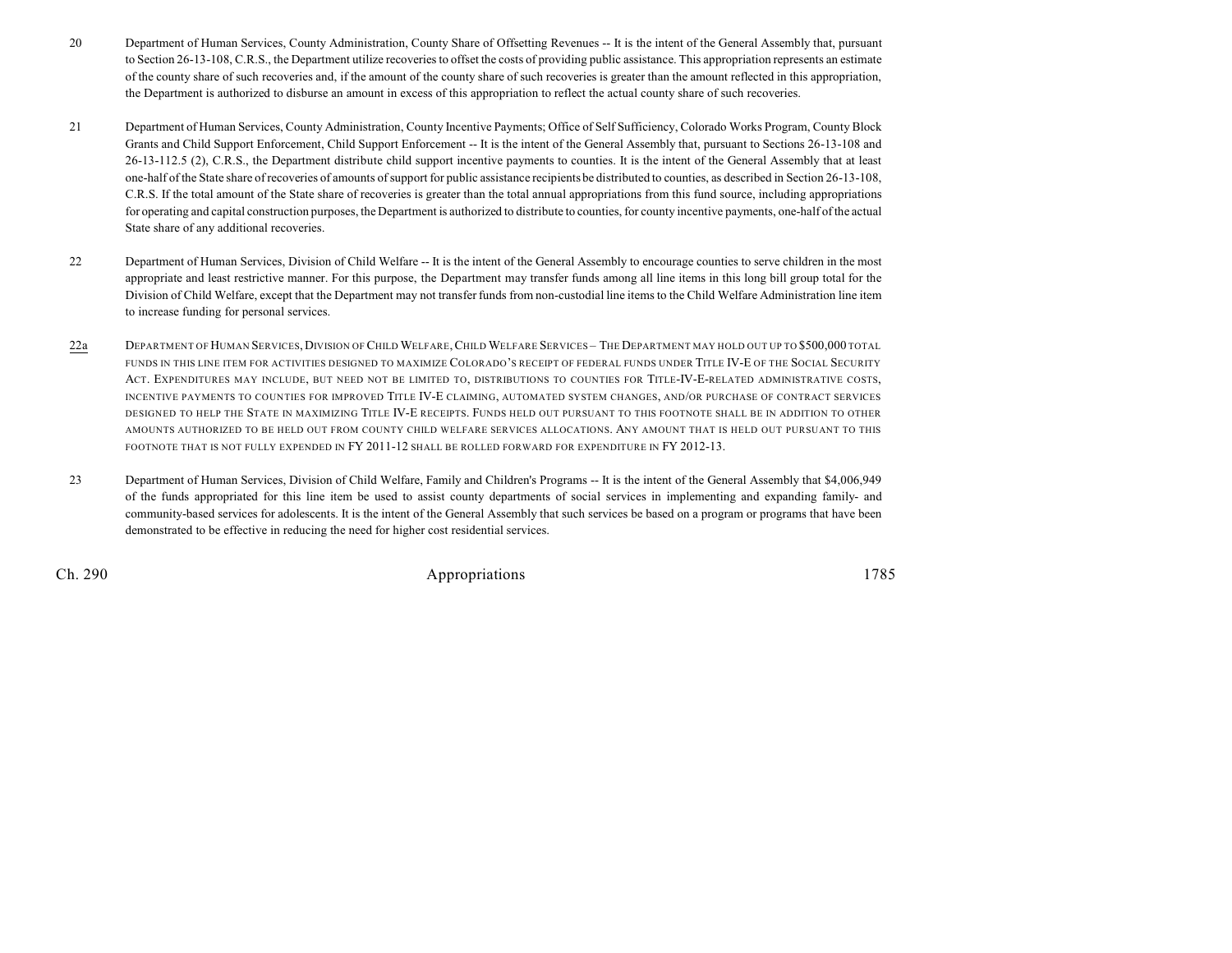- 25 Department of Human Services, Office of Self Sufficiency, Colorado Works Program, County Block Grants -- Pursuant to Sections 26-2-714 (7) and 26-2-714 (9), C.R.S., under certain conditions, a county may transfer federal Temporary Assistance for Needy Families (TANF) funds within its Colorado Works Program Block Grant to the federal child care development fund or to programs funded by Title XX of the federal Social Security Act. One of the conditions specified is that the amount a county transfers must be specified by the Department of Human Services as being available for transfer within the limitation imposed by federal law. It is the intent of the General Assembly that the Department allow individual counties to transfer a greater percent of federal TANF funds than the state is allowed under federal law as long as: (a) each county has had an opportunity to transfer an amount up to the federal maximum allowed; and, (b) the total amount transferred statewide does not exceed the federal maximum.
- 26 Department of Human Services, Office of Self Sufficiency, Colorado Works Program, County Block Grants -- It is the intent of the General Assembly that the appropriation of local funds for Colorado Works program county block grants may be decreased by a maximum of \$500,000 to reduce one or more small counties' fiscal year 2011-12 targeted or actual spending level pursuant to Section 26-2-714 (8), C.R.S.
- 27 Department of Human Services, Services for People with Disabilities, Community Services for People with Developmental Disabilities, Program Costs -- It is the intent of the General Assembly that expenditures for these services be recorded only against the Long Bill group total for Program Costs.
- 28 Department of Human Services, Services for People with Disabilities, Community Services for People with Developmental Disabilities, Other Community Programs, Preventive Dental Hygiene -- The purpose of this appropriation is to assist the Colorado Foundation of Dentistry in providing special dental services for persons with developmental disabilities.
- 29 Department of Human Services, Adult Assistance Programs, Community Services for the Elderly, Older Americans Act Programs and State Funding for Senior Services -- Amounts in the Older Americans Act Programs line item are calculated based on a requirement for a non-federal match of at least 15 percent, including a 5.0 percent state match, pursuant to Title III of the federal Older Americans Act. The Department is authorized to transfer General Fund and cash funds from the State Funding for Senior Services line item to the Older Americans Act Programs line item to comply with the 5.0 percent state match requirement for the Older Americans Act Programs. This appropriation is based on the assumption that all federal Title III funds requiring a state match that are not for purposes of administration or included in the appropriations for other line items will be expended from the Older Americans Act Programs line item.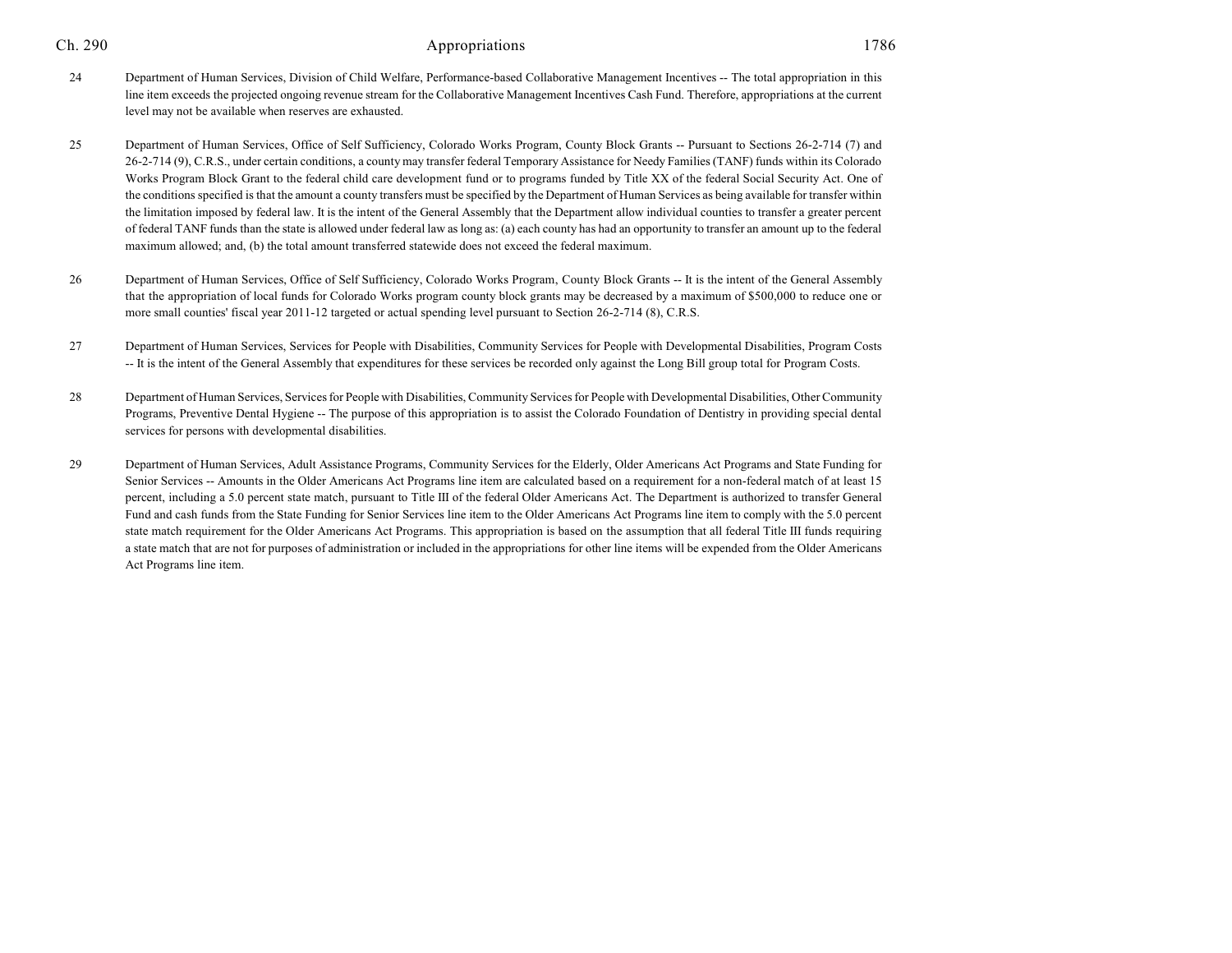- 30 Department of Human Services, Division of Youth Corrections, Institutional Programs; and Community Programs, Purchase of Contract Placements -- It is the intent of the General Assembly that General Fund appropriations may be transferred between line items in the Institutional Programs section and the Purchase of Contract Placements line item to facilitate the placement of youth in the most appropriate residential setting.
- 31 Department of Human Services, Division of Youth Corrections, Institutional Programs; and Community Programs, Purchase of Contract Placements -- It is the intent of the General Assembly that up to 5.0 percent of the total General Fund appropriation to line items in the Institutional Programs section and up to 5.0 percent of the General Fund appropriation to the Community Programs, Purchase of Contract Placements line item may be transferred to the Community Programs, Parole Program Services line item to provide treatment, transition, and wrap-around services to youth in the Division of Youth Correction's system in residential and non-residential settings and/or to the Community Programs, S.B. 91-94 Programs line item to support community-based alternatives to secure detention placements.
- 32 Department of Human Services, Division of Youth Corrections, Community Programs, Purchase of Contract Placements -- The appropriation in this line item is calculated based on the assumption that secure facilities operated by the Division will house youth at 110 percent of capacity, consistent with historic practice.